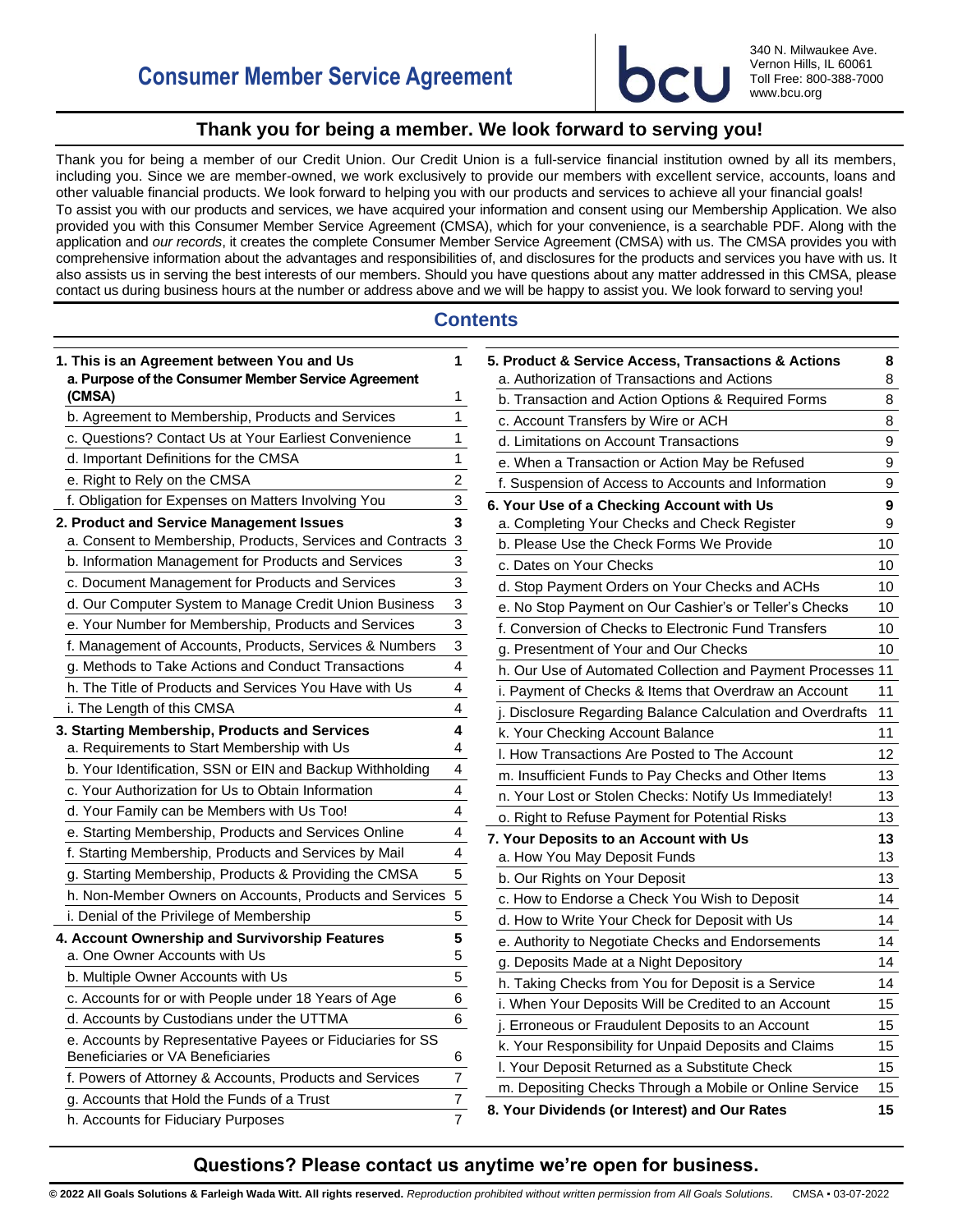|  |  |  |  | BCU · Consumer Member Service Agreement (CMSA) |  |  |
|--|--|--|--|------------------------------------------------|--|--|
|--|--|--|--|------------------------------------------------|--|--|

| 9. Our Services, Related Fees and Costs                                                                       |          |
|---------------------------------------------------------------------------------------------------------------|----------|
| 10. Your Funds in Accounts are Insured                                                                        | 15       |
| 11. Maintenance of Products and Services with Us                                                              | 16       |
| a. Safeguard all Information and Documents                                                                    | 16       |
| b. Reviewing Products and Services with Us Online                                                             | 16       |
| c. Lack of Capacity and Undue Influence                                                                       | 16       |
| d. Computer System and Online Service Disruptions                                                             | 16       |
| e. Please Help Us with Recommendations or Feedback!                                                           | 16       |
| f. Suspension of an Action or Transaction                                                                     | 16       |
| 12. Lost, Stolen or Breached Products & Services                                                              | 16       |
| 13. Membership, Product and Service Information<br>a. Access to Information.                                  | 16<br>16 |
| b. Our Records Govern Account Features                                                                        | 17       |
| 14. Accounts May Not be Transferred to Others                                                                 | 17       |
| 15. Notice by Us to You and Notice by You to Us                                                               | 17       |
|                                                                                                               |          |
| 16. Periodic Statements: Receipt/Access & Review<br>a. Purpose, Receipt of or Access to & Copies of Checks    | 17<br>17 |
| b. Your Responsibility to Look for Errors and Fraud                                                           | 17       |
| c. Actions and Transactions that Appear or are Removed                                                        | 17       |
| 17. Exceptions to the CMSA                                                                                    | 18       |
| 18. Changes and Additions to Products & Services                                                              | 18       |
| a. Your Changes and Additions                                                                                 | 18       |
| b. Our Changes and Additions                                                                                  | 18       |
| c. Changes and Additions to Products and Services Online                                                      | 18       |
| d. Changes and Additions to Products and Services by Mail                                                     | 18       |
| e. Denial of Additional Products or Services                                                                  | 18       |
| 19. Lien and Security Interest in Funds                                                                       | 18       |
| 20. Full Payment Checks for Loans and Obligations                                                             | 19       |
| 21. Third Party Actions and Uncertainty about Funds<br>a. Third Party Legal Actions or Matters Concerning You | 19<br>19 |
| b. Disputes or Uncertainty about Accounts and Funds                                                           | 19       |
| 22. Your Obligations to Us                                                                                    | 19       |
| 23. Our Responsibility for Errors                                                                             | 19       |
| <b>24. Accounts Determined Dormant</b>                                                                        | 20       |
|                                                                                                               |          |
| 25. Funds & Checks Presumed Unclaimed Property                                                                | 20       |
| 26. Termination of Accounts, Products & Services                                                              | 20       |
| 27. Termination of Your Membership with Us                                                                    | 20       |
| 28. Decedents' Accounts, Products and Services<br>a. Disbursal of Funds to Representative or Claimant         | 20<br>20 |
| b. Disbursal of Funds to Beneficiaries and POD Payees                                                         | 20       |
|                                                                                                               |          |
| c. Non-Authoritative Requests for Product Information<br>d. Our Actions on Notification                       | 21<br>21 |
|                                                                                                               | 21       |
| 29. Waiver of Testamentary Account Distributions                                                              |          |
| 30. The CMSA & State and Federal Law                                                                          | 21       |
| 31. Arbitration of Claims and Disputes<br>a. Arbitration Procedures                                           | 21<br>21 |
| b. Federal Arbitration Act                                                                                    | 21       |
| c. CLASS ACTION WAIVER                                                                                        | 21       |
|                                                                                                               |          |

| d. General                                             | 21 |
|--------------------------------------------------------|----|
| e. RIGHT TO OPT OUT                                    | 22 |
| 32. 3rd Party Website Links                            | 22 |
| 33. Account Maintenance/Change of Address              | 22 |
| ELECTRONIC FUNDS TRANSFER DISCLOSURE                   | 22 |
| 1. EFT Services                                        | 22 |
| a. Automated Teller Machines                           | 22 |
| b. Direct Deposit                                      | 22 |
| c. Preauthorized Debits                                | 22 |
| d. Telephone Banking                                   | 22 |
| e. Online Banking                                      | 22 |
| f. Mobile Banking                                      | 22 |
| g. Visa Debit Card                                     | 22 |
| h. Electronic Check Transaction                        | 23 |
| 2. Service Limitations                                 | 23 |
| a. Automated Teller Machines                           | 23 |
| b. Telephone Banking                                   | 23 |
| c. Mobile Banking                                      | 23 |
| d. Visa Debit Card                                     | 23 |
| 3. Security of Personal Identification Number          | 24 |
| 4. Member Liability                                    | 24 |
| 5. Business Days                                       | 24 |
| 6. Fees for EFT Services                               | 24 |
| <b>7. Right to Receive Documentation</b>               | 24 |
| a. Periodic Statements                                 | 24 |
| b. Preauthorized Credits                               | 24 |
| c. Terminal Receipt                                    | 24 |
| 8. Account Information Disclosure                      | 24 |
| 9. Our Liability for Failure to Make Transactions      | 24 |
| 10. Termination of EFT Services                        | 25 |
| 11. Preauthorized Electronic Fund Transfers            | 25 |
| a. Stop Payment Rights                                 | 25 |
| b. Notice of Varying Amounts                           | 25 |
| c. Liability for Failures on Preauthorized Transfers   | 25 |
| 12. Notices                                            | 25 |
| <b>13. Statement Errors</b>                            | 25 |
| 14. ATM Safety Notice                                  | 25 |
| <b>FUNDS AVAILABILITY DISCLOSURE</b>                   | 25 |
| 1. General Policy                                      | 26 |
| 2. Reservation of Right to Hold                        | 26 |
| 3. Holds on Other Funds                                | 26 |
| 4. Longer Delays May Apply                             | 26 |
| 5. Special Rules for New Accounts                      | 26 |
| 6. Foreign Checks                                      | 26 |
| <b>Important Information for Opening a New Account</b> | 26 |
| <b>PRIVACY NOTICE</b>                                  | 27 |

# **Questions? Please contact us anytime we're open for business.**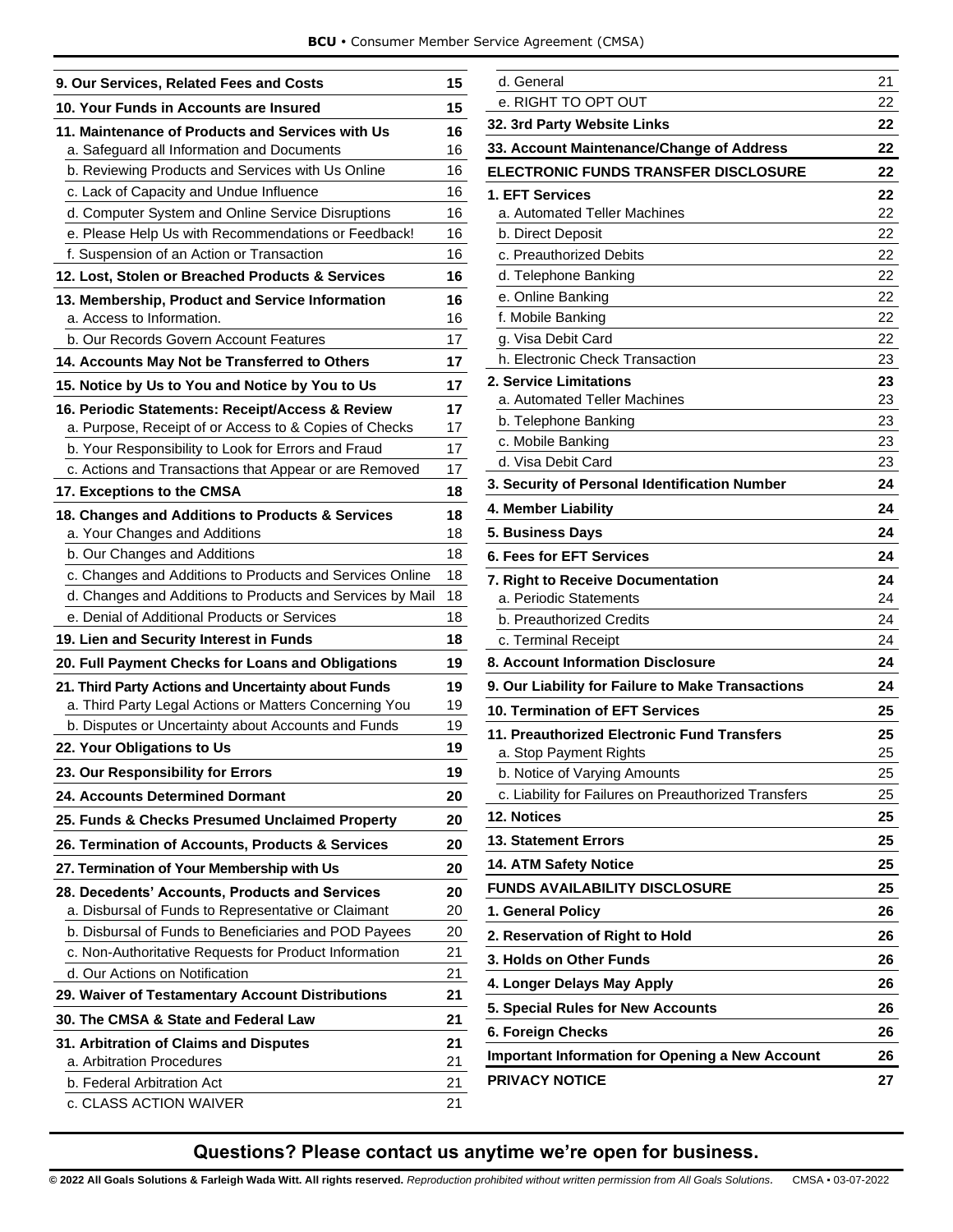| <b>PRODUCT FEATURE, SERVICE CHARGE AND FEE</b>               |    |
|--------------------------------------------------------------|----|
| <b>DISCLOSURE</b>                                            | 29 |
| <b>PRODUCT FEATURE DISCLOSURES</b>                           | 29 |
| Regular Savings                                              | 29 |
| Rainy Day Savings                                            | 29 |
| Loan Payment Savings                                         | 29 |
| <b>Holiday Club</b>                                          | 29 |
| Miscellaneous Savings/Vacation Club                          | 29 |
| Go Checking                                                  | 29 |
| Simply Checking                                              | 29 |
| PowerPlus Checking                                           | 30 |
| <b>Money Market</b>                                          | 30 |
| <b>IRA Money Market</b>                                      | 30 |
| Certificate, Traditional and Roth IRA, Coverdell Educational |    |
| Savings                                                      | 30 |
| No Penalty CD                                                | 30 |
|                                                              |    |

| TRUTH-IN-SAVINGS DISCLOSURES           | 31 |
|----------------------------------------|----|
| 1. Rate Information                    | 31 |
| 2. Nature of Dividends                 | 31 |
| 3. Compounding and Crediting           | 31 |
| 4. Accrual of Dividends                | 31 |
| 5. Balance Information                 | 31 |
| 6. Certificate Account Features        | 31 |
| a. Rewards Rates                       | 31 |
| b. Account Limitations                 | 31 |
| c. Maturity                            | 31 |
| d. Early Withdrawal Penalty            | 31 |
| e. Renewal Policy                      | 31 |
| f. Nontransferable/Nonnegotiable       | 31 |
| <b>SERVICE CHARGE AND FEE SCHEDULE</b> | 32 |
| <b>OUR HELPFUL OVERDRAFT SERVICES</b>  | 33 |

# **Questions? Please contact us anytime we're open for business.**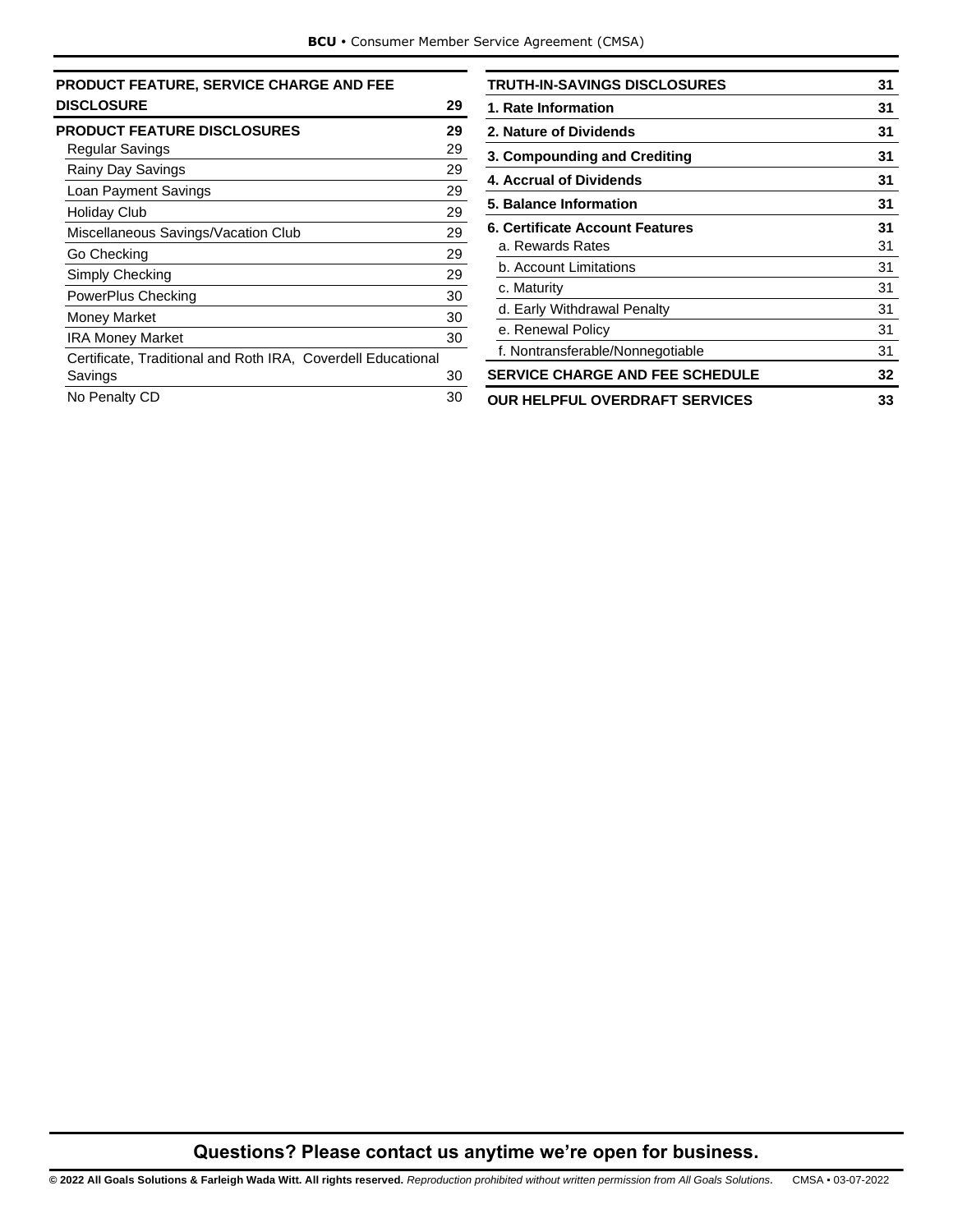## <span id="page-3-0"></span>**1. This is an Agreement between You and Us**

<span id="page-3-1"></span>**a. Purpose of the Consumer Member Service Agreement (CMSA)** This Consumer Member Service Agreement (CMSA) provides you with comprehensive information about the privileges and accountabilities of our products and services. It also assists us in serving the best interests of the members of our Credit Union. Please read and keep a copy of this CMSA *document*, and all contracts you have with us, for future reference.

#### <span id="page-3-2"></span>**b. Agreement to Membership, Products and Services**

You understand that the Membership Application and this Consumer Member Service Agreement create a legally binding Consumer Member Service Agreement ("CMSA") that governs your accounts and services with Baxter Credit Union ("Credit Union", "we", "us"). This Consumer Member Service Agreement explains the specific terms, disclosures, responsibilities and liabilities of membership, account ownership and related services for your accounts with us. By applying for membership, opening or using an account, initiating or using a service, signing or otherwise validating the Membership Application form, or accepting or accessing your periodic statement, you are agreeing to the terms, responsibilities and accompanying liabilities of this Agreement, which also includes our Funds Availability disclosures, Electronic Fund Transfer disclosures, Product Feature, Truth-In-Savings and Service Charge and Fee disclosures and Privacy Notice. You promise that all the information you provided to us in the Membership Application is complete and true, and that your Membership Application has been completed according to your instructions, as confirmed by your signature on or validation of the Membership Application, through your use of an account or a service, or your receipt or electronic availability of your periodic statement. You understand that we may rely exclusively on the terms of the Membership Application and this Consumer Member Service Agreement, and further agree that we have no obligation to rely on any other documents. The essential purpose of this Agreement is to fairly apportion the advantages, responsibilities and liabilities of membership, account ownership and services used by each member between that member and the Credit Union. This enables us to provide the best products and services possible, in the most cost effective manner, for the benefit of all members.

## <span id="page-3-3"></span>**c. Questions? Contact Us at Your Earliest Convenience**

You may visit our branch or contact us at 800-388-7000 during business hours for assistance with questions or concerns about the accounts, loans, products or services you have with us. It is important you read and follow the *terms* of the CMSA so 1) we can meet your product and service needs, 2) you fully benefit from the advantages of membership with us, and 3) you fulfill all your responsibilities and avoid fees, costs, losses or liability. The CMSA is written in English. It is your responsibility to get help from someone you choose if you have any difficulties in reading or understanding the CMSA. Also, if you attempt to initiate an *action* or *transaction on* a product or service by communicating with us in a language other than in English, we have no obligation to permit or conduct the *action* or *transaction* unless we choose to communicate about the *action or transaction* with you in that language. If you need help with any matter addressed in the CMSA, or any contract, product or service, please contact us during business hours and we will be happy to assist you. You may visit our branch, contact us online a[t www.bcu.org,](http://www.bcu.org/) or call us at 800-388-7000.

#### <span id="page-3-4"></span>**d. Important Definitions for the CMSA**

A number of important words and phrases used throughout the CMSA are defined in this Provision. These definitions are provided below. To assure you are aware of specific important definitions, several key and frequently used words and phrases that follow are *italicized* throughout this CMSA. They include *action*, *by any method we allow*, *computer system*, *document*, *electronically manage, manage, our records, terms* and *transaction*. Please contact us during business hours with any questions you may have about the definitions of the CMSA.

**You and Us.** The words "you" and "your" mean 1) a member, owner or person who requests to *take action* or *conduct a transaction on* membership, accounts, loans, products or services with us, and 2) any person or organization that requests us to act on any matter concerning the business of the Credit Union. The words "we," "our," and "us" mean the Credit Union and our associates.

**Account.** The word "account" means one of three (3) types of savings products that you may start and use to hold your funds in with us: a savings (share) account, a checking (share draft) account or a term account (which is commonly referred to as a certificate or share certificate account).

**Accessible.** We use the words "accessible," "access" and "accessibility" to reference 1) how we may provide and you may review and obtain paper or *electronically-managed documents* and the information that pertains to products and services with us, and 2) how you may start and use a product or service *as we allow.* 

**Action.** The word "*action*" and the phrases "*action on*," "*take action*" and "*take action on*" mean to start, confirm, maintain, review, change, add or terminate membership, accounts, loans, products or services with us *by any method we allow*.

**AIF.** Is an abbreviation for an attorney-in-fact of a power of attorney. **Associate.** The word "associate" and the phrases "associated person" and "associated organization" mean any person or organization employed or approved by us to assist us in any way with the business of the Credit Union.

**Attorney-in-Fact Owner.** The phrase "attorney-in-fact owner" means an attorney-in-fact for a power of attorney who is named as an "attorney-in-fact owner" on a service form or *as we allow*. For further information, please see Provision 4.f.

**By Any Method We Allow.** The phrases "*by any method we allow*," "*as we allow*" and "*we allow*" mean the ways you may start, consent to, access, *take actions, conduct transactions on* or use membership, accounts, loans, products and services with us in person, by phone, mail, ATM or online as we offer. For further information, please see Provision 2.g.

**Computer System.** The phrase "*computer system*" means, but is not limited to, all hardware, software and technology we use to *electronically manage* any aspect of the Credit Union's business including your *actions* and *transactions on* membership, accounts, loans, products, services, information and *documents*. Our *computer system* is part of *our records.* For further information, please see Provision 2.d.

**Conduct.** The words "conduct," "conducts" and "conducting" mean your consent and 1) performance of a *transaction* to deposit or withdraw funds from, 2) access to information about, or 3) use of, a product or service *by any method we allow*. For further information, please see Provisions 2.g. and 5.

**Costs.** The words "cost" and "costs" mean all expenses, employee time, fees, charges, reimbursements, penalties, attorney or other professional fees, collection costs, losses, liabilities, physical damages, travel and related expenditures or litigation we incur addressing any matter involving you or the products and services you have with us.

**Document.** The words "*document*" or "*documents*" mean, but are not limited to, anything on paper or any *electronically-managed*  copy, image, text, information, data, record and file we create or use to *manage* any aspect of the Credit Union's business including your *actions* and *transactions on* our products and services. An example of a typical *document* is a contract you authorize to start a product or service with us. Our *documents* are retained *in our records*. For further information, please see Provision 2.c.

**Documentation.** The word "documentation" means anything on paper or any *electronically-managed* copy, image, text, information, data, record and file that you offer to us (or we request) to perform due diligence or verify your authority to allow you to *take action* or *conduct a transaction on* a product or service. For further information, please see Provision 2.d.1).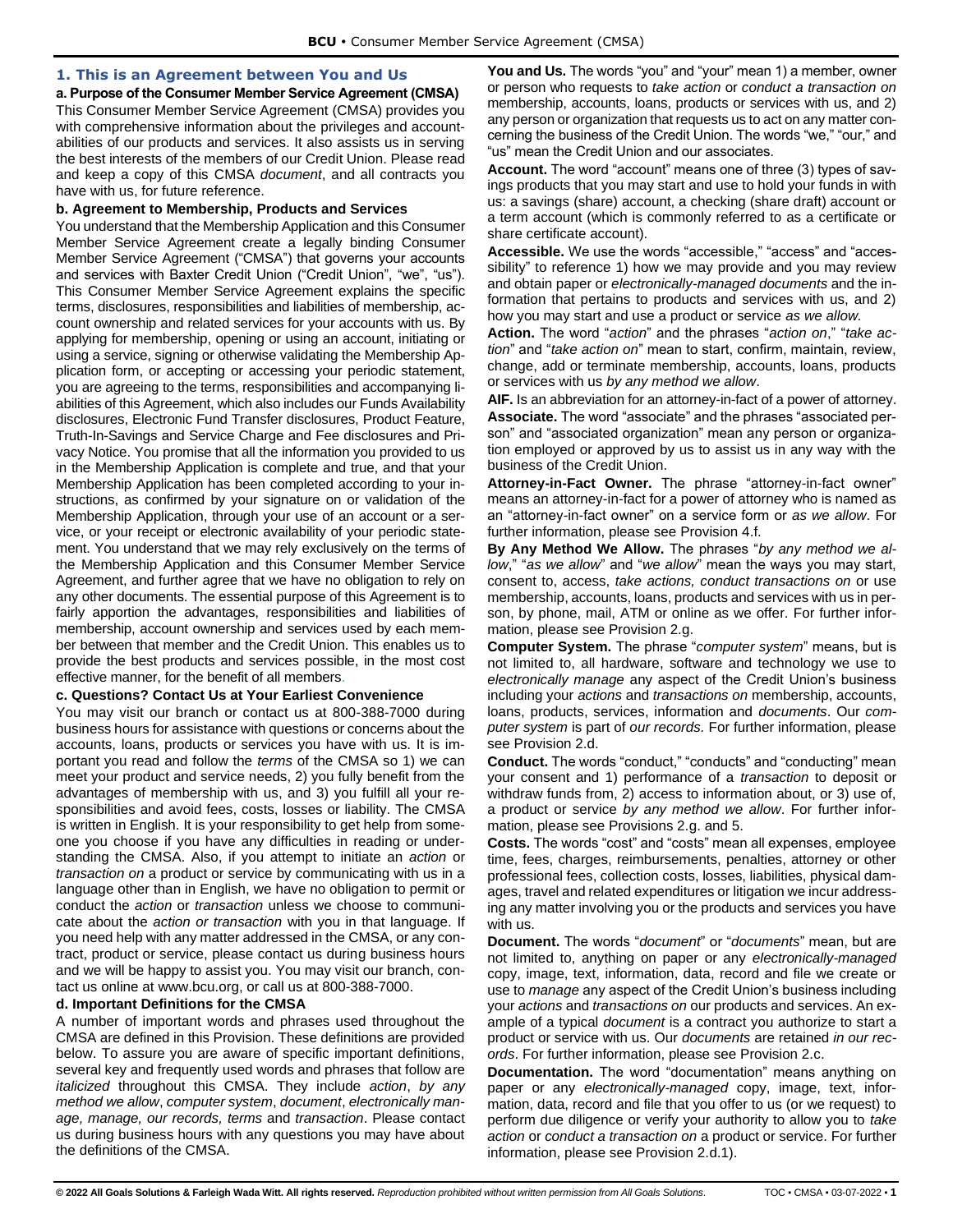**EIN.** Is an abbreviation for Employer Identification Number.

**Electronically Manage.** The phrases "*electronically manage*," "*electronically-managed*," "*electronic management*" and the words "*electronically"* and *"electronic"* mean the use of our *computer system* and technology to create, start, enter, obtain consent to copy, image, retain, provide, operate, conduct, execute, facilitate, secure, administer, maintain, support, service, assist with, change, add, update, collect on, terminate and protect any aspect of the Credit Union's business. This definition includes the *electronic management of* all your information, *documents*, *actions* and *transactions on* our products and services. For further information, please see Provision 2.d.1).

**Fiduciary.** The word "fiduciary" refers to a relationship where a person or organization has a responsibility to act for the benefit of another person, organization or purpose. For further information, please see Provisions 4.c. through h.

**Fiduciary-Owner.** The phrase "fiduciary-owner" means but is not limited to a person who is named as a fiduciary-owner on a service form or *as we allow*. For further information, please see Provisions 4.c. through h.

**ID.** Means current government issued photo identification.

**Item.** The word "item" means a promise or order to pay money in any form or medium we recognize.

**Maintain.** The words "maintain," "maintaining" and "maintenance" mean your and our activities to keep the accounts, loans, products, services, *actions*, *transactions*, information and *documents* you have with us active, operational and current. For further information, please see Provision 11.

**Manage.** The words "*manage*," "*management*" and "*managing*" mean all our actions to create, start, enter, obtain consent to, copy, image, retain, organize, provide, operate, conduct, execute, facilitate, secure, administer, maintain, support, service, assist with, change, add, update, collect on, terminate and protect any aspect of the Credit Union's business. The definition of "*manage*" includes the *management* of all your information, *documents*, *actions* and *transactions on* our products and services.

**Member.** The word "member" means a person who has met the requirements of membership and has joined our Credit Union.

**Organization.** The word "organization" means a business, association or other private or government entity whether formally organized and/or recognized under the law or not.

**Our Check.** The phrase "our check" means our cashier's or teller's check that we write (issue) to people, organizations or you. For further information, please see Provisions 5.a., 6.e.,g.,n. and 25.

**Our Records.** The phrases "*our records*," "on file," "in our files" and the word "files" mean all *documents* and information we create, retain and use to *manage* any aspect of the Credit Union's business, including your information, *documents*, *actions* and *transactions on* our products and services. *Our records* are primarily contained in and comprised of our physical paper files and *computer system*. For further information, please see Provision 2.

**Owner.** The word "owner" means a person who may *take actions*, *conduct transactions* and use our accounts, products and services. An owner typically owns the funds in an account. For further information, please see Provisions 2., 3., 4., 11., 18. and 26.

**Ownership and Survivorship Feature Information.** The phrase "ownership and survivorship feature information" means the number and identity of owners on an account, and whether the funds in the account will ultimately go to a surviving owner, an owner's estate or a designated beneficiary(s)/POD payee(s), according to *our records*. For further information, please see Provisions 4., 14. and 28.

**Reported SSN or EIN Name.** The phrase "Reported SSN or EIN name" means the name that matches the SSN or EIN that dividends/interest are/is reported under on a service form or *as we allow*. For further information, please see Provisions 4.c. through h.

**Technology.** The word "technology" means any hardware, software, equipment, instrumentation, system and/or solution (such as our *computer system*) that enables us to maintain and *manage* any aspect of the Credit Union's business, including your information, *documents*, *actions* and *transactions on* our products and services.

**Transaction.** The word "*transaction*" and the phrases "*transaction on*," "*conduct a transaction*," "*conduct a transaction on*" and "*conduct transactions on*" mean 1) any act, instruction, order or request to increase or decrease the balance of, or impose a lien or security interest on, the funds in an account, and 2) any request for or use of a product, service or information *by any method we allow*. The word "*transaction*" may apply to a "loan" or obligation addressed in the CMSA and other contract as applicable. The word "*transaction*" does not include any *action* to change, add or terminate an account, product or service. For further information, please see Provisions 2.g. and 5.

**Your Check.** The phrase "your check" generally means a check you write to a payee drawn on an account with us. It also means a check drawn on another institution payable to you that you wish to deposit in an account with us or negotiate to us. For further information, please see Provisions 6., 7. and 16.

Your Information. The phrases "your information," "related information," "the information," "any information" and "all information" mean the information you provide to us that we use to *manage* any aspect of your *actions* and *transactions on* our products and services along with *documents* that we retain in *our records*. The definition "your information" includes all data, ID, pictures, photographs, images, film, recordings, voice recordings, fingerprints and other biometrics you share and we retain in *our records*. The definition does not include information that you do not communicate or deliver to us, but we obtain elsewhere. For further information, please see Provisions 2.b. and 13.

**Your Number.** The phrase "your number" means any number that we create and assign to an account, loan, product, service, membership or you, to *manage* any aspect of your information, *documents*, *actions* and *transactions on* our products and services. For further information, please see Provision 2.e.

## <span id="page-4-0"></span>**e. Right to Rely on the CMSA**

When you join our Credit Union, attempt to *take action* or *conduct a transaction,* or ask us to act on any matter concerning the business of the Credit Union, you consent to the *terms* of the CMSA. You acknowledge we offered you a paper copy of the CMSA in person, and e-mailed it to your address (if provided) in *our records*. If we assisted you by phone, mail or through the internet, your consent acknowledges the CMSA was accessible to you, and that we offered to mail you a paper copy of the CMSA (please see Provision 3.g.).

You agree we may *electronically manage* your information, *documents,* and all accounts, loans, products or services you have with us. You understand and agree that once we have *electronicallymanaged* any paper *document* along with your information*,* we may also destroy the paper *document* and the information, unless otherwise required by law. You agree that along with all paper *documents*  and any information*,* all *electronically-managed documents* and your information in *our records* are binding on you and us. You may request to review and obtain a paper or *electronic* copy of a *document* or the information in *our records*, anytime we are open for business or as we offer. You agree we may rely exclusively on the CMSA, other contracts as applicable and *our records* (and any changes and additions we make to these contracts from time to time) to start, maintain and *manage* your *actions* and *transactions on* all the accounts, loans, products and services you have with us. Further, you understand that any changes and additions you make to the accounts, loans, products or services you have with us will also be governed by the CMSA, other contracts as applicable, *our records* and any changes and additions we make to them from time to time.

**1) Your Actions and Transactions Entered in Our Records.** On your request and for your convenience, we may agree to assist you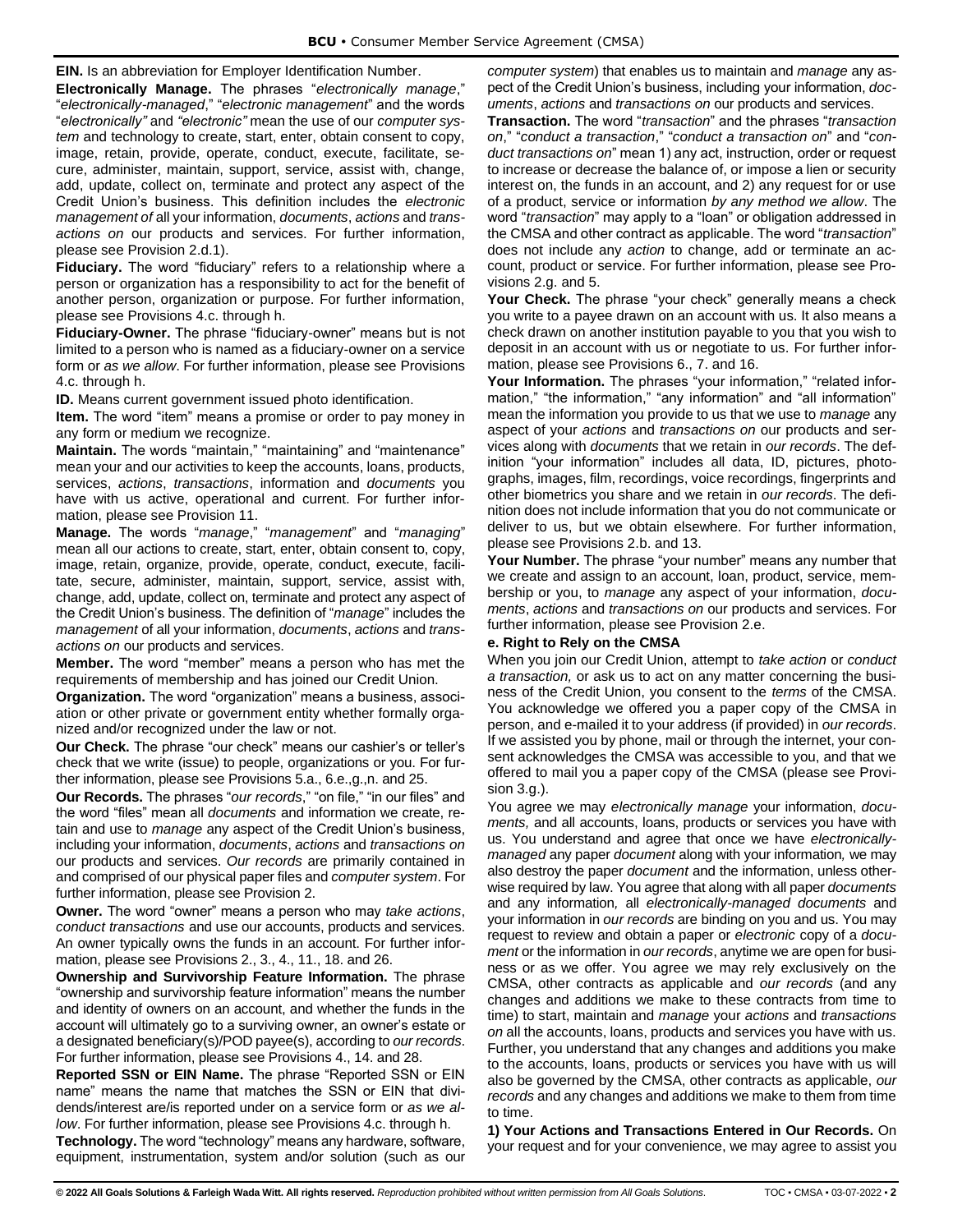with any product, service, *action* and *transaction* by phone, mail, in person or online. To accomplish your request, we may enter the information in a *document* or our *computer system* without having you sign a paper *document as we allow*. This means your consent and membership, accounts, loans, products, services, *actions* and *transactions* will be *managed* with the assistance of our employees or the use of our *computer system by any method we allow*. You understand and agree that if we honor your request to assist you with any *action* or *transaction* by phone, mail, in person or online without a signed *document*, we will maintain and *manage* the requested membership, accounts, loans, products, services, *actions* and *transactions* as reflected in *our records*.

You also agree the *action* or *transaction* is governed by the CMSA and any other contracts as applicable. For an account and its related services, this means you agree that the ownership and survivorship features of the account are governed by the ownership and survivorship features of the primary savings account (please see Provision 4.). Should you have second thoughts and prefer we *manage* your request on paper or other method *we allow*, please let us know at your earliest opportunity. In that case, we will be happy to provide you with a *document* for your signature or authorization, or find an alternative method for you to *take actions* or *conduct transactions on* accounts, loans, products or services with us. Finally, you understand that you may request to review, confirm, obtain, change, add or terminate any product, service, *action* or *transaction*, anytime we are open for business or *by any method we allow*.

**2) Products and Services addressed by the CMSA.** In addition to our products and services addressed in the CMSA, we may offer products and services not mentioned in the CMSA, but that are covered by its *terms* and any other contract as applicable. If a contract for another product or service does not address a matter covered by the CMSA, the *terms* of the CMSA may apply to the matter. For example, if a contract for a product or service does not address whether that contract can be imaged (which is one method we may *electronically manage* a *document*), then we may *electronically manage* (image) and rely on that contract for the product or service as addressed in the *terms* of the CMSA (please see Provisions 1.d. and e.). To provide members with excellent service and plan for future products and services, the CMSA may address products and services currently not offered, which may be offered at a future date. Should you have any questions about the applicability of the CMSA to a product or service, please contact us anytime we are open for business.

#### <span id="page-5-0"></span>**f. Obligation for Expenses on Matters Involving You**

To protect the Credit Union's interests, we may seek legal or other professional advice to address any matter concerning you or the products and services you have with us. We may seek such advice to assist you with products and services (e.g., review of any documentation you present, such as trusts, powers of attorney, etc.). We may also seek advice in connection with a person's, organization's or your claims or disputes regarding you or your information, funds, *actions* and *transactions on* products and services (e.g., subpoenas, summons, levies, garnishments, claims, court orders, etc.). If we obtain legal or other professional advice to address any matter concerning you or the products and services you have with us, you agree to pay all costs, including reasonable attorney fees, incurred for that assistance. You further agree we may deduct all costs for the assistance from the account(s) you have with us, and that you will be obligated for any additional amount owed. You understand and agree that since these costs are incurred because of you or the products and services you have with us, fairness dictates that you are responsible for these costs, rather than imposing the costs on the members of the Credit Union.

## <span id="page-5-1"></span>**2. Product and Service Management Issues**

<span id="page-5-2"></span>**a. Consent to Membership, Products, Services and Contracts** You may consent to membership, a contract, an account, loan, product, service, *action* or *transaction by any method we allow*.

You may also consent to another person *taking actions* or *conducting transactions on* the products and services you have with us as addressed the CMSA. Your consent may be demonstrated by but is not limited to: 1) a signature, thumbprint, fingerprint, stamp, mark, facsimile signature or e-mail, 2) verbal confirmation in person, by phone, voice command, recorded message or conversation, 3) signing or using a signature pad, tablet, computer, device or mobile device, 4) using a debit card, credit card, code, password, PIN, ATM, kiosk or shared branch, 5) a notation by our employee in *our records* as *we allow*, 6) entering the information in *our records* as we offer, 7) the receipt or accessibility of a statement, 8) *electronic* and/or digital signature or agreeing to an online service we offer, and 9) the maintenance or use of, or allowing another person to use, a product or service. Please see the definition of "consent" in Provision 1.d.

#### <span id="page-5-3"></span>**b. Information Management for Products and Services**

The information you communicate or deliver to us is crucial in providing you with excellent service and maintaining and *managing* all products and services. We may use your information to *manage*  your *actions and transactions on* our products and services that you have with us.

#### <span id="page-5-4"></span>**c. Document Management for Products and Services**

We use our *documents* to *manage* the business of the Credit Union in general, and your *actions and transactions on* the products and services you have with us in specific. You understand and agree that our *documents* that we create and/or use to *manage* our products and services and retain in *our records,* are binding on you and us.

## <span id="page-5-5"></span>**d. Our Computer System to Manage Credit Union Business**

Our *computer system* may include, but is not limited to, our data processing system, phone system, website, online services, kiosks, ATMs, Credit Union "member use only" provided computers, tablets and mobile devices, networks, backup data storage systems, offsite data archival systems, all data, software and applications retained and utilized in the cloud, and any other software, equipment, instrumentation, solution or technology that we use now or in the future. The information and *documents managed* in our *computer system* are part of *our records*. Please see the definition of "*computer system*" in Provision 1.d.

**1) Electronic Management of Credit Union Business.** We may use our *computer system* to *electronically manage* any aspect of the business of the Credit Union, which includes all your information, *documents*, *actions and transactions on* our products and services.

**2) Information and Documents may be accessible in PDF.** For your convenience, to assure accuracy and security, and to reduce costs for our members, we may *electronically manage* any information or *documents* in a Portable Document Format (PDF). PDFs may be accessible on our website, in the online services we offer and as attachments to e-mails. To open, review, print, download, save and read a PDF *document* you will need to download a PDF display application, such as Adobe Reader, to your computer, mobile device or other technology. As of the date of the CMSA, Adobe Reader is accessible at no charge from Adobe.com at "Download."

## <span id="page-5-6"></span>**e. Your Number for Membership, Products and Services**

We may create your membership number on paper and/or *electronically* with our *computer system*. We assign a unique account number to each share or loan you have with the Credit Union to manage your actions and transactions on our products. Please see the definition of "your number" in Provision 1.d.

#### <span id="page-5-7"></span>**f. Management of Accounts, Products, Services & Numbers**

You understand and agree that for business, compliance and risk management purposes we may change, suspend or terminate an account, and reimburse the funds to you as needed. We may decline to re-start an account at our discretion. You further agree we may change, suspend or terminate this privilege, as needed and at our discretion, as addressed in the CMSA and other contracts as applicable, unless otherwise required by law. Finally you agree we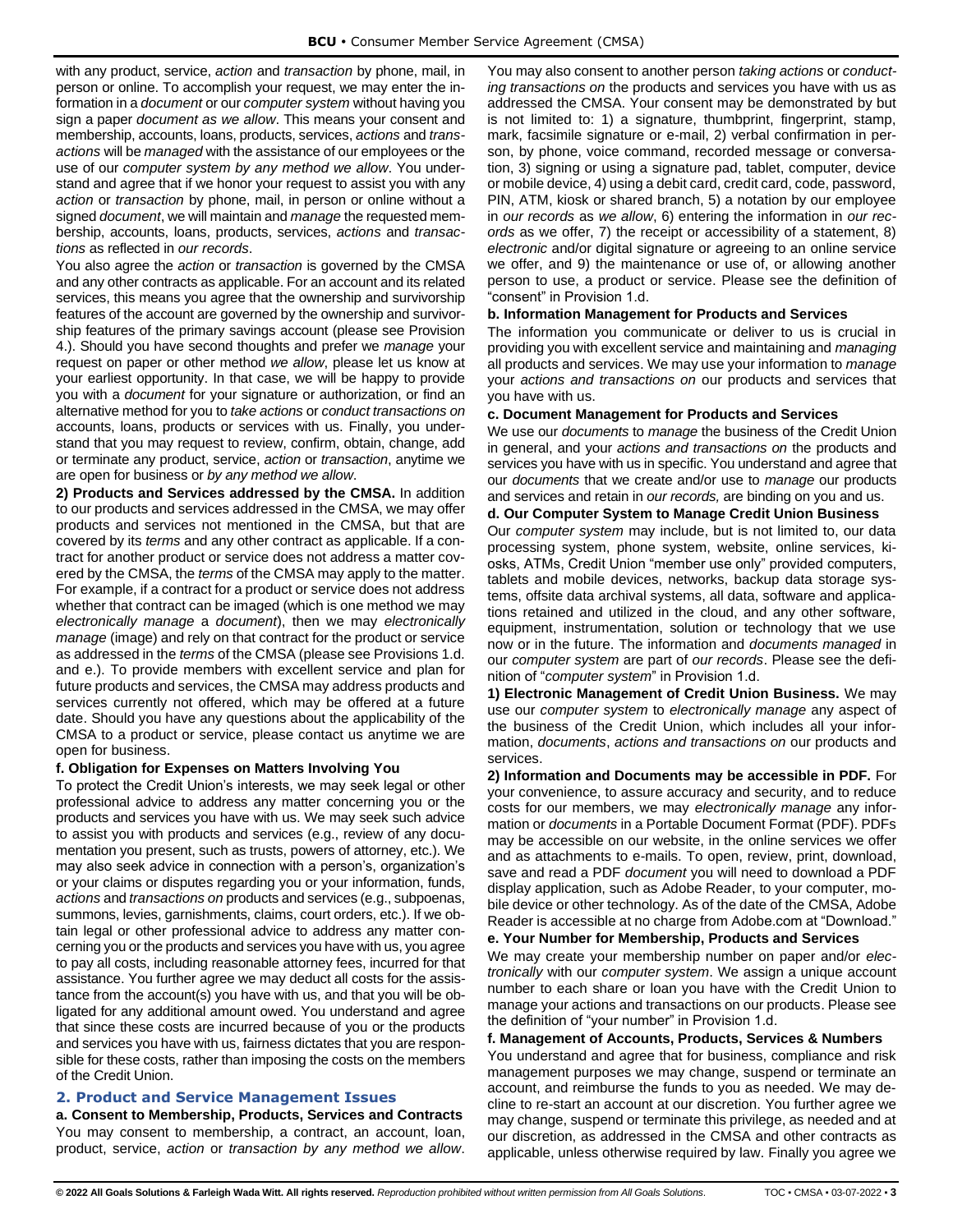may change or terminate your number(s) as needed and at our discretion.

## <span id="page-6-0"></span>**g. Methods to Take Actions and Conduct Transactions**

You may *take actions*, *conduct transactions on* and use our products and services *by any method we allow*. Specifically, the ways you may access, *take actions*, *conduct transactions on* and use our products and services may include, but are not limited to, 1) in person, by phone, mail, facsimile, e-mail, drive through window, night deposit or drop box (or lock box), 2) through the use of a debit card, credit card, code, password, PIN, check, signature pad or device, ATM, kiosk, shared branch or any product or service, and 3) through the internet with a computer, tablet, phone, mobile device or other technology. An *action* or *transaction* conducted *by any method we allow* is valid no matter what method *we allow* you to use. Please see the definitions of "*action*," "*by any method we allow*" and "conduct" in Provision 1.d.

## <span id="page-6-1"></span>**h. The Title of Products and Services You Have with Us**

The products and services you have with us are generally titled on our *documents* and in our *computer system* so the name used on the product or service (typically your name) matches the SSN and EIN certified. This allows us to maintain and *manage* the product or service in *our records* for you and satisfy reporting requirements. Due to these maintenance, *management* and reporting requirements, the information and *documents* that are accessible to you may not contain the full or exact title you might prefer. However, on your request, we often can include a description or legal title on a *document* or in *our records* that explains the purpose of and/or person(s) who may use a product or service.

#### <span id="page-6-2"></span>**i. The Length of this CMSA**

To assure excellent service, comprehensive information, and to proactively answer your questions about our products, services and Credit Union, we provide this CMSA. It is lengthy 1) because of the numerous legal, operational and practical matters that affect membership, accounts, loans, products and services, and 2) because it is important to explain why everything we do at our Credit Union is in the best interests of the members. Should you have questions about any matter addressed in the CMSA, please contact us during business hours and we will be happy to assist you.

## <span id="page-6-3"></span>**3. Starting Membership, Products and Services**

All of our members together own our Credit Union. The Provisions of the CMSA are intended to serve the best interests of our members.

## <span id="page-6-4"></span>**a. Requirements to Start Membership with Us**

To become a member of our Credit Union you must be in our field of membership and meet all the requirements for eligibility. Please understand that membership is a privilege and not a right, and is granted to you by our Credit Union on the condition you observe all applicable laws, regulations, the CMSA and all other contracts, obligations and responsibilities with us.

## <span id="page-6-5"></span>**b. Your Identification, SSN or EIN and Backup Withholding**

To join our Credit Union we may require your full current name, the physical address of your residence or business (and, if different, your mailing address), and your phone number, birthdate, employer and occupation. We may also require your current government issued photo identification and a Social Security Number (SSN) or Employer Identification Number (EIN). For IRS reporting purposes you may need to certify the SSN or EIN matches the name and address provided, and indicate if you are subject to backup withholding. We may also request your mother's maiden name, or require you to create a password and fulfill other identification and information requirements in order to *take actions* or *conduct transactions on* our products and services (please see Provision 5.a.).

You agree we may photograph you and retain a copy or image of your current government issued photo identification (hereafter referred to as ID) to identity you for products and services. We may request to see your current government issued military issued photo identification and enter the information in *our records*. We may also require other current government ID (such as your driver's license or passport) that can be copied or imaged along with entering the information from your military ID. If our copy or image of your ID (or other identification) is expired, to continue to serve you, for your convenience and for your and our protection, you agree we may obtain a copy or image of your current ID. If the IRS notifies us of a discrepancy with the name, SSN, EIN or information in *our records*, you may be subject to backup withholding, requiring us to withhold and pay a portion of dividends, interest or other payments to the IRS.

When you join our Credit Union and start products and services, we may require you to sign or authorize a service form to assist us in *managing* the products and services you have with us. Alternatively, on your request we may agree to start, obtain your consent to and *manage* membership, products and services with the assistance of our employees or the use of our *computer system* (please see Provision 1.e.1)). You agree for purposes of accuracy that we may subsequently verify and correct, complete or update your information in *our records*. You understand and agree that to provide excellent service and for your and our protection, we may photograph, film and retain all pictures, photographs, film, likenesses or images of any person (including you) who enters or uses our (or an associate's) premises, facility, location or service solution. Additionally, you agree we may record and retain all conversations with you and anyone who contacts, calls and/or leaves us messages *by any method we allow*. You agree we may obtain, retain in *our records*, and use all ID, pictures, photographs, images, film, recordings, voice recordings, fingerprints and other biometrics of you with our *computer system* or other technology to identify you and *manage* any product, service, *action* or *transaction* addressed by the CMSA or other contract as applicable.

#### <span id="page-6-6"></span>**c. Your Authorization for Us to Obtain Information**

You agree we may review your account, employment and credit history, which includes obtaining reports from third parties and credit reporting agencies, to confirm your eligibility for membership, accounts, loans, products and services we may offer. We may require additional information or documentation in connection with any *action* or *transaction*.

## <span id="page-6-7"></span>**d. Your Family can be Members with Us Too!**

Once you are a member of our Credit Union, generally your eligible immediate family can become members too, and enjoy the privileges of our products and services. Please see our website or contact us during business hours to learn how your eligible family members, friends and fellow employees can join our Credit Union. See the BCU Membership Eligibility Policy located on our website for additional membership information.

#### <span id="page-6-8"></span>**e. Starting Membership, Products and Services Online**

We may offer an online service that allows you to join our Credit Union and start products and services with us online. This online service is governed by any contract you agree to online, the CMSA, all other contracts as applicable and *our records*. Should you have any questions about this service, please contact us at your earliest convenience.

#### <span id="page-6-9"></span>**f. Starting Membership, Products and Services by Mail**

On your request and for your convenience, we may at our sole discretion mail *documents* with your information to you to join our Credit Union and start products and services with us. We do not advise mailing your confidential information since it exposes you to numerous problems (ID theft, fraudulent *transactions*, etc.). We recommend you come to our Credit Union at your convenience (or use an online service we offer) to start membership, products and services with us. In fairness to the members, if you request us to mail your information, you agree to take responsibility for all problems and losses that result from theft and/or unauthorized use of your information. Please contact us during business hours for any questions about starting membership by mail.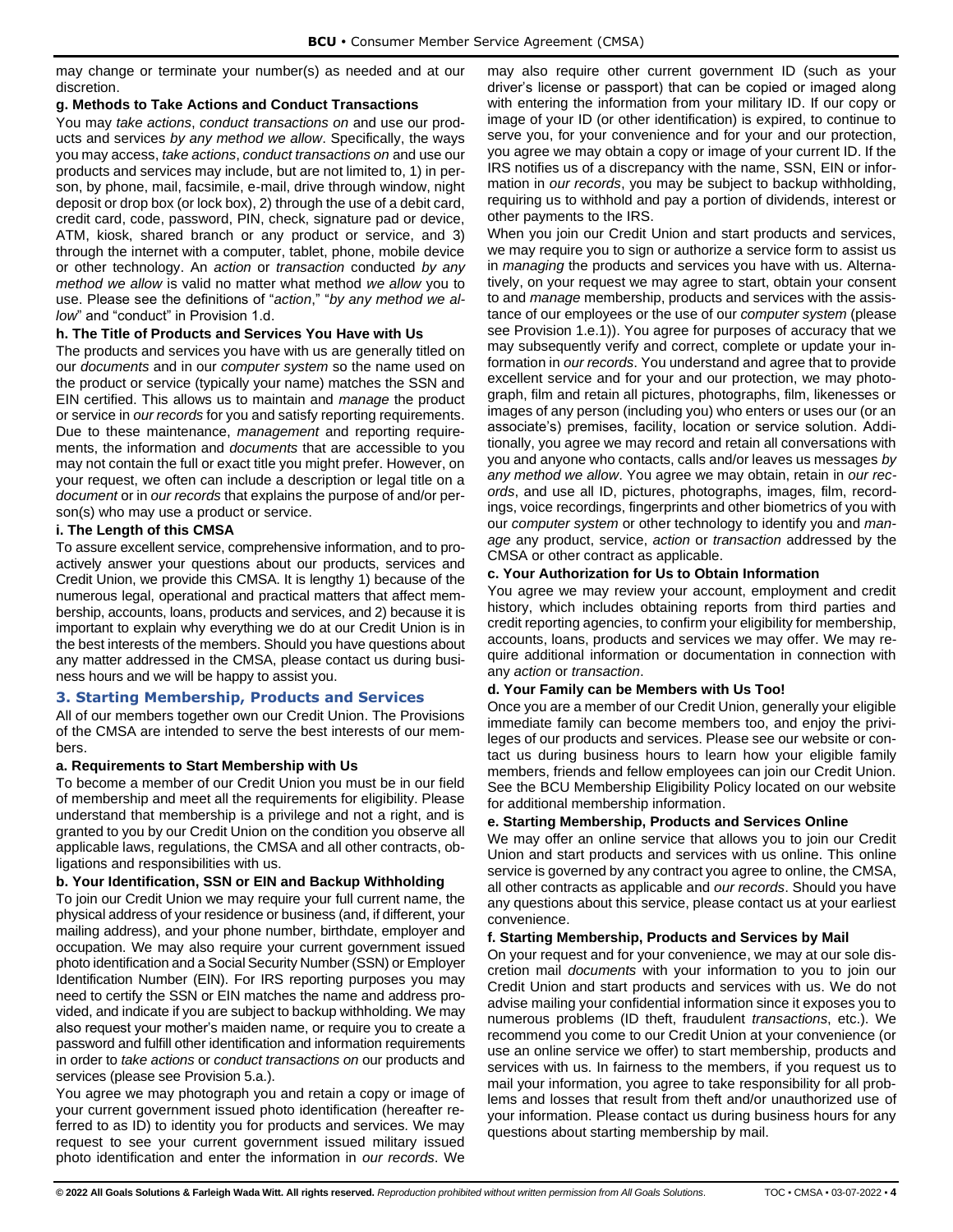### <span id="page-7-0"></span>**g. Starting Membership, Products & Providing the CMSA**

When you join our Credit Union we will first review a number of important matters about membership, products, services and the CMSA. Thereafter we (or you) may complete a service form (which we may require to be notarized) and/or enter your information in *our records* according to your instructions to start the products and services you have requested. Once you have reviewed your information, you will consent to the *terms* of the CMSA and to the products and services. If we assist you in person, we will offer you a paper CMSA, and email it to your address (if provided) in our records or provide you with a paper copy. If we assist you by phone, mail or through the internet, we will make the CMSA accessible to you *by any method we allow*, or offer to mail you a paper CMSA. We will always ask (or advise you to ask) if you have questions about any matter addressed in the CMSA, and encourage you to contact us during business hours for help with any product or service. Finally, we will remind you that you can always access a current CMSA and disclosures on our website, and may contact us about the information or *documents* in *our records* anytime we are open for business.

#### <span id="page-7-1"></span>**h. Non-Member Owners on Accounts, Products and Services**

On your request, you may place one or more non-member owners on the accounts, products and services you have with us. An owner who would like to become a member of our Credit Union may need to apply and meet all the requirements of membership. We are happy to assist with this simple process during business hours. If there is no member on an account, we may terminate and pay the balance of funds in the account (as of the date of termination) to any owner.

#### <span id="page-7-2"></span>**i. Denial of the Privilege of Membership**

We may deny the privilege of membership to a person for any reason not prohibited by law, including (but not limited to): 1) ineligibility for membership, 2) failure to provide required ID or information, 3) information from a third-party report, 4) any lost or stolen check, card or access device, 5) overuse of *actions* on products or services, 6) a breach of or unauthorized access to a product or service, 7) business or compliance purposes, 8) to stop or prevent a loss, 9) the appearance of lack of capacity or victim of undue influence, 10) failure to comply with any *term* of a contract, 11) failure to use products or services to justify membership, 12) inactive or abandoned products or services, 13) chronic dissatisfaction with us, 14) disparaging our reputation, 15) default on any obligation, 16) causing us a loss, 17) not voluntarily repaying a loss, 18) previous expulsion, 19) anything unethical or unlawful concerning our business, 20) any alteration, forgery or fraud concerning our business, 21) any falsification or misrepresentation concerning our business, 22) any alleged crime concerning our business, 23) abuse of or threats to anyone associated with us, or 24) any other reason we believe is appropriate to protect the interests of the Credit Union and its members.

## <span id="page-7-3"></span>**4. Account Ownership and Survivorship Features**

When you start an account, you acknowledge that we have explained and you have selected the ownership and survivorship features for that account as reflected in *our records*. You may start an account by yourself, referred to as a "one owner account," or with another person or persons, referred to as a "multiple owner account." You may also start an account as a trustee, custodian, representative payee, VA fiduciary, attorney-in-fact, estate representative, guardian, conservator or other fiduciary, as addressed in Provisions 4.c. through 4.h. You understand that it is your responsibility, and not our responsibility, to assure that the ownership and survivorship features of the account(s) you have with us coincide with your financial and estate planning needs. Because you are in control of the ownership and survivorship features of the account(s) with us, you irrevocably waive the right to dispose of the funds in the account(s) with us by will (please see Provision 29.).

**Important Note: The Ownership and Survivorship Features of the Savings Account You Have Apply to other Accounts You**  **Start under Your Number.** For your convenience and to determine who may access an account, the ownership and/or survivorship features of the savings account you have with us apply to all other accounts with us under the same number (including sub-accounts if applicable). **This requirement does not apply to retirement accounts with us. For those accounts, the ownership and survivorship features will be determined by** *our records***.** If you would like to start one or more accounts with different ownership or survivorship features than the initial savings account with us, please let us know and we will assist you in obtaining an additional number (or if applicable, a subaccount number) for the account(s), which may be started on a new service form or *as we allow*.

#### <span id="page-7-4"></span>**a. One Owner Accounts with Us**

A one owner account is a savings, checking or term (certificate) account started and used by you alone, where typically you maintain and own the funds in the account. As an owner you may *conduct transactions on* and *take actions* to start, confirm, maintain, review, change, add and terminate the account, products and services. On your death, the funds in the account will go to your estate and may be claimed by a representative of your estate or other claimant authorized by law. You understand that it is your responsibility to inform a representative of your estate about any account with us. Alternatively, you may designate a person or organization as a beneficiary/Payable on Death payee (POD payee) on an account with us as reflected in *our records*. In that case, on your death, the beneficiary/POD payee may claim the funds in the account upon presenting proof of death and ID. If the beneficiary/POD payee on an account dies before you, upon your death the funds in the account will go to the deceased beneficiary's/POD payee's estate. The deceased beneficiary's/POD payee's estate may also claim the funds in the account if the beneficiary/POD payee dies after you but before receiving funds in the account. If you designate more than one beneficiary/POD payee on the account, on your death each beneficiary/POD payee may claim her or his (or its) equal share of the funds in the account by presenting proof of death of the owner and the beneficiary's/POD payee's ID. Each beneficiary's/POD payee's share of the funds in the account will be determined by dividing the amount of the funds in the account by the number of beneficiaries/POD payees designated on the account. If a beneficiary/POD payee on an account with multiple beneficiaries/POD payees dies before you, on your death the deceased beneficiary's/POD payee's share of the funds in the account will go to her or his estate and not to any other beneficiary/POD payee on the account. The deceased beneficiary's/POD payee's estate may also claim the deceased beneficiary's/POD payee's share of the funds in the account if the beneficiary/POD payee dies after you but before receiving her or his share of the funds in the account. You understand that it is your responsibility to inform a person or organization that he, she or it is a beneficiary/POD payee on any account with us. If a beneficiary/POD payee on an account dies before you, it is also your responsibility to notify us and change the account if you desire to do so. **Please be aware that your beneficiary/POD payee designations in** *our records* **do not apply to any retirement account or account life savings insurance, which have separate beneficiary designations.**

As an owner you may maintain and *take actions* and *conduct transactions on* the account, products and services *as we allow*. You may also add an additional owner (or owners) to a one owner account. However, once you add an additional owner (or owners) to an account, that account becomes a multiple owner account (please see Provision 4.b.). Finally, for any obligation owed to us, our rights take priority over all other claims to the funds in an account unless otherwise required by law (please see Provisions 19. and 22.).

## <span id="page-7-5"></span>**b. Multiple Owner Accounts with Us**

A multiple owner account is a savings, checking or term (certificate) account started, maintained and used by two or more owners who together own the funds in the account. Multiple account owners have equal rights to *take actions* and *conduct transactions on* the account, products or services. These rights allow each owner alone to start,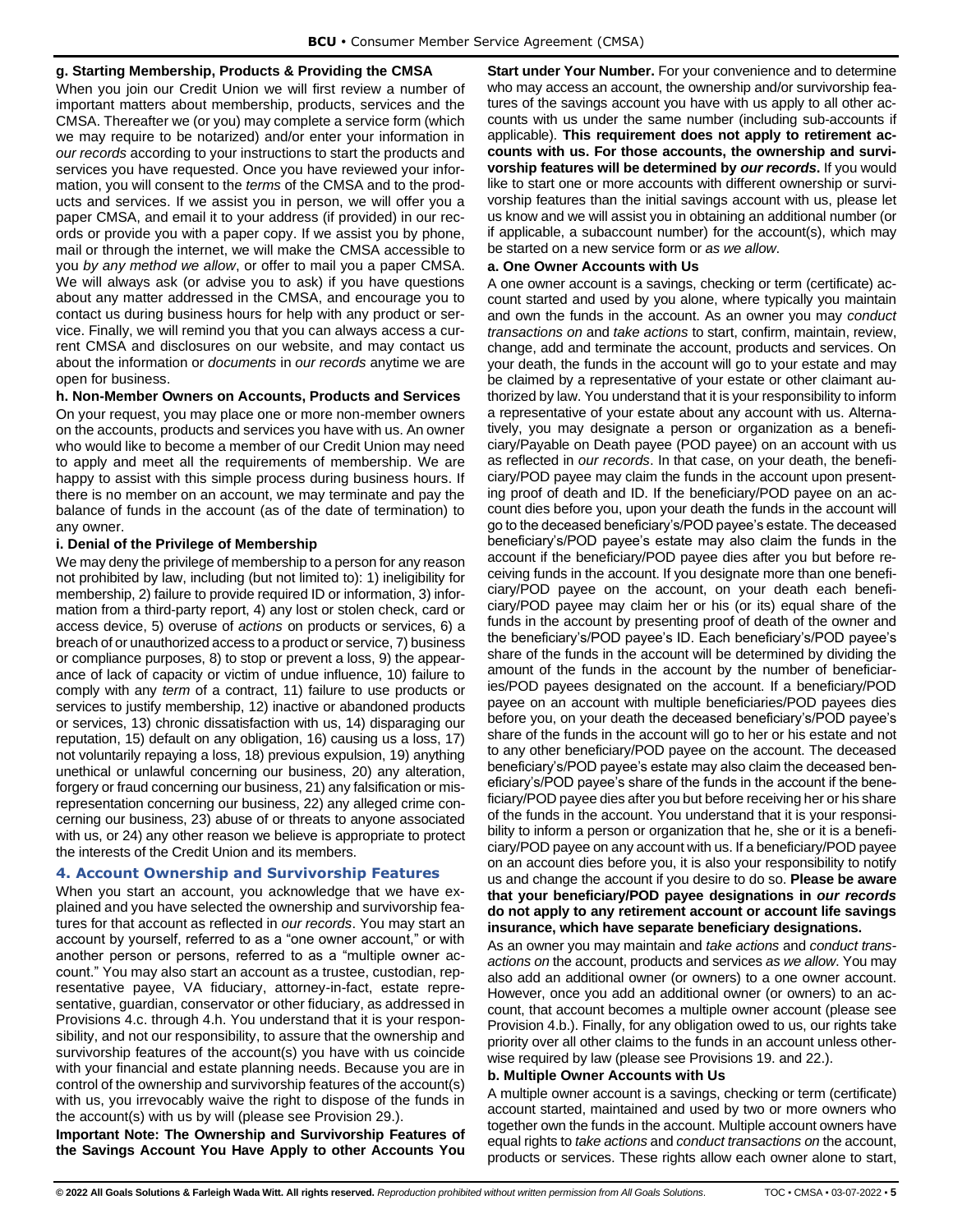confirm, maintain, review, change, add, terminate and *conduct transactions on* the multiple owner accounts, products or services on behalf of all owners for any purpose. This includes an owner withdrawing funds, terminating and adding new accounts, products or services on behalf of all other owners. Each owner owns the funds in a multiple owner account with right of survivorship. This means that when one owner dies, her or his interest in the account and the funds in the account are owned by the surviving owner or owners on the account. On the death of the final owner on the account, the funds in the account belong to that owner's estate and may be claimed by the representative of that owner's estate or other claimant authorized by law. You understand that it is your responsibility to inform a representative of your estate about any account with us. If an owner on the account dies before you, it is also your responsibility to notify us and change the account. Alternatively, you may designate a person or organization as a beneficiary/Payable on Death payee (POD payee) on a multiple owner account as reflected in *our records*. On the final owner's death, the beneficiary/POD payee may claim the funds in the account on presenting proof of death of all owners and the beneficiary's/POD payee's ID. If the beneficiary/POD payee on the multiple owner account dies before the last owner is deceased, on the last owner's death the funds in the account will go to the deceased beneficiary's/POD payee's estate. The deceased beneficiary's/POD payee's estate may also claim the funds in the account if the beneficiary/POD payee dies after the last owner on the multiple owner account dies but before receiving funds in the account. If you as multiple owners designate more than one beneficiary/POD payee on the account (i.e., a multiple owner account with multiple beneficiaries/POD payees), on the death of the final owner on the account each beneficiary/POD payee may claim her or his (or its) equal share of the funds in the account by presenting proof of death of all the owners and the beneficiary's/POD payee's ID. Each beneficiary's/POD payee's share of the funds in the account will be determined by dividing the amount of the funds in the account by the number of beneficiaries/POD payees designated on the account. If a beneficiary/POD payee on the account with multiple beneficiaries/POD payees dies before the last owner is deceased, on the last owner's death the deceased beneficiary's/POD payee's share of the funds in the account will go to her or his estate and not to any other beneficiary/POD payee on the account. The deceased beneficiary's/POD payee's estate may also claim the deceased beneficiary's/POD payee's share of the funds in the account if the beneficiary/POD payee dies after the last owner on the account is deceased, but before receiving her or his share of the funds in the account. You understand that it is your responsibility to inform a person or organization that he, she or it is a beneficiary/POD payee on any account with us. If a beneficiary/POD payee on an account dies before you, it is also your responsibility to notify us and change the account if you desire to do so. **Please be aware that your beneficiary/POD payee designations do not apply to any retirement account or account life savings insurance, which have separate beneficiary designations.**

You understand and agree that any owner may sign the signature of any other owner on the account and guarantees the signature or authorization of the owners for all *actions* and *transactions on* the account, products or services. You also agree we may permit an owner to deposit checks payable to any other owner in the account, with or without the endorsement of the other owner. Furthermore, by maintaining the multiple owner account, you consent to any *actions* or *transactions on* accounts, products and services by any other owner. While any owner may *take actions* and *conduct transactions*  alone, we may require all owners to consent in writing to the addition or removal of any owner to or from the account. All owners agree we have no duty to notify the owners of any *actions* or *transactions* by an owner acting alone. If you request us to designate a person as an owner by entering the owner's information in *our records* without signing or authorizing a form, you agree this person is an owner. You further agree this person may subsequently sign or authorize a form as an owner. All owners, alone and together, are responsible for any fees, costs, losses or liabilities incurred for any *action* or *transaction on* an account, product or service, regardless of which owner conducted or benefited from the *action* or *transaction*. If any owner owes us money for any reason, we may enforce our rights against all funds in any account on which that person is an owner, regardless of which owner deposited the funds in the account. You agree that a security interest granted by one owner, trustee, fiduciary-owner or fiduciary of an account will continue to secure that owner's, trust's, fiduciaryowner's or fiduciary's obligation to us even after that person dies. Finally, for any obligation owed to us, our rights take priority over all other claims to the funds in an account unless otherwise required by law (please see Provisions 19. and 22.).

#### <span id="page-8-0"></span>**c. Accounts for or with People under 18 Years of Age**

A person under eighteen (18) years of age may be an owner and start, use and maintain accounts, products and services with us *as we allow*. The owner may *take actions* and *conduct transactions on*  the accounts, products and services, and agrees to the *terms* of the CMSA. We may require an owner under eighteen years of age to have another owner on the accounts, products or services who is at least eighteen years of age or older. All owners on the multiple owner account agree to be responsible to us, alone and together, for any *actions* and *transactions on* the accounts, products and services (please see Provision 4.b.).

#### <span id="page-8-1"></span>**d. Accounts by Custodians under the UTTMA**

You may start, use and maintain an account and related products and services to hold the funds of a minor (a person less than twenty-one (21) years of age) under a state's Uniform Transfers to Minors Act. The account is a one custodian account used by you alone (unless multiple custodians are allowed by state law). You as the custodian are the owner on the account, in which you hold the funds for the exclusive benefit of the minor. Though dividends/interest are reported under the minor's name and SSN, you are the only person who may *take actions* and *conduct transactions on* the account, products and services. If you wish to designate a successor custodian on the account, you may ask us to include that person's name in *our records*. The successor custodian may claim the funds in the account in the event of your death or inability to serve. When the minor reaches twenty-one (21) years of age, it is your responsibility to pay the funds in the account to the minor. You, as custodian, will still be the only owner on the account.

#### <span id="page-8-2"></span>**e. Accounts by Representative Payees or Fiduciaries for SS Beneficiaries or VA Beneficiaries**

You may start, use and maintain an account and related products and services as a "representative payee" for a "Social Security beneficiary," or as a Veteran's Administration fiduciary (VA fiduciary) for a Veteran's Administration beneficiary (VA beneficiary). We may require you to provide ID and documentation confirming your authority to act as a representative payee or VA fiduciary before starting the account. We may keep a copy of the documentation designating you as a representative payee for initial due diligence purposes. However, you agree that once you start and consent to the account, products and services, we may thereafter rely exclusively on the CMSA.

You as a representative payee or VA fiduciary are the owner on the account in which you hold the funds for the sole benefit of the Social Security beneficiary. Though dividends/interest are reported under the beneficiary's name and SSN, you are the only person who may *take actions* and *conduct transactions on* the account, products and services. If we receive notice of a replacement representative payee or VA fiduciary (which we may require to be in writing) and decide to rely on the notice, you agree we may change the account for the replacement representative payee or VA fiduciary according to the notice, as reflected in *our records*. Alternatively, if we decide to rely on the notice, you agree we may terminate the account and issue a check to the representative payee or VA fiduciary in the name of the Social Security beneficiary or VA beneficiary.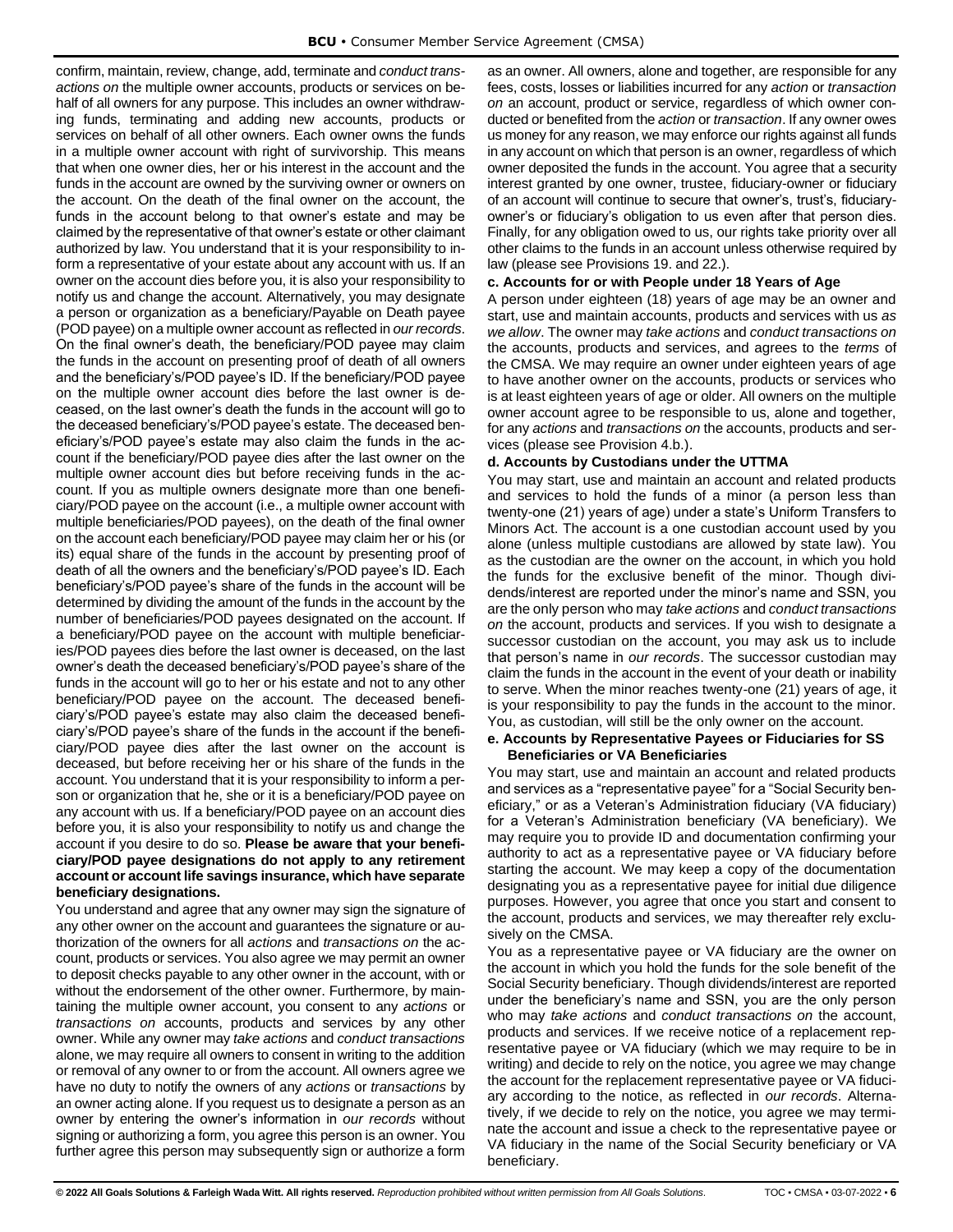#### <span id="page-9-0"></span>**f. Powers of Attorney & Accounts, Products and Services**

If you give a person power of attorney to act as your attorney-infact, we may require that person to provide her or his ID and proof of the validity and applicability of the power of attorney, before allowing the attorney-in-fact (AIF) to *take actions* or *conduct transactions on* the accounts, products or services you have with us. You agree that we may *manage* the relationship with your AIF by placing her or him (or them) on the accounts, products and services you have with us as an "attorney-in-fact owner" with a service form or in *our records.*

Your AIF and you agree that your AIF and you (and not us) are solely responsible for monitoring and fulfilling the duties and responsibilities of the power of attorney. We may keep a copy of the power of attorney documentation for initial due diligence purposes. However, you agree that once your AIF or you start and consent to the CMSA, we may thereafter refer to and rely exclusively on the CMSA. Both your AIF and you agree to indemnify, defend, and hold us harmless from any loss, damage, claim or liability that occurs as a result of our reliance on the power of attorney. Your AIF and you further agree we may require your AIF to sign or authorize a *document* acknowledging and confirming this obligation. Because your AIF legally acts for you, we may require your AIF to sign or authorize a form as an "attorneyin-fact owner" or authorize the "attorney-in-fact owner" relationship by entering the information in *our records*: this gives your AIF the rights of an owner on the accounts, products and services you have with us. You understand that your AIF's authority to *take actions* and *conduct transactions* for you will continue until we receive notice of your death or that you terminated your AIF's authority, and we have a reasonable opportunity to act on that notice. Therefore, once we choose to honor your power of attorney, it is your AIF's and/or your responsibility to notify us if you terminate the AIF's authority to *take actions* and *conduct transactions on* the accounts, products or services, and your AIF's responsibility to notify us of your death.

If we receive notice that you have died or terminated your AIF's authority to *take actions* and *conduct transactions* (which we may require to be in writing), you agree we may terminate your AIF's authority on the accounts, products and services, and may continue to rely on *our records* thereafter. If we allow your AIF to *take actions* or *conduct transactions* as an "attorney-in-fact owner," the survivorship features of the accounts you have with us will not apply to your AIF. If your AIF or you request us to allow your AIF to *take actions* or *conduct transactions* by entering the information in *our records* or *as we allow* without signing or authorizing a form or indemnification and hold harmless agreement, your AIF consents to the CMSA and may *take actions* or *conduct transactions on* the accounts, products or services. Additionally, you agree that your AIF may subsequently sign or authorize a form or indemnification and hold harmless agreement, as we require.

You understand that your AIF may remove her or himself from the accounts, products and services you have with us, and that we have no duty to notify you of that removal. If an AIF decides to remove her or himself from the accounts, products and services, we may require her or him to notify us in writing or sign or authorize a form. An AIF's removal from the accounts, products and services, does not relieve the AIF from any responsibilities, obligations or liabilities for *actions* taken and *transactions* conducted as an AIF. Alternatively, we may refuse to recognize the authority of a person with a power of attorney, if we determine that we cannot reasonably rely on the power of attorney, unless otherwise required by law.

#### <span id="page-9-1"></span>**g. Accounts that Hold the Funds of a Trust**

You may start, use and maintain accounts, products and services to hold the funds of a trust. If you do so, you may be named as a trustee on a service form or in *our records*. You agree it is your responsibility as a trustee (and not our responsibility) to administer the accounts, products, services and funds according to the terms of the trust. You further agree that we are only providing you with accounts, products and services and are not assisting you with or advising you about the trust. For IRS reporting purposes, the name that appears first on a form or that is entered in *our records* generally must match the SSN or EIN that you certify on behalf of the trust. However, on your request, we may be able to write the full name of the trust on a form or in *our records* to explain the purpose and/or the ownership of an account, loan, product or service.

If you are the only trustee on an account, you have the same rights and responsibilities as an owner to *take actions* and *conduct transactions on* the account, products and services (please see Provision 4.a.). If two or more trustees are on an account, each of you has the same rights and responsibilities as an owner on a multiple owner account to *take actions* and *conduct transactions on* the account, products and services (please see Provision 4.b.). Each trustee on a multiple trustee account agrees that any trustee acting alone may *take actions* and *conduct transactions on* accounts, products and services for all trustees on the accounts, products and services. By maintaining the multiple trustee account, you consent to any later *actions* or *transactions on* accounts, products and services by any other trustee. While any trustee may *take actions* and *conduct transactions* alone, we may require all trustees to agree to any additions or removals of any other trustee to or from the accounts, products and services. All trustees agree we have no duty to notify the trustees of any *actions* or *transactions* by a trustee acting alone. If you request us to designate a person as a trustee by entering the trustee's information in *our records* or *as we allow* without signing or authorizing a form, you agree this person is a trustee. You further agree this person may subsequently sign or authorize a form as a trustee. If you wish to name a successor trustee we can note that information in *our records* as well. A successor trustee may *take actions* and *conduct transactions* upon delivering proof satisfactory to us of her or his authority and succession to act as the current trustee of the trust. Until such proof is delivered and verified by us, a successor trustee has no rights to the account or to the funds held in the account.

We may keep a copy of the trust documentation for initial due diligence purposes. However, you agree that once you start and consent to the account, products, services and the CMSA, we may thereafter refer to and rely exclusively on the CMSA. By starting an account, loan, product or service for the trust all persons or organizations associated in any way with the trust (i.e., all grantors, trustees, successor trustees, and beneficiaries) agree to indemnify, defend us against and hold us harmless from any loss, damage, claim or liability that results from any *actions* or *transactions on* the accounts, loans, products or services for the trust. You understand we may require any person or organization associated with the trust to sign or authorize an indemnification and hold harmless agreement along with his, her or its consent to the CMSA.

#### <span id="page-9-2"></span>**h. Accounts for Fiduciary Purposes**

You may start, use and maintain accounts, products and services to hold the funds of an estate, memorial, guardianship, conservatorship, fund or other fiduciary, legal or court ordered purpose with us (referred to in this Provision as the "fiduciary purpose"). You may be named as a fiduciary-owner on the accounts, products and services on a service form or in *our records*. You agree that it is your responsibility as the fiduciary-owner or fiduciary to administer the accounts, products and services and funds for the fiduciary purpose. You further agree that we are only providing you with accounts, products and services and are not assisting you with or advising you about the fiduciary purpose. For IRS reporting purposes, the name that appears first on a form or that is entered in *our records* generally must match the SSN or EIN that you certify on behalf of the fiduciary purpose. However, on your request, we may be able to write the full name of the fiduciary purpose on a form or in *our records* to explain the purpose and/or the ownership of an account, loan, product or service. To start the accounts, products and services, we may require and review a copy of the documentation addressing the fiduciary purpose, and your ID and authority to act as a fiduciary for that purpose. You agree that you, as the fiduciary-owner on the accounts, products and services, are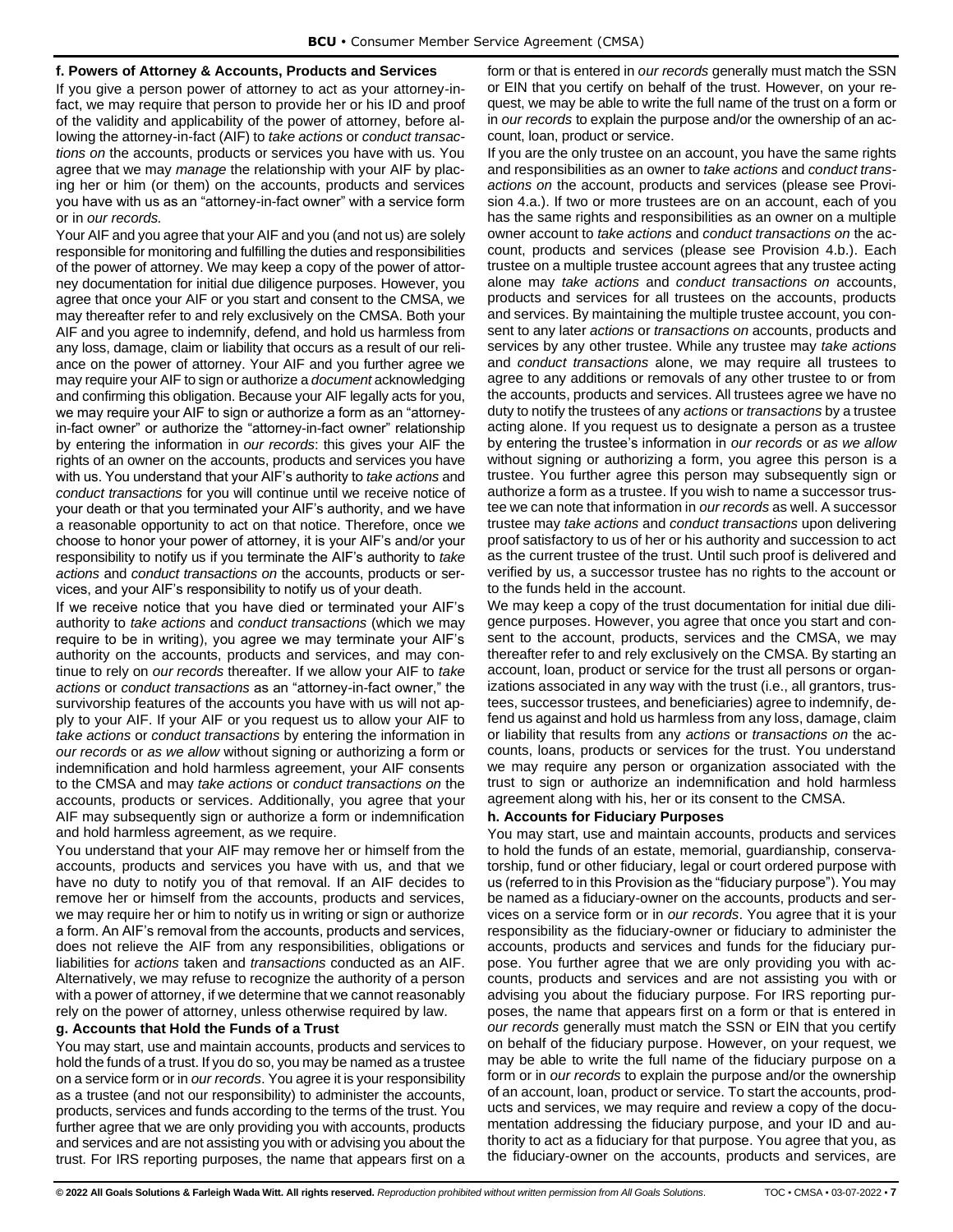fully responsible for fulfilling the duties and responsibilities of the fiduciary purpose. We may keep a copy of the documentation designating you as a fiduciary for initial due diligence purposes. However, you agree that once you start and consent to the account, products, services and the CMSA, we may thereafter refer to and rely exclusively on the CMSA. If you are the only fiduciary on an account, you have the same rights and responsibilities as an owner to *take actions* and *conduct transactions on* the account, products and services (please see Provision 4.a.). If two or more fiduciaries are on an account, you have the same rights and responsibilities as an owner on a multiple owner account to *take actions* and *conduct transactions on* the account, products and services (please see Provision 4.b.).Your authority to transact business with us as the fiduciary-owner or as a fiduciary will remain in full force until we receive lawful notice otherwise. You, as the fiduciary-owner or fiduciary, must notify us of any change to the fiduciary purpose that affects the accounts, loans, products and services. You warrant that all your *actions* and *transactions on* an account, loan, product or service will be for the sole benefit of the person or purpose for which you are acting. You agree we may rely on these representations and have no duty to examine subsequent authorizing documentation for compliance or inquire as to the powers and duties of you or any fiduciary. We also have no notice of any violation of fiduciary duties by you or any other fiduciary unless we observe the actual wrongdoing.

You acknowledge that we will not be liable for any losses due to your failure to notify us of unauthorized acts by a fiduciary or changes to the relationship between a fiduciary and the person or purpose for whom the fiduciary acts. By starting an account, product or service you and any fiduciary agree to indemnify, defend us against and hold us harmless from any loss, damage, claim or liability that results from 1) any *actions* or *transactions on* the accounts, loans, products or services, and 2) the unauthorized acts of a fiduciary on which we rely prior to any actual notice of any change in the fiduciary's authority. We may require any person associated with the fiduciary purpose to sign or authorize an indemnification and hold harmless agreement along with his, her or its consent to the CMSA.

## <span id="page-10-1"></span><span id="page-10-0"></span>**5. Product & Service Access, Transactions & Actions a. Authorization of Transactions and Actions**

On your request, we may agree to obtain your consent to *take actions* and *conduct transactions* on products and services with the assistance of our employees or the use of our *computer system*  (please see Provision 1.e.1)). We may require your physical signature or reconfirm your signature in person or before a notary public prior to any *action* or *transaction on* an account, loan, product or service. We may also require your ID, a second form of ID and other (or updated) information (such as your physical address, SSN, birthdate, password, mother's maiden name, thumbprint or fingerprint, date and type of last *transaction*, other historical factual information, etc.) before you may *take action* or *conduct a transaction on* an account, loan, product or service.

You may authorize the payment of checks, other *transactions* or *actions by any method we allow*. You agree we may pay checks and honor *actions* or *transactions on* an account, loan, product or service that contain your signature or authorization, even if you later claim the method of consent or the *action* or *transaction* is not authorized. On your request, we may allow you to include a legend on or notation in *our records* and on checks requiring two or more signatures or authorizations on your checks, *actions*, or *transactions*. You understand this legend or notation requiring two or more signatures or authorizations may only be entered in *our records* or as *we allow*. You agree any such legend or requirement is for your convenience only, and that it is your sole responsibility to supervise all persons you authorize. You also agree we may pay a check, or honor any *action*, *transaction* or other matter pertaining to the accounts, loans, products or services with us, with only one signature or authorization by any person you authorize. You understand we have only allowed you to add a legend or requirement for two or more signatures or authorizations because you 1) are in the best position to address your own internal control affairs with the persons authorized, and 2) have agreed to take responsibility for and recover any loss that occurs from a violation of your requirement.

If we contact you about an *action* or *transaction on* an account, loan, product or service that you confirm is authorized, you agree we may rely on your confirmation. If you share your information, password, code or PIN (or any other method of authorization *we allow*) with any person or organization, you agree that until you notify us and revoke your authorization, all *actions* or *transactions on*  the account, loan, product or service conducted by this person or organization are authorized and genuine, even if they are not conducted for your benefit or according to your instructions. If you request and we agree to provide you with cash for any *action* or *transaction*, you understand that once you are in possession of the cash, you are completely responsible for its care and safekeeping from any loss, theft, damage or destruction. Additionally, for your and our protection and security purposes, you agree we may pay any person (including you) requesting a withdrawal in cash with a limited amount of cash, our check or an EFT. You understand and agree these cash withdrawal options are appropriate since a person can obtain cash by depositing the check at her or his own financial institution, and we can schedule the delivery of cash for you on your request.

#### <span id="page-10-2"></span>**b. Transaction and Action Options & Required Forms**

When you *take action* or conduct a *transaction on* accounts, loans, products or services we may require you to use a specific form or *document* to conduct or complete the *action* or *transaction*. If you do not use that form or *document*, for your and our protection we may refuse to honor, perform or complete the *action* or *transaction*. Whether an *action* or *transaction* is honored, completed or not, you are responsible for any loss or liability we incur as a result of your failure to use a required form or *document* or follow the *terms* of the CMSA.

#### <span id="page-10-3"></span>**c. Account Transfers by Wire or ACH**

We may offer wire transfers or Automated Clearing House (ACH) transfers that allow you to send or receive debits or credits to an account with us. We may require any wire transfer to be authorized in writing. When you initiate a wire or ACH transfer you may identify either the recipient or any financial institution by name and by account or identifying number. We (and other institutions) may rely on the account or other identifying number you give to us as the proper identification number, even if it identifies a different person or institution. Once we have sent an outgoing wire, the transfer is final and cannot be stopped. If you provide incomplete or inaccurate written or verbal transfer instructions to us, we will not be responsible for any resulting wire transfer losses, delays or failed *transactions*. You understand international wire transfers may not be completed for several weeks or at all.

Wire transfers are governed by Federal Reserve Regulation J if the transfer is cleared through the Federal Reserve. ACH *transactions* are governed by the rules of the National Automated Clearing House Association (NACHA). You acknowledge that our processing of international *transactions* may be delayed if necessary to complete legally required screening. You must ensure that all international entries you initiate are designated with the appropriate international entry code as required by the NACHA rules. All entries will be credited to or debited from the account you have with us in U.S. dollars. Currency conversion will be at rates determined by, or available to, us or the Automated Clearing House. You will bear all currency conversion risk as well as all gains or losses associated with currency conversion for international entries. All wires and ACH transfers must comply with applicable law. If you use these services and receive funds by wire or ACH transfer, you agree to confirm the transfers by reviewing your periodic statement (or online service we offer), since we are not obligated to notify you when funds are received. While we may conditionally and provisionally credit the account you have with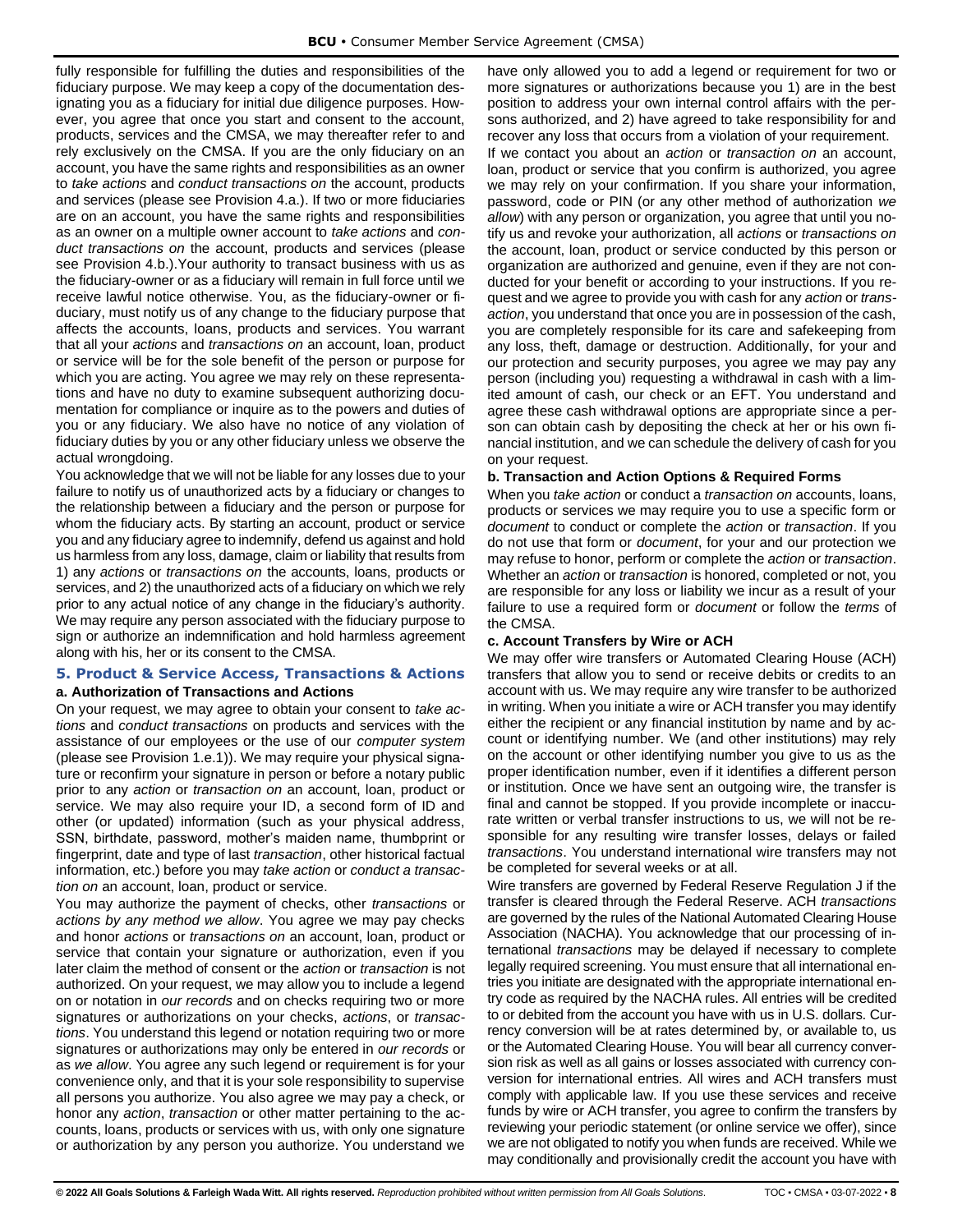us for an ACH transfer, if we are not finally and ultimately paid for the transfer, we may reverse the credit to the account, in which case the sender will be deemed not to have paid you. If we cannot reverse the credit or you do not have sufficient funds in an account, you agree to reimburse us for the amount of the reversed transfer.

## <span id="page-11-0"></span>**d. Limitations on Account Transactions**

**1) Account Withdrawal Limitations**. We have no obligation to honor a request to withdraw funds if you do not have 1) sufficient available funds in an account or 2) one of our overdraft services (please see "available balance" in Provision 6.j.). If a check or other transfer or payment order is presented against insufficient available funds in an account, you will be charged a fee. If there are sufficient available funds to pay some but not all checks or items drawn or presented against the account, we may pay or allow withdrawals for those checks, transfer or payment orders for which there are sufficient funds in any order we choose, according to applicable law and the terms of the CMSA. There are a number of circumstances where you may not be able to withdraw funds from an account, including but not limited to: 1) methods inoperative due to emergencies or problems, 2) the product or service has been terminated, 3) we are unable to contact you, 4) failure to provide required ID or information, 5) failure to use a required method or document, 6) exceeding a limit or an amount set by us, 7) failure to meet a minimum balance for thirty (30) days, 8) deposited check funds are not available, 9) funds are collateral for an obligation, 10) any lost or stolen check, card or access device, 11) a breach of or unauthorized access to a product or service, 12) business or compliance purposes, 13) to stop or prevent a loss, 14) the appearance of lack of capacity or victim of undue influence, 15) failure to comply with any term of a contract, 16) funds held or offset per a security interest or lien, 17) account and/or funds held for a dispute or uncertainty, 18) unpaid check(s) or EFT(s) for insufficient funds or stop pay, 19) deposited item(s) charged back for nonpayment payment or a claim, 20) a garnishment, levy or similar legal claim or notice, 21) default on any obligation, or 22) belief an action or transaction may be fraudulent. To comply with the law and to protect you and the members of the Credit Union, you understand we may require written notice of your intent to make a withdrawal of funds from an account you have with us at least seven (7) calendar days and up to sixty (60) calendar days before the time that you would like to make the withdrawal. Finally, you understand that in the event any account is overdrawn, any loan is past due, or you are otherwise in default under any contract with us, we may suspend your ability to conduct actions or transactions to any or all accounts, products, services, until you have resolved the matter with us.

**2) Account Transfer Limitations.** You may make unlimited withdrawals from the checking account(s) you have with us by any method we allow. In addition, you may make unlimited withdrawals or transfers from a Regular Savings, Loan Payment Savings, Holiday Club, Miscellaneous Savings/Vacation Club, and Money Market account(s) in-person, by ATM, by mail request or by calling us for one of our checks. However, we may limit the number of certain types of withdrawals from some types of accounts as identified in the "Product Feature, Truth-in-Savings and Service Charge & Fee Disclosure."

**3) Account Transaction Volume Limitations.** We may limit the number of items deposited and the frequency of deposits and other *transactions* that you can make each day to the account(s) you have with us. The date we use to determine the number of *transactions* is the date a *transaction* is posted to (actually credited to or debited from) an account, rather than the date you conducted the *transaction*. Should the *transactions on* an account with us exceed the limitations we establish, we may limit your *transaction* activity, charge a fee or terminate the account. You understand that if *we allow* or honor a *transaction* that exceeds these restrictions (a nonconforming *transaction*), we are not required to allow or honor any future *transaction* that exceeds these restrictions.

**4) Virtual Currency Limitations.** We may limit the frequency or amount of transactions involving virtual currencies

## <span id="page-11-1"></span>**e. When a Transaction or Action May be Refused**

For your and our protection, you understand we may refuse an *action* or *transaction on* an account, loan, product or service for any reason not prohibited by law, including: 1) our methods are inoperative due to emergencies or problems, 2) we are unable to contact you, 3) failure to provide required ID or information, 4) failure to use a required method or *document*, 5) exceeding a limit or an amount set by us, 6) failure to meet a minimum balance for thirty (30) days, 7) inactive or abandoned products or services, 8) deposited check funds are not available, 9) funds are collateral for an obligation, 10) any lost or stolen check, card or access device, 11) a breach of or unauthorized access to a product or service, 12) business or compliance purposes, 13) to stop or prevent a loss, 14) the appearance of lack of capacity or victim of undue influence, 15) the product or service has been terminated, 16) failure to comply with any *term* of a contract, 17) funds held or offset per a security interest or lien, 18) account and/or funds held for a dispute or uncertainty, 19) unpaid check(s) or EFT(s) for insufficient funds or stop pay, 20) deposited item(s) charged back for nonpayment or a claim, 21) a garnishment, levy or similar legal claim or notice, 22) default on any obligation, 23) limited to a savings account and voting by mail, 24) ineligible for membership, 25) membership terminated, 26) notification of death, 27) anything unethical or unlawful concerning our business, 28) belief an *action* or *transaction* may be fraudulent, 29) any alteration, forgery or fraud concerning our business, 30) any falsification or misrepresentation concerning our business, 31) any alleged crime concerning our business, 32) abuse of or threats to anyone associated with us, or 33) any other reason we believe is appropriate to protect the interests of the Credit Union and its members.

## <span id="page-11-2"></span>**f. Suspension of Access to Accounts and Information**

If any account is overdrawn, any loan is past due, or you are otherwise in default under any agreement you have with us, or if we otherwise believe it is necessary to protect your or our interests, we may without prior notice suspend your access to any of the accounts and services you have with us. We may suspend your access to information about the accounts and services as well as your ability to conduct transactions on any accounts and services by any means until the default is cured. This includes, but is not limited to, cashing checks, payment of checks presented, debit cards, ATMs, online banking, mobile banking, telephone banking, or any other means of access to the accounts and services.

## <span id="page-11-3"></span>**6. Your Use of a Checking Account with Us**

## <span id="page-11-4"></span>**a. Completing Your Checks and Check Register**

When you write a check drawn on a checking account with us, you must write your payee's name, complete the numerical and written amount lines on the check and sign your name. Always begin by writing the payee's name and the amounts at the start of the far left side of these lines to avoid leaving any spaces; this will reduce the risk of your check being altered. Draw a line after the payee's name and the written amount to protect yourself against alterations. Finally, make sure that the numerical and written amounts of your check match, since the written amount is likely the amount we may pay from the account. If the amounts do not match, you agree we may pay either amount or return the check unpaid, in our sole discretion. Once completed, you should write the check number, amount, date, payee's name and purpose in your check register or payment records, and deduct the amount of the check from the balance. This helps you to keep track of the current balance of your account, which in turn helps you avoid insufficient funds problems or overdraft fees. It also allows you to detect and report checks with alterations and forged drawer's signatures (please see Provision 16.b.). Please use dark permanent ink (preferably black ink) to complete and sign your checks. You agree that you are responsible for any losses incurred for your checks if you do not use a dark permanent ink when writing your checks. You should also keep your checks in a secure location and separate from your ID so they are not stolen from you. If the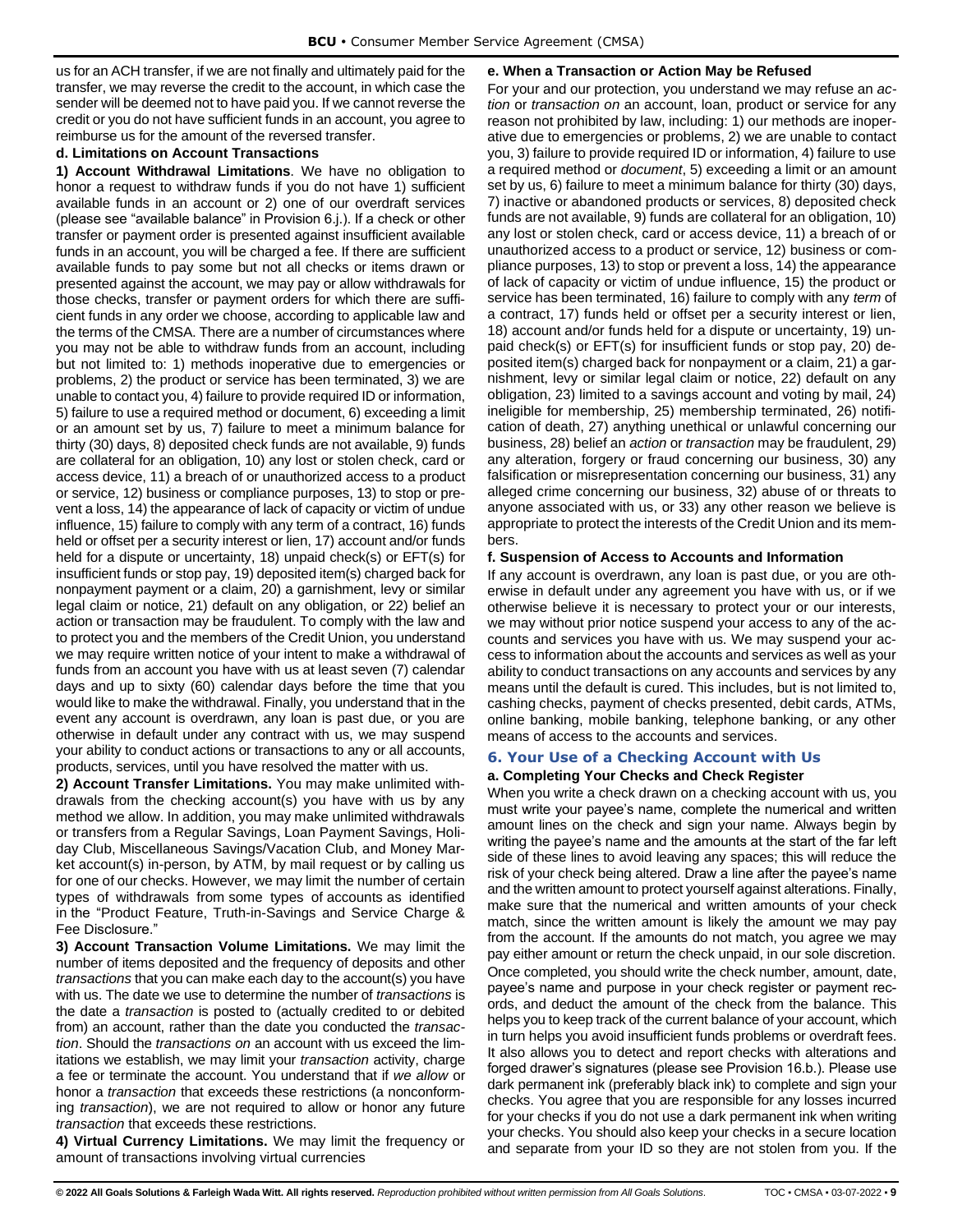account is a multiple owner, trustee or fiduciary account, each owner, trustee or fiduciary may sign (or authorize), issue and endorse checks in the other owner's, trustee's or fiduciary's name. If you require more than one signature on a check drawn on an account with us, you agree we may pay that check regardless of the number of signatures on it if the check is issued by a person authorized to *conduct transactions on* the account. You understand that when you write a check you are ordering us to pay the check, and that payment is proper even if you did not completely fill out or sign your check.

#### <span id="page-12-0"></span>**b. Please Use the Check Forms We Provide**

For your protection, when starting a checking account you agree to use the checks we make available that we refer to as, "your checks." Your checks are actually forms (check forms) provided to you by our approved associate. It is important that you use our associate-provided checks because 1) the security features help protect against fraud losses, and 2) the forms help us confirm that a check is your check when presented for payment. Using any other check form may indicate fraud, and you agree we may refuse to pay it if we believe our refusal may prevent a loss, and is not dishonor or wrongful. Alternatively, if you use and we pay a check not provided by our associate that results in any loss or fees, you agree to be responsible for any loss and fees incurred. We use an associate's check forms to help avoid losses, and require owners, trustees and fiduciaries to take responsibility for all losses and fees for not using these forms.

#### <span id="page-12-1"></span>**c. Dates on Your Checks**

We may pay a check you write regardless of its date or language limiting payment to a certain time (for example, "stale dated" checks or checks bearing a "void after" date legend). However, we are not obligated to pay a check before its date or more than six (6) months after its date. If you do not want an outstanding check paid, you may place a stop payment order on the check (please see Provision 6.d.). Similarly, if you notify us and we agree not to pay a check before its date (often referred to as a "postdated check"), that notice will only be effective if it allows us a reasonable amount of time to act on the notice. For the notice to be effective we will need your name, your number, the check's number and date, amount and the payee's name. You understand that failure to fulfill any of these requirements may result in payment of the check. A postdated check notice may be subject to a fee. We may agree to a verbal postdated check notice that will expire after fourteen (14) calendar days unless you confirm that notice in writing. Once confirmed in writing, the notice will be effective for six (6) months, and can be renewed for an additional six (6) months for the fee. You understand we have no duty to notify you when your notice will or has expired.

## <span id="page-12-2"></span>**d. Stop Payment Orders on Your Checks and ACHs**

You may request us to stop payment on any check drawn on or ACH debit scheduled from a checking account you have with us by a stop payment order *as we allow***,** which we may require to be confirmed in writing. Your request (order) to stop payment will be effective only if we have a reasonable amount of time to act before the check is presented or the ACH entry is transmitted to us. For the request (order) to stop payment to be effective we will need your name, your number, check number, the date of the check or ACH entry, the name of the payee and the amount of the check or ACH entry. You understand that failure to comply with any of these requirements may result in payment of the check or ACH entry. If you fulfill these requirements, we will return the check or ACH entry and require a service charge to cover some of our employee's time. Should you request us to cancel a stop payment order and pay the check or ACH entry, we may also require a service charge to cover some of our employee's time. For your convenience, we may accept a verbal or written stop payment order. We may send an email confirmation after receipt of a stop payment order request but we have no duty to send such notice. A stop payment order on a check placed or confirmed in writing will be effective for six (6) months and can be renewed for an additional six (6) months for a service charge. A stop payment order on an ACH entry will continue until the entry is returned or until you cancel the stop payment order (which may require the payment of a service charge). We have no duty to notify you when your stop payment order will or has expired.

You understand that although you may stop the payment of your check, generally the person or organization in possession of the check may recover the full amount of the check from you (which may include interest and costs). In addition, if you owe money to the payee of the check or ACH entry, stopping payment on the check or ACH entry means you will not have paid the money to that person. In the unlikely event we pay a check or ACH despite a timely, accurate and complete stop payment order, we may be obligated to credit the account you have with us. We also may not be obligated to credit the account and you will need to address the matter with the payee. If we issue a credit to the account, you agree to sign or authorize a statement explaining the dispute with your payee, and assist us in taking legal action against any and all persons or organizations to recover our loss. You understand if you repeatedly place stop payment orders on your checks drawn against insufficient funds, we may consider that account abuse and may terminate the account.

#### <span id="page-12-3"></span>**e. No Stop Payment on Our Cashier's or Teller's Checks**

If we provide you with one of our checks that is payable to you or that you have requested us to make payable to another person or organization, it is your sole responsibility to assure that you want the person or organization to be paid with the check before you deliver the check to that person or organization. You understand that if you give our check to a person or organization, and afterwards you become displeased with the person or organization or the transaction and do not want the check paid, *we will not be able to stop payment on our check.* If you have any doubt about the person, organization or the transaction, do not give the check to that person or organization, since we will not be able to stop the payment of the check. Should you change your mind and decide to not use one of our checks, you may return the actual physical check to us and request a refund for the amount of the check.

## <span id="page-12-4"></span>**f. Conversion of Checks to Electronic Fund Transfers**

In some circumstances, a person, merchant or other organization can convert your check and check information into an EFT and debit the account you have with us. The conversion of your check to an EFT is covered by our "Electronic Funds Transfer Disclosure," which is part of the CMSA (and is found at the end of this CMSA). You agree we may honor the EFT and debit the account just as if the original check was presented for payment. Should a person or organization convert your check to an EFT, you will have to contact that person or organization if you wish to access a copy of your check. You understand that if we return your check to an organization unpaid for insufficient funds or stop payment, the organization may try to re-present the check as an EFT. The EFT that represents the dishonored check will be treated as a re-presented check according to the CMSA.

## <span id="page-12-5"></span>**g. Presentment of Your and Our Checks**

We may require any person presenting your or our check to comply with our due diligence requirements before we pay the check. These requirements may include, but are not limited to, the presenter supplying us with her or his ID, SSN, birthdate and physical address. We may also require the person to sign a statement of receipt, place her or his thumbprint or fingerprint on the check and to pay a fee. If a check is payable to two or more persons (whether payable sequentially or together), we may require all payees or endorsers to sign the check in person at our Credit Union (or *as we allow*) to assure that all endorsements are valid. You agree that if a person presenting a check declines to carry out any of these requirements, we may refuse to pay the check, and that our refusal is not dishonor or wrongful since this person has not complied with our presentment requirements. Checks presented after our 2:00 pm cut off hour may be treated as if presented on the next business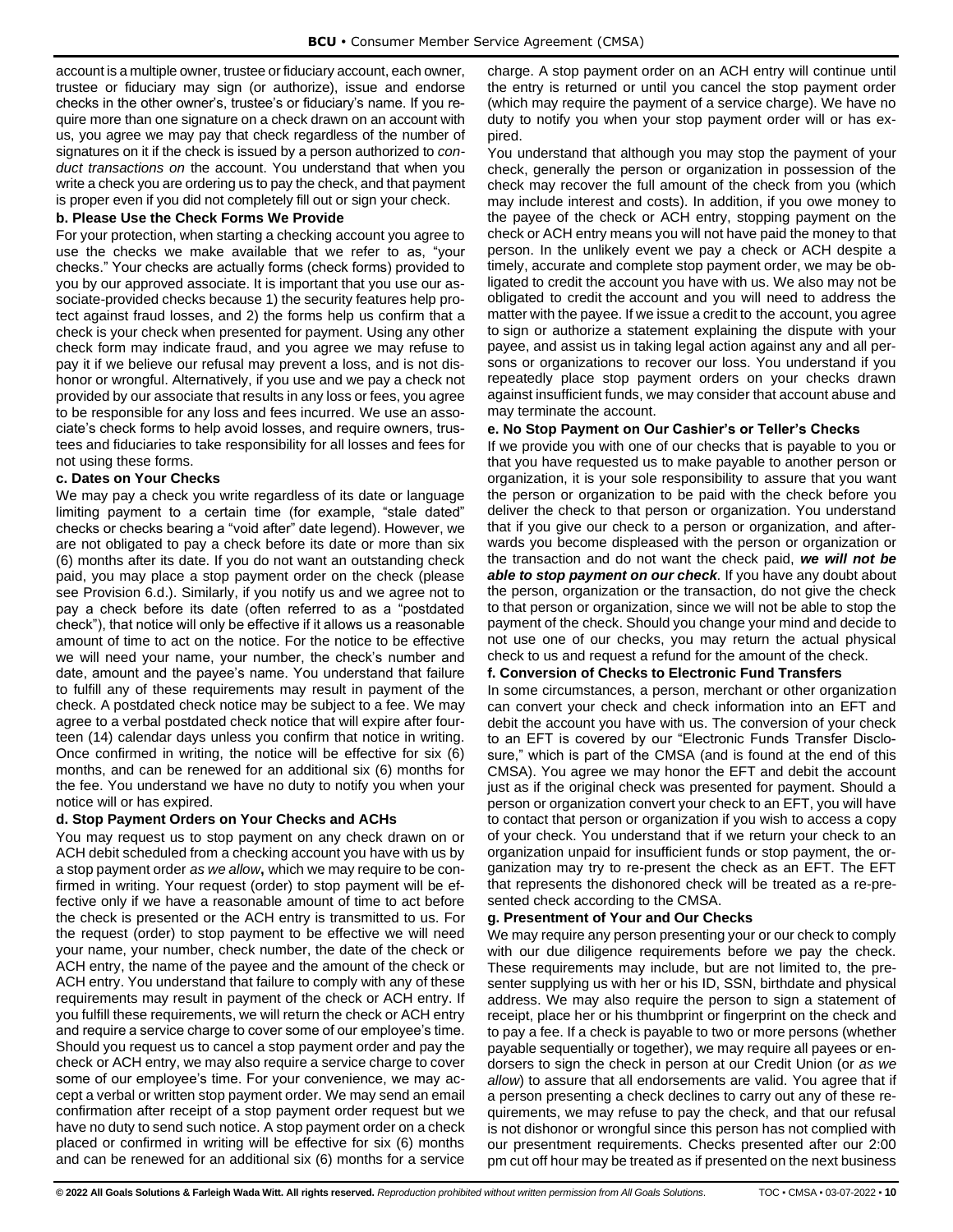day that we are open. Additionally, for your and our protection and security purposes you agree we may pay any person (including you) presenting our check with a limited amount of cash, our check or an EFT, and may decline to pay the check entirely with cash. You understand and agree these payment options are appropriate since a person presenting our check can obtain cash by depositing the check at her or his own financial institution, and we can schedule the delivery of cash to you on your request.

#### <span id="page-13-0"></span>**h. Our Use of Automated Collection and Payment Processes**

We use electronic check deposit, transmission, presentment, payment and return technology to *manage* the greatest number of checks in the most cost-effective manner for the benefit of the members of our Credit Union. These automated processes rely on and can only recognize information in the Magnetic Ink Character Recognition (MICR) line at the bottom of the check, which contains your number, amount of check and check number. To achieve these cost efficiencies for our members, you agree when we pay or take a check for deposit and collection we may disregard all information on the check (including notes and legends) other than 1) the identity of the institution the check is drawn on, and 2) the information encoded in the MICR line (whether consistent with other information on the check or not). You also agree that the fact we pay a check without physically or visually examining it does not mean that we failed to exercise ordinary care in paying the check.

## <span id="page-13-1"></span>**i. Payment of Checks & Items that Overdraw an Account**

**1) Account & Lending Overdraft Payment Services.** To assist you when you want or need your checks and EFTs or other items paid, we may provide you with overdraft payment services. If you qualify for and we agree to provide these services, we will pay your checks or EFTs drawn against insufficient available funds by transferring funds from another account or loan to a checking account with us, and charge you a fee. Transfers from account(s) to a checking account are covered by the CMSA and the "Electronic Funds Transfer Disclosure," whereas transfers from a loan to a checking account are governed by a separate loan agreement. You agree we may apply funds deposited to account(s) with us to your outstanding overdrafts and fees, regardless of the source of the deposit, including directly deposited government entitlements or benefits such as Social Security deposits.

**2) Courtesy Payment Service.** Courtesy Payment is available on each Checking and Money Market account in good standing and with the associated membership open at least thirty (30) days. To be in good standing requires at a minimum:

- Having a cumulative minimum deposit of at least \$200 made into the associated membership in which you are an owner with us,
- Making regular deposits consistent with your past practices,
- Depositing an amount equal to or greater than the amount of discretionary Courtesy Payment extended to the account and bringing all impacted accounts within the membership to a positive balance within a twenty (20) day calendar period,
- You are not in default on any loan or other obligation to BCU,

• You are not subject to any legal or administrative order or levy. Courtesy Payment may be granted allowing you to overdraw the available funds in the account. We pay overdrafts at our discretion, which means we do not guarantee that we will always authorize and pay any type of transaction. Our Courtesy Payment service will attempt to pay, when possible, checks, ACHs, and recurring Debit Card purchases presented against insufficient available funds in the account. Courtesy Payment will allow you to overdraw each checking or money market account(s) from up to \$200, and in certain cases, up to an absolute maximum of \$1,500 including any service charges. The limit on each checking or money market account may change from time to time based on your individual BCU account transaction history. If you believe an overdraft situation is likely, you should ask us for your specific limit.

**Please note:** For one-time (individual, non-recurring) Debit Card and ATM transactions, you must provide consent (opt in) to receive the Courtesy Payment service. Otherwise, we will not authorize and pay overdrafts that resulted from one-time Debit Card or ATM transactions. If you wish to opt in to Courtesy Payment to cover overdrafts from one-time Debit Card or ATM transactions, please visit our website, visit any of our Service Centers, or call us at 1- 800-388-7000. This consent (opt in) will apply to all eligible money market and checking accounts under your designated account number. If you desire this service for more than one account number, you will need to provide us with a separate consent (opt in) for each additional account number.

Our current service charge is \$29 for each overdraft. A Courtesy Payment service charge will not be charged for any transaction that brings the available balance in your account negative by \$100.00 or less. A Courtesy Payment service charge per each occurrence that results in the available balance in your account becoming negative by more than \$100.00 will be charged to your account as stated in the Product Feature, Truth-In-Savings and Service Charge and Fee disclosures. There is a limit of three (3) Courtesy Payment Fees that the Credit Union will charge per day per account. We may pay checks, ACH, recurring debit card transactions, as well as one-time individual non-recurring debit card and ATM transactions (if applicable) up to your authorized courtesy payment limit which is based on your individual BCU account transaction history. Transactions in excess of your authorized courtesy payment limit may not be paid and will be assessed an NSF fee. Courtesy Payment may be suspended until your account is brought back to good standing. Transactions may not be processed in the order which they have occurred. This may affect the total amount of service charges incurred. You can opt out of Courtesy Payment either out of one-time (individual, non-recurring) Debit Card and ATM transactions or Courtesy Payment for the account at any time by calling Member Relations or at a BCU Service Center. For more information on this program, contact us at BCU, 340 North Milwaukee Avenue, Vernon Hills, IL 60061.

#### <span id="page-13-2"></span>**j. Disclosure Regarding Balance Calculation and Overdrafts**

This disclosure describes how we (the "Credit Union") calculate your balance for determining whether funds in the account are adequate to cover checks, debit card transactions, or other items that are presented for payment from the account. It also describes how transactions are posted to the account. If funds in the account are insufficient to pay any item, we may either pay or return the item(s). In either case, we may charge a fee as set forth in the Service Charge and Fee Schedule. Further information about circumstances under which we may pay overdrafts is included in Section 6.j. of your Consumer Member Service Agreement. This section includes information about our account and lending overdraft payment programs and Courtesy Payment Service.

The following is important information regarding the account balance, how transactions are posted to the account, and when an overdraft (also known as a Courtesy Payment Fee) or NSF fee will be charged. You should read these disclosures carefully. If you have questions, please see a service center representative or call 800-388-7000.

#### <span id="page-13-3"></span>**k. Your Checking Account Balance**

Your checking account has two kinds of balances: the "actual" balance and the "available" balance. Both can be checked when you review the account online, at an ATM, by calling Member Relations, or by visiting a service center. It is important to understand how the two balances work so that you know how much money is in the account at any given time.

Your *actual* balance is the amount of money that is actually in the account at any given time based on transactions that have "posted" to the account, but *not* transactions that have been authorized and are pending. The "actual" balance disregards any holds that have been placed on the account, and is not the amount is in the account that is available to pay items presented against the account. Any purchases, holds, fees, other charges, or deposits made on the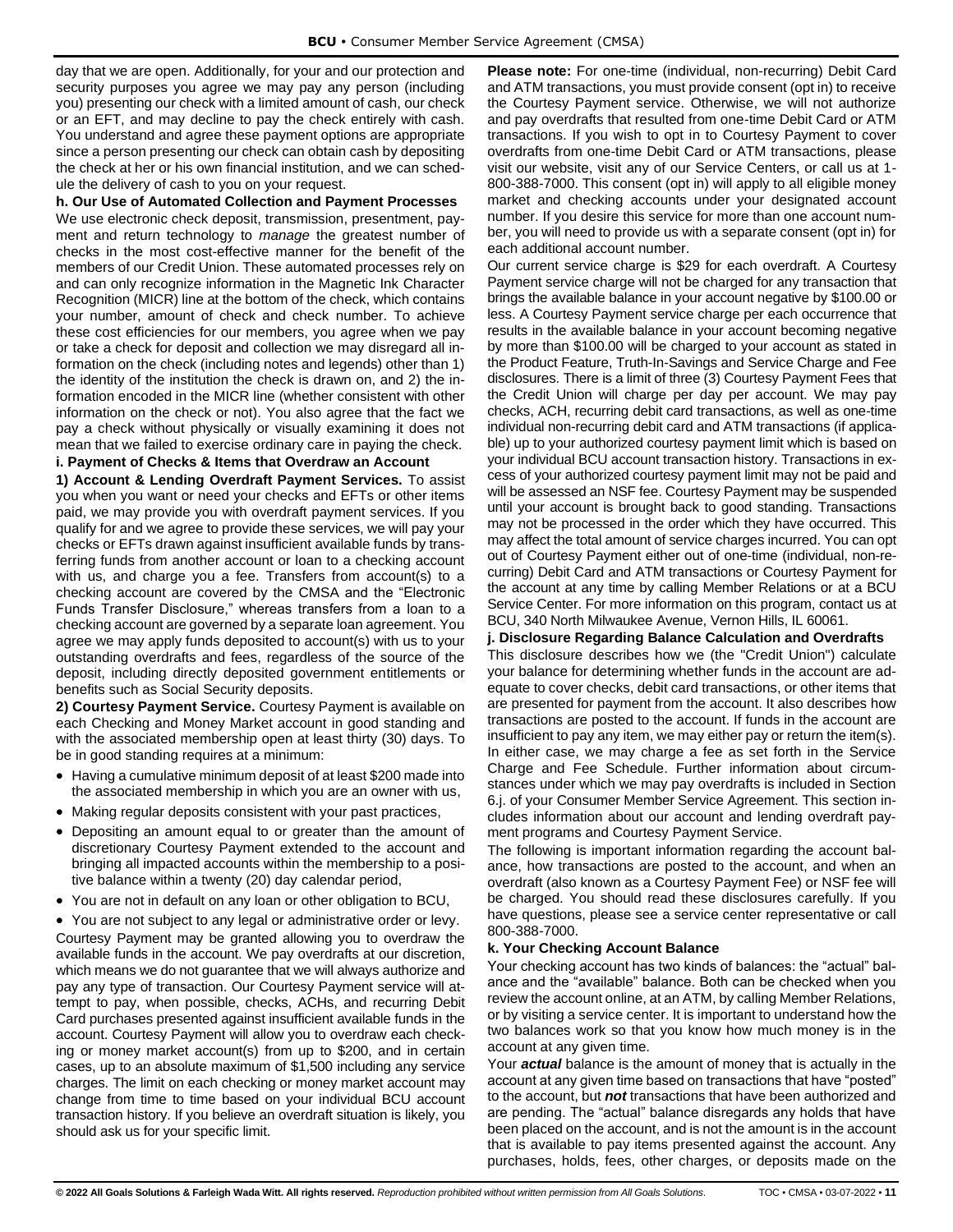account that have not yet posted will not affect your actual balance. For example, if you have a \$50.00 actual balance, but you just wrote a check for \$40.00 that has not yet been paid, then your actual balance is \$50.00 but it does not reflect a deduction for the check that has not yet been paid.

Your *available* balance is the amount of money in the account that is available to pay items presented against the account without incurring an overdraft or non-sufficient funds fee. The available balance is generally equal to the actual balance, less the amount of any holds placed on recent deposits, holds for other reasons, and holds for pending transactions (such as pending debit card purchases) that the Credit Union has authorized but that have not yet posted to the account. For example, assume you have an actual balance of \$50 and an available balance of \$50. If you were to use your debit card at a restaurant to buy lunch for \$20 (without a tip), then that merchant could ask us to pre-authorize the payment. In that case, we will put a "hold" on the account for \$20. Your actual balance would still be \$50.00 because this transaction has not yet posted, but your available balance would be \$30 because we have been notified that there will be a \$20 charge to the restaurant. When the restaurant submits its charge for payment (which could be a few days later and then include a tip), we will post the transaction to the account and your actual balance will be reduced by the amount of the charge to the restaurant (\$20 plus any tip). The \$20 hold will be released around the same time, but not necessarily at exactly the same time.

Available balance is used to determine when there are insufficient funds to pay an item presented for payment from the account. The following example illustrates how this works:

*Assume your actual and available balances are both \$150, and you swipe your debit card at a restaurant for \$30. A hold is placed on the account, so your available balance is only \$120. Your actual balance is still \$150. Before the restaurant charge is sent to us for processing, a check that you wrote for \$130 clears. Because you have only \$120 available (there is a hold on the account for the pending restaurant charge for \$30), your available balance is -\$10, even though your actual balance is \$150. In this case, we may pay the \$130 check, but you will be charged an overdraft fee. (If we return the check, you would be charged a non-sufficient funds fee.) That fee will be deducted from the account, further reducing the balance.* 

It is very important to understand that you may still overdraw the account even though the available balance appears to show there are sufficient funds to cover a transaction that you want to make. This is because your available balance may not reflect all your outstanding checks, bill payments, or other transactions that you have authorized but have not yet been paid (or pre-authorized) from the account. In the example above, the outstanding check will not reduce your available balance until it is presented to us and paid from the account.

In addition, your available balance may not reflect all of your debit card transactions. For example, if a merchant obtains our prior authorization but does not submit a one-time debit card transaction for payment within three (3) business days of authorization (or for up to thirty (30) business days for certain types of debit card transactions), we must release the authorization hold on the transaction. The available balance would not be reduced by the amount of this transaction from the time the hold has been released until the transaction has been received by us and paid from the account.

## <span id="page-14-0"></span>**l. How Transactions Are Posted to The Account**

There are two types of transactions in the account: credits or deposits of money into the account, and debits or payments out of the account. It is important to understand how each is applied to the account so that you know how much money you have and how much is available to you at any given time. This section explains generally how and when we post transactions to the account.

• **Credits**. Most deposits are added to the actual balance of the account on the first business day after we receive them. Funds from your deposits are added to your available balance in

accordance with our Funds Availability Policy as set forth in your Consumer Member Service Agreement. You can view the Consumer Member Service Agreement online at www.bcu.org/Legal/Terms-of-Use.

- **Debits.** There are several types of debit transactions. Each type of debit transaction is described generally below. Keep in mind that there are many ways transactions are presented for payment, and the Credit Union is not necessarily in control of when transactions are received.
- **Checks.** We receive one or more data files of checks presented for payment each day from the Federal Reserve or other check clearing service providers. Checks contained in a single data file will be posted to the account in check number order. Checks may also be presented for payment at one of our service centers. If a check is paid at a service center, it will be posted to the account when it is paid, or a hold will be placed on the account when it is paid.
- **ACH Payments**. We receive data files every day from a service provider that include Automated Clearing House or "ACH" debit transactions. These include, for example, automatic bill payments you have signed up for. Each day, ACH transactions for the account are grouped together and paid in random order.
- **Point of Sale (POS) Debit Card Transactions.** These are transactions where you use your debit card and you enter your PIN number at the time of the sale. We pay these transactions as they are transmitted to us. Most are transmitted immediately; others may be delayed for one or more days.
- **Signature Debit Card Transactions.** These are transactions where you make a purchase with your debit card and you do not enter your PIN but you are instead asked to sign for (or otherwise authorize) the purchase. As described above, in these situations, the merchant may seek prior authorization for the transaction. When that happens, we generally place a temporary hold against the available funds in the account. We refer to this temporary hold as an "authorization hold," and the amount of the authorization hold will be subtracted from your available balance. Authorizations are deducted from your available balance but not your actual balance as they are received by us throughout each day. At some point after you sign for the transaction, it is processed by the merchant and submitted to us for payment. This can happen hours or sometimes days after you signed for it, depending on the merchant and its processing company. These payment requests are received in real time throughout the day and are posted to the account as they are received. Please note: the amount of an authorization hold may differ from the actual payment because the final transaction amount may not yet be known to the merchant when the authorization request is submitted. For example, if you use your card at a restaurant, a hold will be placed in the amount of the bill presented to you, but when the transaction posts it will include any tip that you may have added to the bill. This may also be the case when you swipe your debit card at gas stations and hotels and other retail establishments. We cannot control how much a merchant asks us to authorize, or when a merchant submits a transaction for payment.

Our general practice is to post deposits and ACH credits to the account before debits. In general, we post ACH payments to the account before checks. POS transactions and Signature Debit Card transactions are posted as they are received and processed. This is a general description of how certain types of transactions are posted. These practices may change and we reserve the right to pay items in any order we choose as permitted by law.

We may receive multiple deposit and withdrawal transactions on the account in many different forms throughout each business day. This means that you may be charged more than one fee if we pay multiple transactions when the account is overdrawn.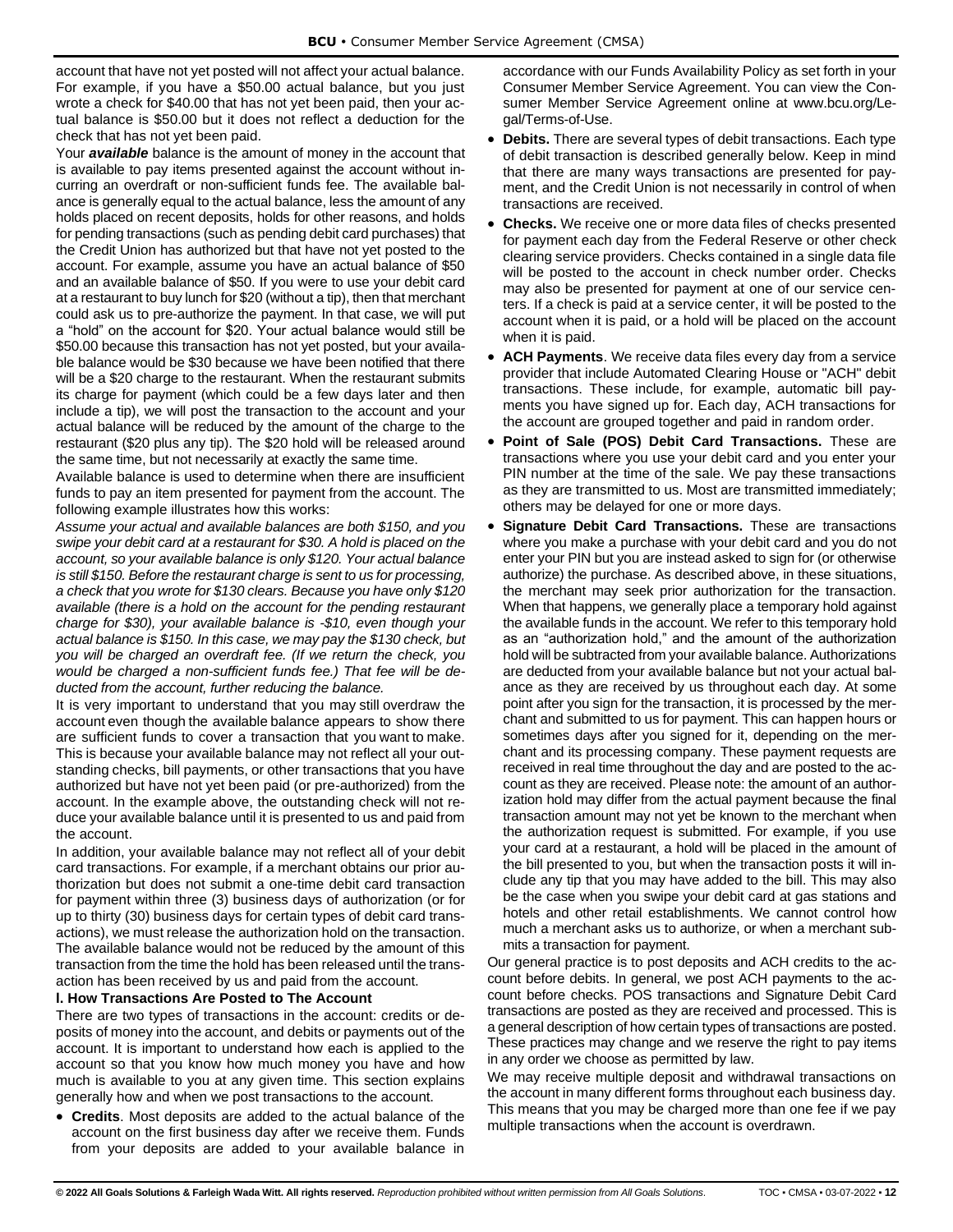*The best way to know how much money you have and avoid paying overdraft fees is to record and track all of your transactions closely.* 

## **IF YOU DO NOT UNDERSTAND THIS DISCLOSURE OR HAVE ANY QUESTIONS, PLEASE CONTACT US AT (800) 388-7000. m. Insufficient Funds to Pay Checks and Other Items**

<span id="page-15-0"></span>If the available funds in a checking account are not sufficient to pay a check or other item presented on the account, we may return it for insufficient funds, and you will be charged a fee for the dishonored check or item. You understand we have no duty to notify you if there are insufficient funds to pay your check or other items drawn on an account. If we pay a check or transfer that exceeds the available balance in an account, you agree to repay us the amount of the paid check or transfer and any fee/charge for that service immediately, unless otherwise addressed by the CMSA or other contract with you. If we pay a check or transfer that exceeds your available balance, it does not mean we will pay a check or transfer that overdraws an account in the future. If we charge an account you have with us for any obligation you owe, you understand the balance thereafter may be insufficient to pay a check or item drawn on the account, and we will rightfully refuse to the check or item for insufficient funds. Finally, if we are repeatedly presented with checks or items drawn on an account for insufficient funds, we may consider that as account abuse and may terminate the account.

### <span id="page-15-1"></span>**n. Your Lost or Stolen Checks: Notify Us Immediately!**

If your checkbook, a box of checks or a check is lost or stolen, please contact us immediately at 800-388-7000. The sooner you contact us, the less liability you have for unauthorized checks drawn on the account, and the sooner we can provide new checks, a new account and new number as required. When you notify us that your checks are lost or stolen, we may require you to sign or authorize a notice (*as we allow*) so we can rightfully refuse to pay the check(s) if presented for payment. You further agree that for your and our protection we may terminate an existing account and provide you with a new account (and potentially a new number to replace your number) to avoid a loss to you or us. In fairness to our members, we may charge you a fee for all termination and replacement costs when you lose your checks. However, we will not charge you a fee when your checks are stolen. If you give, mail or send your check to your payee (such as a creditor) who informs you that your check is purportedly lost or stolen, please contact us immediately at 800-388-7000. When you notify us that your check to a payee is lost or stolen, for your and our protection you agree to sign or authorize a notice (*as we allow*) so that we can rightfully refuse to pay the check if presented for payment.

## <span id="page-15-2"></span>**o. Right to Refuse Payment for Potential Risks**

For your and our protection, we may refuse to pay any check or item we believe has a potential payment or fraud problem. Payment problems include, but are not limited to, insufficient funds, stop payment, closed account, illegibility or written in a language other than English. Fraud problems include, but are not limited to, alterations and forgeries. Following appropriate due diligence, if we determine the check is not fraudulent, we will either pay the check or offer to return it to the presenter. Finally, if we believe there is a fraud problem with your check and the presenter is not the perpetrator of the fraud, you agree that for your and our protection we may note on the face of the check the type of fraud before returning it to the presenter to alert branches and other institutions of the potential fraud problems with the check. Our action or inaction in these circumstances is purely at our discretion. You agree we are not required to take or refrain from taking any particular action on any of these matters.

## <span id="page-15-3"></span>**7. Your Deposits to an Account with Us**

*Please see our "Summary of Our Service for Your Checks Offered for Deposit" for an overview of our check deposit services.*

## <span id="page-15-4"></span>**a. How You May Deposit Funds**

You may make deposits to an account with us *by any method we allow*, including in person, mail, phone, online, ATMs, night depository, wire transfer and EFT. You may deposit funds in the form of cash (U.S. dollars), check, wire transfer and EFTs as we offer.

## <span id="page-15-5"></span>**b. Our Rights on Your Deposit**

When we agree to take your deposits, we are providing you a service by saving you the time and expense of having to go to the paying institution to receive your funds. In providing this service, we will credit the amount of the deposit to the account you have with us. However, depending on the type of deposit, we may hold some or all of the funds from the deposit. We may also refuse or return a deposit if we believe it is necessary to prevent you and us from incurring a loss. If we elect to hold funds from your deposit the time period for the hold will depend on 1) the type of deposit (cash, check, wire, etc.), 2) the amount, 3) the account it goes into, 4) the source of funds, 5) our ability to verify persons, organizations and institutions issuing, negotiating and making payment, and 6) any other facts we consider important. In addition to this Provision, we encourage you to review the "Funds Availability Disclosure," which is part of the CMSA and found at the end of this CMSA. You understand if we make funds available to you from a check you deposit (in cash or otherwise) we are only *providing you with credit,*  and are not *cashing, promising or guaranteeing payment of the check that you deposited*.

Please be aware that any check you deposit that is drawn on another financial institution can come back to us for a number of reasons. For reference, we group these reasons into two categories: nonpayment reasons (such as but not limited to insufficient funds, stop payment, closed account) and fraud reasons (such as alterations or forgeries). It may take as many as nine days (seven business days and two weekend days (and in some instances more)) for your deposited check to be returned for a nonpayment reason. If there is a fraud problem with the check, the paying institution may make a claim against us (even after the check has been paid) and demand repayment for the amount of the check for several years after you deposit the check (the number of years varies by state). If your deposited check is returned unpaid or we are required to repay the amount of the check for any reason, you are responsible for the amount of the check and all related fees and costs. Accordingly, when we take your checks drawn on other institutions for deposit, to attempt to prevent losses for you and us, you agree we may hold the funds from the deposited check for a period of time**.** Also please see the "Funds Availability Disclosure" at the end of this CMSA.

If we believe there may be a problem with a check, we may choose to not take the check for deposit unless you agree that we may place an extended hold on the funds of the deposit. The extended hold is for your and our protection to determine if the check will be paid. In such cases, if you do not want us to place an extended hold on the funds, please tell us before we have processed the check for payment and we will return the check to you so that you may obtain payment elsewhere.

In some instances, we may require the check to be deposited into a savings account that has transactional limitations, with the funds held for an extended period of time. We may provide you with a notice of the status of your deposit and when the funds will be available.

On your request and consent, we may also send a check you offer for deposit for special collection. Special collection means that we will not deposit the check in an account, but rather send the check directly to the paying institution for payment [for which there may be a fee]. You understand that if we send the check for special collection, no funds will be deposited to an account you have until the paying institution pays the check. If we send the check for special collection it may take an extended (indeterminate) amount of time for the check to be finally paid. If you do not want us to send a check you offer for deposit for special collection, please tell us before we take it and we will return the check to you so that you may obtain payment elsewhere.

Please be aware that we have no way to guarantee that any check you offer for deposit (that is not drawn on us) will not be sent back to us for a nonpayment, fraud or other reason that requires us to repay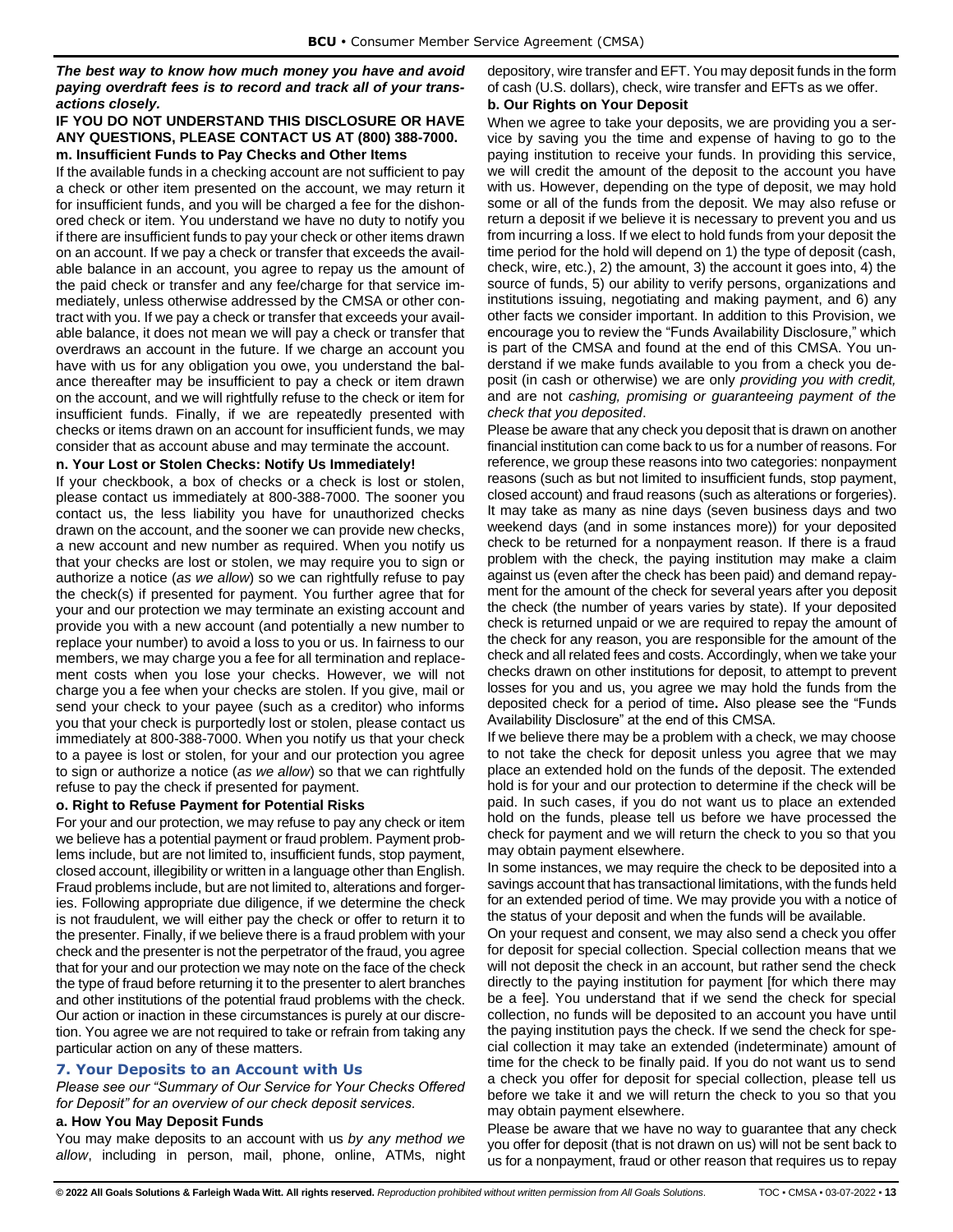the amount of the check. This is true even if we place a hold on funds from the check or send it for special collection. You agree that before you deposit a check, you will tell us about any circumstances or information you are aware of that could indicate the check may not be paid, or may be fraudulent or issued in connection with an illegitimate, unlawful or fictitious transaction or enterprise. You understand that regardless of the facts, circumstances and information you disclose about the check, you are still completely responsible for the amount of the check and all fees and costs if it is dishonored, returned or a claim is made. Alternatively, if you request us to take a check for deposit and we believe there is a fraud problem with the check, for your and our protection you agree we may retain the check to determine if the check is fraudulent, and if so, the identity of the perpetrator of the fraud. You understand that our retention of the check protects you and us from incurring a loss on the check. You agree that in such cases, our retention of the check is not wrongful because the check may substantiate the commission of a crime, and our retention of the check avoids additional potential crimes. Following appropriate due diligence, if we determine the check is not fraudulent, we may take the check for deposit or return the check to you. Finally, if we believe there is a problem with a check and elect to return the check to you, you agree we may note the problem on the face of the check to alert branches and institutions of any potential fraud or nonpayment problem. You understand that if you do not want us to retain or make a notation on a check with a potential problem, you should not offer the check to us.

#### <span id="page-16-0"></span>**c. How to Endorse a Check You Wish to Deposit**

When you wish to deposit a check payable to you in an account with us, please turn the check over and locate the designated place for your endorsement on the back of the check at one end (which will often have pre-printed lines). Write the words "For Deposit Only," sign your name beneath those words, and write your number beneath your signature in the endorsement space. If there is no designated endorsement space (or lines) on the back of the check, please write "For Deposit Only," your name and number in the blank area at the very top end of the check. Please make sure this language, signature and number goes on the back of the check at the top edge, and is no more than one and one-half (1½) inches from the top edge of the check. Endorsing the check in any other way may risk the account not being credited for the amount of the check.

You agree we may ignore any other language or markings on the check, and that you will be responsible for any loss that results from endorsements, language or markings inside or outside of your designated endorsement space. Also please use dark (preferably black) permanent ink for all endorsements, since you are responsible for any losses for not meeting this requirement. Finally, you should use our deposit slips and envelopes when making your deposit. You understand you may not deposit 1) a substitute check without our consent, or 2) a substitute check or similar item you have created or for which no institution has made the substitute check warranties and indemnity. If you do so, you agree to indemnify us for all losses we incur in connection with the substitute check or item.

#### <span id="page-16-1"></span>**d. How to Write Your Check for Deposit with Us**

If you want to write a check drawn on an account you have at another financial institution to deposit into an account with us (in order to receive money back for the deposited check), make the check payable to yourself as the payee, and then complete and sign the check. Turn the check over and write "For Deposit Only" on the top of the back of the check and sign your name below this language along with your number and offer the check to us for deposit. While your check will be treated as any other check offered for deposit, should you have an immediate need for cash or credit, please let us know. We have a number of ways that we may be able to assist you.

#### <span id="page-16-2"></span>**e. Authority to Negotiate Checks and Endorsements**

We may take checks for deposit into any accounts you have with us, and recommend that you endorse all checks you deposit. If we take checks for deposit without your endorsement, you agree that your liability for the check is the same as if you had endorsed it. If the account is a multiple owner, trustee or fiduciary account each owner, trustee or fiduciary may endorse and deposit checks for one another. For identification and tracking purposes we may place your number on any check you offer for deposit. For your and our protection, we may confirm the endorsement on any check that you offer for deposit, and require you to carry out specific endorsement requirements for business, insurance or government checks.

If you wish to deposit any check payable to two or more persons (whether negotiable sequentially or together), we may require the check to be endorsed in person at our Credit Union by everyone required to endorse the check. However, we may choose to take such a check for deposit regardless of the number of endorsements on it (or whether those endorsements were made in person at our Credit Union) if the check is deposited by you or a person you have authorized according to the CMSA. For checks that are not made payable to you as the payee (or endorsee), we may require proof 1) of your authority to endorse a check on behalf of another person or organization, and 2) that any endorsement on a check prior to your endorsement is authentic and authorized. Finally, if you send us a check for deposit (payable to you or us) and do not specifically tell us in writing what is to be done with the check (i.e., you do not explain the exact purpose or reason that you are sending the check to us, such as for a loan payment), we may deposit the check to either a checking or savings account you have with us.

#### <span id="page-16-3"></span>**g. Deposits Made at a Night Depository**

You understand we access night depositories only once on each business day that we are open. Containers, bags or envelopes placed into the night depository before we access it are processed on that business day, whereas those placed after we access it are processed on the next business day. Night depositories are opened and items placed in the depository are removed and logged in the presence of two (2) of our employees or associates. The contents of each container, bag and envelope is counted, and we issue a credit to the account on the deposit ticket accompanying the deposit for the amount, as indicated by our count.

You agree we are a bailee of items placed in the night depository (i.e., we are simply in possession of the container, bag and envelope) until we have opened the containers, bags and envelopes, verified the contents, and credited the contents to an account you have with us or returned the container, bag or envelope and contents to you. You acknowledge that our count of any deposit placed into the night depository is the final determination of the contents of a container, bag or envelope placed in the depository. We will use reasonable efforts to notify you of any difference between the amount of a deposit we counted and that shown on a deposit ticket, though we will not be liable for any delay or failure of this notification. No deposit is considered to have been made until we have removed it and processed it as explained in this Provision, and a credit has been issued to the account you have with us. You agree that you will be responsible for any damage to the night depository or delay in crediting deposits if you use a container or bag other than those we supply or you do not follow our instructions on the use of envelopes. You understand and agree that the procedures explained in the CMSA are commercially reasonable, and that if we follow these procedures, we are not negligent in handling items placed into the night depository.

#### <span id="page-16-4"></span>**h. Taking Checks from You for Deposit is a Service**

You understand that in handling checks, drafts, items, images or money you wish to deposit, we act only as your agent, and assume no responsibility for the checks or items beyond using ordinary care as a depositary institution. We are also not responsible for any deposit sent by mail or made at an unstaffed facility (for example, an ATM that is not at a branch) until we actually receive the deposited item or money. We are not liable for the negligence or default of any correspondent institution or for loss in transit, and each correspondent will only be liable for its own negligence. You further agree that we have the right to charge an account you have with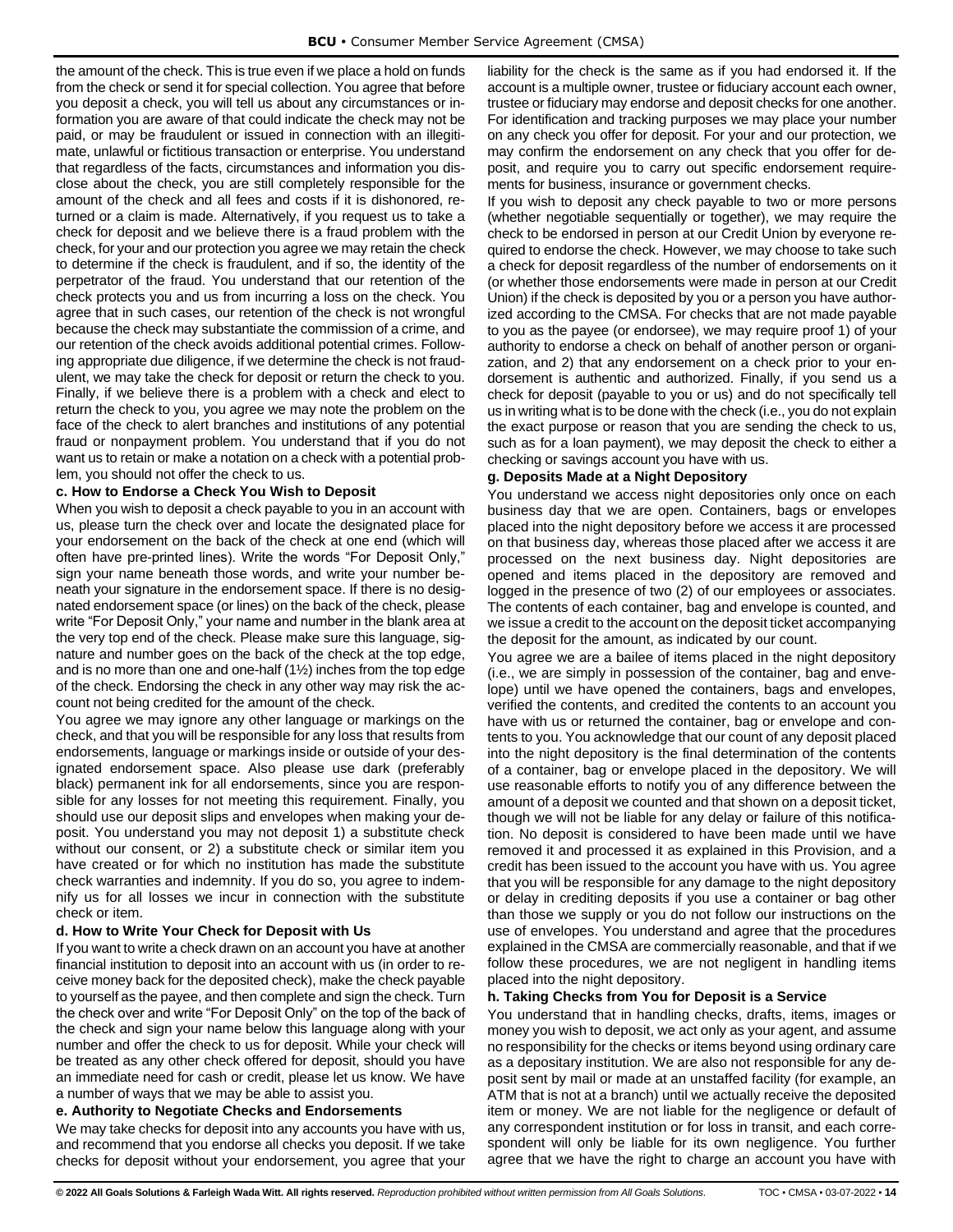us for any check taken for deposit should it become lost in the collection process.

### <span id="page-17-0"></span>**i. When Your Deposits Will be Credited to an Account**

Deposits made at unstaffed facilities (for example, an ATM that is not at a branch) will be credited to an account on the day funds are removed and processed by us. Deposits of coin or currency will not be finally credited until we have counted the deposit and confirmed the amount. If we are aware of a discrepancy between the amount on a deposit slip and the cash or checks that we count, we will provide you with a notice of the discrepancy by mail or that is accessible to you. In rare instances, an actual discrepancy may not be detected. In such cases, the amount credited will be the final amount of your deposit unless you or we discover the discrepancy and are able to correct it without loss to the Credit Union. Credit to an account you have with us for funds deposited is conditional (provisional) until we are actually paid for the deposited items (i.e., when we receive final payment).

## <span id="page-17-1"></span>**j. Erroneous or Fraudulent Deposits to an Account**

If a deposit, payment or other credit (whether by check, cash, EFT or otherwise) is made to an account you have with us or you in error or by fraud, we may debit the account for the amount of the erroneous or fraudulent deposit, payment or credit. We may do so without notice to you, regardless of when the original deposit, payment or credit took place. If you withdraw any or all of the funds erroneously or fraudulently deposited, paid or credited to an account or you, you agree that you will reimburse us for the amount of the erroneous or fraudulent *transaction*, plus all dividends/interest paid on the erroneous or fraudulent amount, along with all fees and costs.

#### <span id="page-17-2"></span>**k. Your Responsibility for Unpaid Deposits and Claims**

All deposits or other credits to an account (including checks, items, EFTs, ACH transfers, wire transfers, etc.) are subject to being paid (they are "provisional"). This means that if we do not receive final payment on any deposit or credit, we will charge an account you have with us for the amount of the unpaid check or item and a return fee. Further, if we incur a fee or any cost to collect a check or item deposited by you, we may charge that fee or cost to the account you have with us. If the amount in the account is not sufficient to cover the unpaid check or item, and all related fees and costs, you are responsible for the difference.

After we have received final payment, we refer to these deposits as collected items. If any check or other item deposited to an account is returned to us for any reason, we have the right to charge the account you have with us for the amount of the check or item, plus any fee incurred. We may charge an account regardless of whether the amount of the check or item was available for your use or not. If any check or other item credited to an account you have is returned to us for any reason, you waive your right to any notice of non-payment or dishonor for the check or item. You agree we may pursue payment of a dishonored check or other item at any time, including giving the financial institution the check or item is drawn on extra time beyond any midnight deadline limits.

Furthermore, if anyone makes a claim against us based on a check or other item credited to an account you have with us, we may charge the account for the amount of the check or item and all fees and costs even if you have already received final credit and withdrawn the funds. Such claims may include, but are not limited to, forged or missing endorsements, alterations or conversion. If the amount in the account is not sufficient to cover the claim on the check or item, and all fees and costs, you are responsible for the difference. Finally, even if we provide you with *immediate availability of funds* for your deposited check or other item, you are responsible for the amount of the check or item and all related fees and costs if we do not receive final payment or whenever a claim is made.

## <span id="page-17-3"></span>**l. Your Deposit Returned as a Substitute Check**

Any check drawn on another financial institution that you deposit in an account you have with us can come back to us for a nonpayment, fraud or other reason. When a check you deposited is sent back by another financial institution, under federal law that institution may send the check back to us as a "substitute check." A "substitute check" is a paper image of the front and back of the original check that satisfies certain legal requirements. The front of a substitute check states: "This is a legal copy of your check. You can use it the same way you would use the original check." If the check that you deposited is sent back to us as a substitute check, we will debit the account you have with us for the amount of the check and all fees and costs owed to us. If the account with us is not overdrawn, we will return the substitute check to you along with a notice that explains your rights when you receive a substitute check. Should you have any questions about checks being returned as substitute checks, please contact us during business hours and we will be happy to assist you.

#### <span id="page-17-4"></span>**m. Depositing Checks Through a Mobile or Online Service**

We may offer an online service that allows you to deposit checks to an account you have with us online. For your convenience, we may note your request for this service on a form or enter it in *our records*. This online service is governed by the contract you agree to online, the CMSA, all other contracts as applicable and *our records*. Checks deposited using this service must be endorsed with the words "For Mobile Deposit." Should you have questions about this service, please contact us at your earliest convenience.

## <span id="page-17-5"></span>**8. Your Dividends (or Interest) and Our Rates**

The dividends/interest earned on account(s), the dividend/interest rates, balance requirements, annual percentage yields, compounding, crediting and *terms* are provided to you in the "Rate and Fee Disclosure" of the CMSA. Some of this information is also in your periodic statement. To serve the best interests of the members of our Credit Union, we may change or add account dividend/interest rates and annual percentage yields from time to time as explained in that disclosure and this CMSA. You understand you may request and confirm the rate on any account or your information in *our records* (particularly for a term account), or request a copy of the disclosure, by contacting us during business hours. You may also review and confirm the rates on accounts on your periodic statement or through the use of online services we offer. Further, you can access the "Rate and Fee Disclosure" of the CMSA (along with this CMSA and all our disclosures) on our website.

## <span id="page-17-6"></span>**9. Our Services, Related Fees and Costs**

We charge fees and the reimbursement of costs in two circumstances: 1) for products and services that we provide, or services you incur, or 2) as a result of another person's, organization's or your requests or claims for funds or information concerning the products and services you have with us or you. The amount of each fee is shown in the "Rate and Fee Disclosure." In general, fees are charged to cover our employees' time and other costs in *managing* a product or service, *action* or *transaction*, or addressing any request or claim for information or funds. We charge fees so that each member is responsible for the cost of each product, service, *action*, *transaction*, request or claim applicable to that member, rather than imposing that cost on the members of our Credit Union. We may change or add product and service fees from time to time. We will notify you of changes and additions as explained in the CMSA or as required by law. If you need help with recommendations to reduce your service fees, please contact us anytime we are open for business.

## <span id="page-17-7"></span>**10. Your Funds in Accounts are Insured**

In addition to the strength provided by our capital, members' funds are insured at a minimum of \$250,000 for each member by the National Credit Union Share Insurance Fund (NCUSIF). Our employees are available to discuss your account insurance needs, and often can inform you how to organize the accounts you have with us to maximize the available NCUSIF coverage. If you are interested in learning more about maximizing the account insurance coverage for your funds, please contact us at your earliest convenience.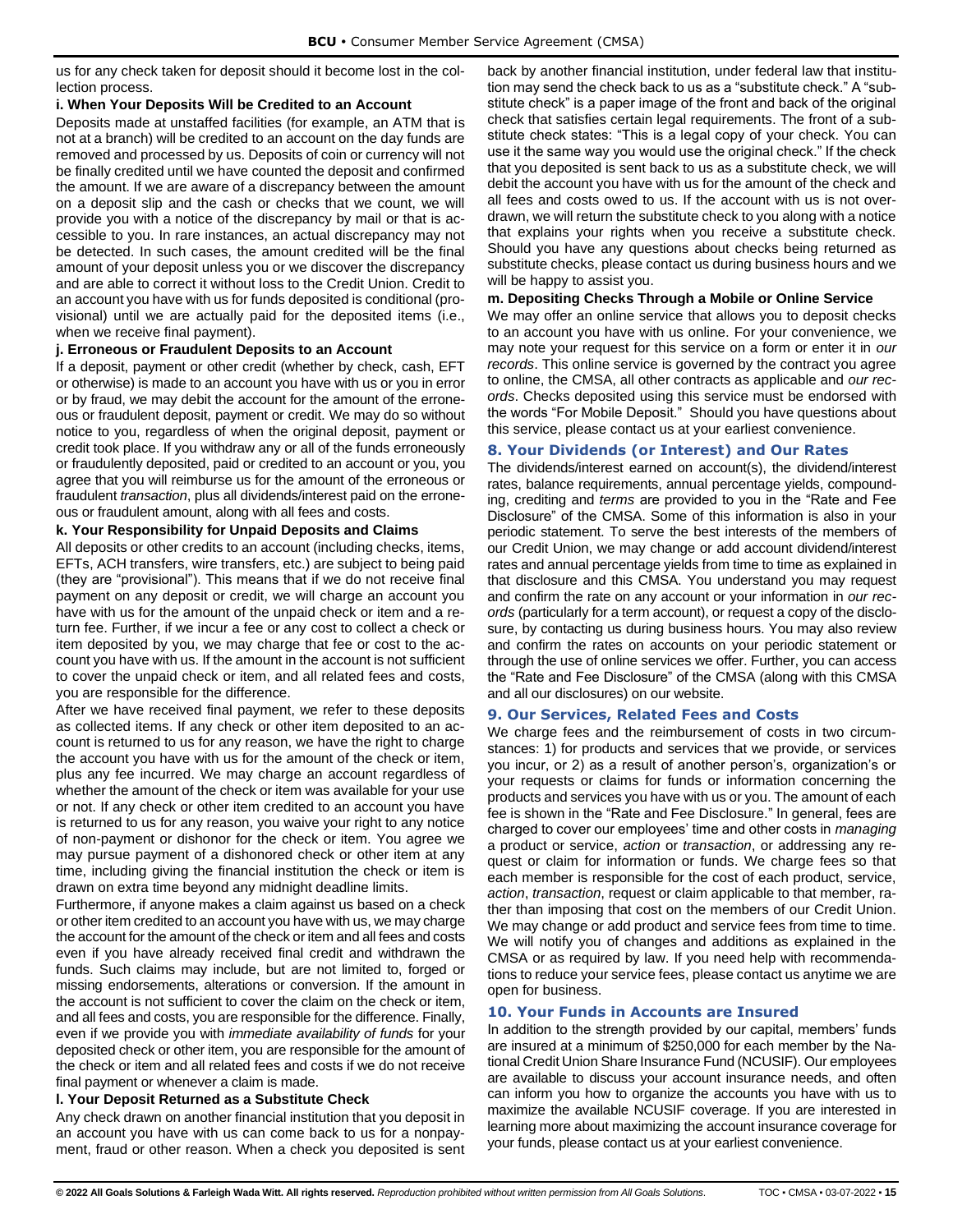### <span id="page-18-0"></span>**11. Maintenance of Products and Services with Us**

You agree that we may contact you by any method for which you have provided us contact information. By maintaining the products and services you have with us and allowing us to maintain and *manage* them for you, you confirm your ongoing consent to the CMSA, your other contracts as applicable, and any changes and additions we make to them from time to time.

#### <span id="page-18-1"></span>**a. Safeguard all Information and Documents**

You may request to review and access a copy of your information and *documents* in *our records* for products and services anytime we are open for business. Please be aware that a copy of your information or *documents* may contain all your personal financial information, along with passwords, codes, PINs and other data to access the products and services with us. If you request a copy of your information or a *document*, you agree it is your responsibility to keep all information and *documents* confidential, in a secure location, and assure that no one else can access them. If any of your information, *documents*, checks or cards are lost or stolen please contact us immediately to minimize your liability (please see Provisions 12. and 16.). In fairness to the members, if a copy of your information or a *document* you requested or your passwords, codes, PINs or other data, is/are lost or stolen, we will investigate your use of ordinary care in the matter. If we determine that you failed to use ordinary care in handling or safeguarding your information or a *document,* your checks, or any access information or device, and your negligence contributes to a loss from *actions* or *transactions* (other than a loss addressed by the Electronic Fund Transfer Act), you may be responsible for all losses, costs and fees that we incur as a result of the loss or theft.

#### <span id="page-18-2"></span>**b. Reviewing Products and Services with Us Online**

We may offer an online service that allows you to review and maintain the products and services you have with us online. For your convenience, we may note your request for an online service on a form or enter it in *our records*. You understand this service may be governed by the contract you agree to online, the CMSA, all other contracts as applicable and *our records*. Should you have any questions about these services, please contact us at your earliest convenience.

#### <span id="page-18-3"></span>**c. Lack of Capacity and Undue Influence**

If we believe you do not have the capacity to *take actions* or *conduct transactions*, or a person is exerting undue influence over you, we may act to prevent losses for you and us (though we are not obligated to do so). Such measures include, but are not limited to, 1) declining to follow instructions, 2) suspending all methods to access the accounts and any loan or line of credit (or any other product or service) with us, 3) placing a hold on the funds in the accounts (as explained in Provision 21.b.) with us, 4) performing due diligence to determine if you have the capacity to *take actions* or *conduct transactions* or are a victim of undue influence over your affairs with us, and 5) notifying the appropriate authorities. Though we may undertake any of these activities, you agree we are not required to do so. You further agree we may continue the hold on the funds and decline all requests and the suspension of all methods to access the products and services with us, until we 1) determine that you can personally handle your own business and affairs and are not the victim of undue influence, or 2) receive lawful notice instructing us what to do.

## <span id="page-18-4"></span>**d. Computer System and Online Service Disruptions**

While we do our best to minimize disruptions to our online services, website and *computer system*, disruptions may occur on a planned and unplanned basis. We strive to restrict such disruptions to nonbusiness hours, but are not always able to do so. In the event of planned disruptions (for upgrades and repairs), we may provide advanced notice and assist you when contacted during business hours. In the event of unplanned disruptions (caused by natural or other emergencies or problems), we have taken every precaution to protect your information and funds, and will be working to restore

our online services, website or *computer system* to normal operations as soon as possible. Should you need assistance during a disruption, please contact us during business hours and we will do our best to assist you.

#### <span id="page-18-5"></span>**e. Please Help Us with Recommendations or Feedback!**

Providing excellent member service to your complete satisfaction with our accounts, loans, products and services is extremely important to us. Therefore, *we take all feedback very seriously*, and *greatly appreciate any recommendations to improve our service*! Please contact us during business hours and we will do our best to address your suggestion or problem immediately.

We thank you in advance for your time and valuable input, and will do our best to address all suggestions or concerns expediently and in a manner that serves the best interests of the members.

#### <span id="page-18-6"></span>**f. Suspension of an Action or Transaction**

For your and our protection and/or to *manage* our business, you understand we may suspend an *action* or *transaction on* an account, loan, product or service for any reason not prohibited by law.

#### <span id="page-18-7"></span>**12. Lost, Stolen or Breached Products & Services**

If any check, debit card, PIN, our check, or any of your information or *documents* (that we have provided or made accessible to you), is lost or stolen, or there is unauthorized access to any account or service, please call us immediately at 800-388-7000. The sooner you contact us, the less liability you may have for unauthorized *actions* or *transactions*, and the sooner we can provide new accounts, products, services, checks, cards, PINs, online services and numbers. In fairness to the members, we may charge a fee for terminating and starting new accounts, products, services and numbers (and replacing checks or cards) when you lose a check (or checks), ATM or debit card. However, we will not charge you a fee when checks, or an ATM or debit card are stolen. If we incur a loss or a crime or potential crime is committed concerning the products or services you have with us, you agree to cooperate with us and any person and organization with a business or law enforcement interest in the loss, crime or potential crime to assist in the enforcement of rights or the prosecution of the crime. You understand and agree that your failure to fulfill the obligations of this Provision, and the CMSA in general, may result in the termination of products, services and membership with us after we have complied with all applicable law.

### <span id="page-18-9"></span><span id="page-18-8"></span>**13. Membership, Product and Service Information a. Access to Information.**

You understand that you and any owner, trustee or person you authorize may access information about the accounts, loans, products and services you have with us. You also understand any such person you authorize may be able to see, access and release all information about all the accounts, loans, products or services you have with us, even if they have no ownership interest in, or access to, such accounts, loans, products or services.

If you do not want another person to be able to see, access, use or release all the information about the accounts, loans, products or services you have with us, please let us know and we will explain your options to remove this person or change or terminate the accounts, loans, products or services. We may also be able to offer new or additional accounts, loans, products or services that only you may access (which may require the payment of a fee).

We may charge you a research fee to cover any employee time and other costs involved in addressing your request, or another person's or organization's lawful claim, for information concerning the accounts, loans, products or services you have with us. To avoid or reduce research fees, we encourage you to ask us about and use the online services we offer.

We will not release your information to any person or organization without your consent unless they present us with a valid subpoena, summons, search warrant, court order or other required documentation, or the disclosure of your information is otherwise permissible under applicable law or as specified in the "Privacy Notice"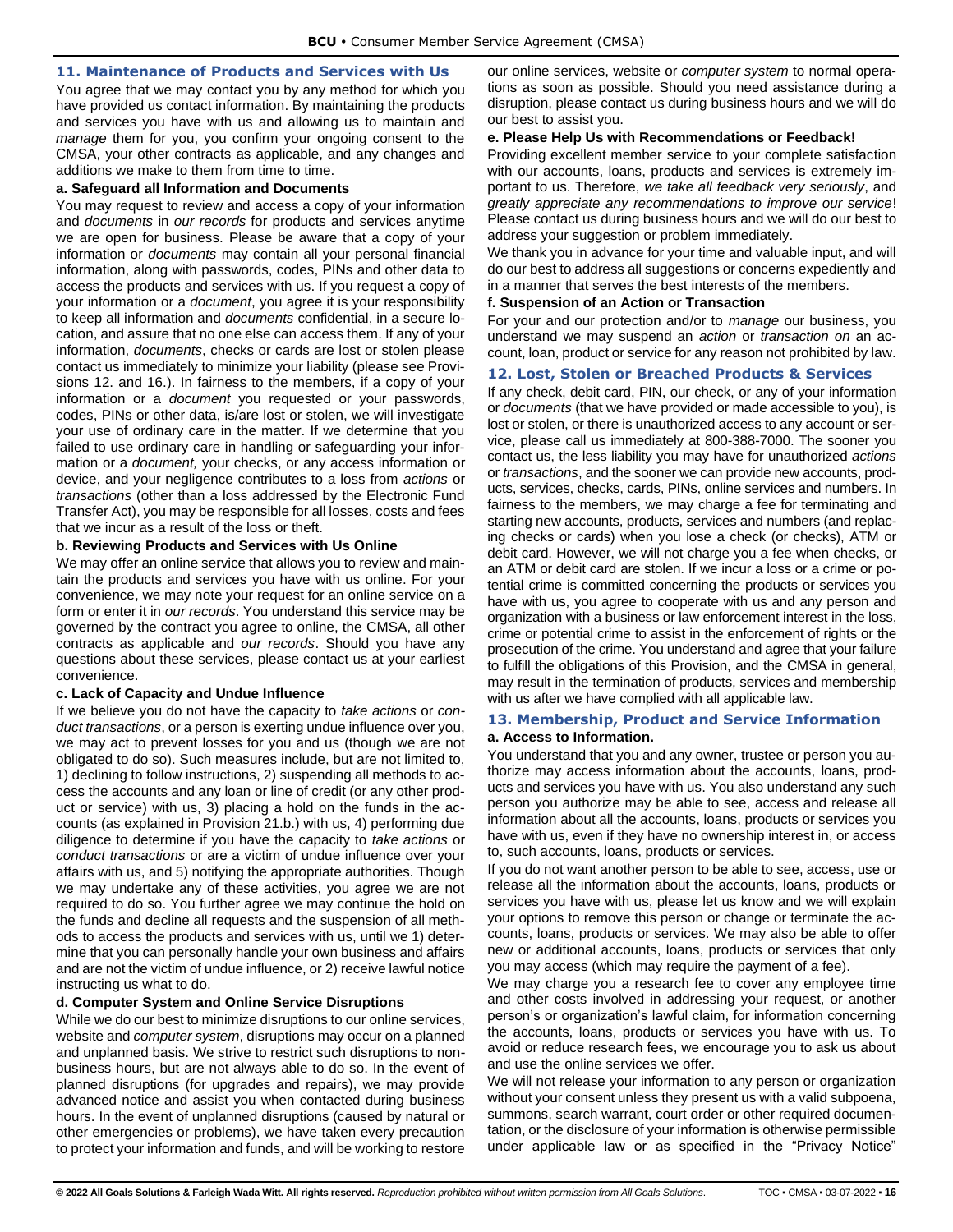disclosure. We may charge a fee for our time spent researching the information. You also agree that you will be charged a research fee for addressing any claim you make concerning an *action* or *transaction on* accounts, products or services that is determined to be authorized. Finally, you agree if you are ever obligated to repay us for any fees, costs, losses or liability in connection with any product or service you have or had with us, we may share your information with any associate (including but not limited to credit reporting services, collection agencies or attorneys) assisting us with the collection of your obligation, whether or not you are still a member of the Credit Union.

#### <span id="page-19-0"></span>**b. Our Records Govern Account Features**

Depending on the accounts selected, we may provide or make accessible to you a number of *documents* (i.e., periodic statements, information returns, maturity notices, etc.) that contain account information. You may also be able to access information about the account(s) you have with us through an online service we offer. You understand that for confidentiality purposes and data processing constraints, *documents* and online services may not include all the information about the accounts, and do not control the ownership and survivorship features of the accounts you have with us. You agree that only the most recent service form we use (and if applicable previous forms) and/or *our records*, control the number of owners, trustees or fiduciaries on accounts, and the ownership and survivorship features of the accounts. To confirm the specific ownership and survivorship features of an account with us, please contact us, or request a copy of your information or a *document* in *our records*, anytime we are open for business.

## <span id="page-19-1"></span>**14. Accounts May Not be Transferred to Others**

The accounts you have with us are non-negotiable, non-assignable and non-transferable to another person or organization. This means you may not endorse, negotiate, transfer, secure or pledge any account and the funds in any account to a person or organization other than us for any reason. Unless a person's name appears on a service form or is in *our records*, he or she may be denied access to all accounts, products and services and all funds and information pertaining to the accounts, products and services unless otherwise required by law.

## <span id="page-19-2"></span>**15. Notice by Us to You and Notice by You to Us**

We may change the *terms* of the CMSA, which is accessible to you anytime on request and on our website. We will also notify you of any changes or additions to *terms*, rates and fees that affect our accounts, products and services as required by law. Written notice that we provide to you is effective when sent to you at the address or contact information in *our records*. You understand we may rely on the information you provide to us in *our records*, for all *actions* and *transactions on* the accounts, loans, products or services you have with us. You agree we may communicate with and contact you at all addresses, phone numbers and e-mail addresses you provide in *our records*. It is your responsibility to notify us of any changes to this information, and if we accept them, those changes are part of the CMSA. If we are unable to locate or contact you, we may suspend (or terminate) products and services and/or charge you a fee for our attempt to locate you. For multiple owner, trustee or fiduciary accounts, you agree that notice to one owner, trustee or fiduciary is notice to all owners, trustees or fiduciaries.

You may communicate with us about matters pertaining to accounts, loans, products, services, *actions*, *transactions* or any other matter *by any method we allow*. We may require you to notify us about any matter in writing or to confirm the matter in writing. Any written notice from you is effective only when actually received and confirmed by us in writing at BCU, 340 N. Milwaukee Ave., Vernon Hills, IL 60061. You agree your failure to notify us in writing about any matter on our request may have the same effect as if no notice was provided by you about the matter. You also understand that any messages, instructions or recordings (including text messages and e-mails) you leave with us are not effective unless we

agree to them in writing or note that we agree to them in *our records*. You agree it is your sole responsibility to confirm any messages, instructions or recordings that you leave with us in person or by phone during business hours.

## <span id="page-19-3"></span>**16. Periodic Statements: Receipt/Access & Review**

## <span id="page-19-4"></span>**a. Purpose, Receipt of or Access to & Copies of Checks**

We will provide or make accessible to you a periodic statement that shows the *transactions* and may also show *actions on* the accounts, products and services you have with us during the statement period. For multiple owner, trustee or fiduciary accounts you agree that one statement mailed to the address in *our records* or otherwise accessible as requested, is sufficient for all owners, trustees and fiduciaries on the account. To minimize unnecessary losses, please review your statements and the accounts, products and services often, as well as your information that can be reviewed instantly online as we offer. You can learn more about our online services by going to our website or by contacting us during business hours.

If you do not receive or cannot access your periodic statement, unless otherwise required by law, you agree to notify us within fourteen (14) calendar days of the time you regularly receive or can access your statement. This notification will assist you and us in avoiding and reducing losses on the accounts, products and services you have with us. You further agree that your statement is correct for all purposes and we have no liability to you for any *action* or *transaction on* the accounts, loans, products or services unless you notify us within the applicable time periods for unauthorized *transactions*, *actions*, errors or irregularities, as explained in the CMSA or other contracts as applicable. Your statement may also provide you with an opportunity to review all the rates paid on accounts and payments made on loans, and any fees incurred during the period. When a check drawn on an account with us is paid, you understand we own the original of the check. We will make a copy of the check accessible to you on request for which we may charge a fee. You understand that both your statements and copies of checks are accessible to you on the date the statement is mailed to you or when they are accessible to you online as you have requested. If you request an original or sufficient copy of a check, you agree we may provide you with a substitute check or an *electronically-managed* copy of the original check.

## <span id="page-19-5"></span>**b. Your Responsibility to Look for Errors and Fraud**

You are responsible for looking at every statement and notifying us of all unauthorized *actions* and *transactions on* accounts, products and services with us (particularly withdrawals) and any fraud, errors, inconsistencies or irregularities as soon as possible. We may require you to confirm your notification in writing (or as *we allow*) and assist us in addressing the *action*, *transaction*, fraud, error or problem. You are responsible for any altered, forged or unauthorized check drawn on an account you have with us or for errors on the account if: 1) you do not notify us within thirty (30) calendar days of the mailing or accessibility of the statement identifying the matter, or 2) someone could not reasonably detect the fraud (such as the unauthorized use of facsimile signatures). You assume this liability because you, as the drawer of your checks, are in the best position to prevent and detect any altered, forged or unauthorized check drawn on the account. Only you will know the checks you authorized as well as the amount you authorized and can compare the information provided on your statement with your register or records. You agree that our retention of your checks does not affect your responsibility to look at your paper and *electronic* statements and notify us of any and all unauthorized *actions*, *transactions*, fraud, errors or irregularities within the time limits explained in the CMSA, other contracts as applicable or as required by law. The time period for reporting unauthorized EFTs is shown in the Electronic Funds Transfer Disclosure.

<span id="page-19-6"></span>**c. Actions and Transactions that Appear or are Removed** On your request, we may agree to allow you to *take actions* and *conduct transactions on* products and services with the assistance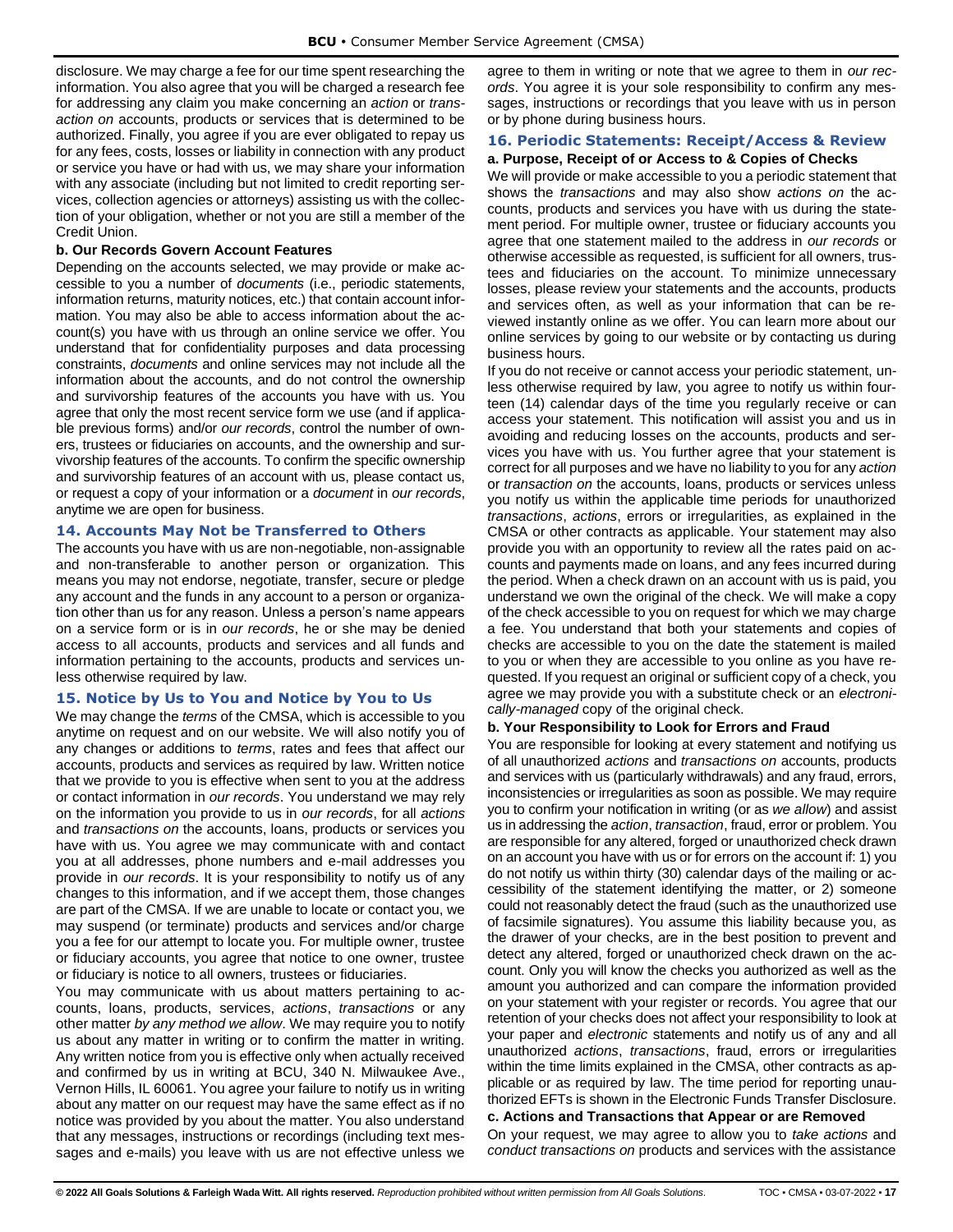of our employees or the use of our *computer system* (please see Provision 1.e.1)). Depending on the *action* or *transaction*, you understand that some information pertaining to your request may appear on or be removed from your periodic statement (or the online services we offer) and some may not. You understand and agree that if the information pertaining to the requested *action* or *transaction* appears on or has been removed from your periodic statement (or an online service we offer), it provides you with another method to confirm the *action taken* or *transaction*. Should you need to confirm the information pertaining to your request in *our records*, you may contact us anytime we are open for business.

#### <span id="page-20-0"></span>**17. Exceptions to the CMSA**

We may at our discretion and for any reason not prohibited by law, make exceptions to or waive any of the *terms* of the CMSA to serve the best interests of the Credit Union. If we make an exception to the CMSA, you understand it does not affect our right to rely on or apply any of the *terms* of the CMSA in the future. You further understand and agree that we may decline to make an exception to the *terms* of the CMSA based on any reason not prohibited by law.

#### <span id="page-20-1"></span>**18. Changes and Additions to Products & Services**

### <span id="page-20-2"></span>**a. Your Changes and Additions**

You may *take action* to change any information or matter pertaining to a person, account, product or service as *we allow*. Changes include, but are not limited to, updating addresses, phone numbers and e-mail addresses, revising passwords, codes and PINs, adding or removing beneficiaries/POD payees, adding or terminating overdraft services or online services and adding or removing an owner or trustee (please see the definition of "Change" in Provision 1.d.).

On the request of an owner, trustee or fiduciary to add or remove an owner, trustee or fiduciary on a multiple owner, trustee or fiduciary account, we may require all owners, trustees or fiduciaries consent to the addition or removal of the owner, trustee or fiduciary*.* When any person is removed from an account, product or service it is your responsibility to change (or request our help in changing) any password, code, PIN or other security identifying number for all the accounts, loans, products or services you have with us, to prevent the person removed from *taking actions* or *conducting transactions on* the products or services. You agree that until you make such a change (or request our help in making such a change) all *actions* or *transactions on* the accounts, loans, products or services conducted by this person with the password, code, PIN or other security identifying number are authorized.

When you request us, or we require you, to *take action* to make a change to an account, product or service, we may require you to sign or authorize a service form to *manage* the changed account, product or service. You understand we may charge a fee for multiple changes to accounts, products or services in a calendar year. If the owner whose SSN is used for IRS reporting purposes on a multiple owner account is removed or is deceased, we may in our discretion permit you to keep the account open. You may request or we may allow you to continue to use the account and your number by completing a new service form or by entering the information in *our records* as *we allow*.

To start a new additional account, loan, product and service, we (or you) may complete a service form, *document* or enter the information in our *computer system*. Once you have reviewed your information you will consent to the *terms* the CMSA (and any other contract) and to the account, loan, product or service (please see Provision 18.a. to see the matters we address for additions of new products and/or services). We may require you to sign or authorize a service form to *manage* the new product or service. If you wish to start new accounts, products or services under a different number (or *as we allow*), we may require you to sign or authorize a service form to *manage* the new product or service.

You agree we may review your account, employment and credit history to confirm your eligibility for any new additional account, loan, product or service we may offer. We may also require additional information from you to serve any currency needs for the new accounts, loans, products and services you have requested. You understand we may charge a fee for multiple additions to accounts, products or services in a calendar year. You agree for purposes of accuracy that we may subsequently verify and correct, complete or update your information concerning any changes or additions in *our records*. You agree that along with all paper *documents* and any information*,* all *electronically-managed documents* and your information addressing the change or addition in *our records* are binding on you and us. You agree that for all changes and additions, we may rely exclusively on the CMSA, other contracts as applicable, *our records* and any changes and additions we make to these contracts from time to time.

#### <span id="page-20-3"></span>**b. Our Changes and Additions**

You understand and agree that we may make changes and additions to our products and services as well as changes and additions to the *terms* of the CMSA at any time. We will notify you of changes and additions we make to our products, services, the CMSA and other contracts as applicable as required by law. You understand and agree that you are bound by these changes and additions, and may access the current version of this CMSA and all disclosures by contacting us during business hours, and on our website. If you do not want to be obligated to any change or addition we make to our products, services, the CMSA and other contracts as applicable, you may always terminate the products, services and/or membership you have with us anytime we are open for business as explained in the CMSA and other contract as applicable.

### <span id="page-20-4"></span>**c. Changes and Additions to Products and Services Online**

We may offer online services that allow you to *take action* to change a product or service, or add a new product or service, you have with us online. For your convenience, we may note your request for the service(s) on a form or enter it in *our records*. These online services may be governed by a contract you agree to online, the CMSA, all other contracts as applicable and *our records*. Should you have any questions about of these services, please contact us at your earliest convenience.

#### <span id="page-20-5"></span>**d. Changes and Additions to Products and Services by Mail**

On your request and for your convenience, we may at our sole discretion mail *documents* with your information to you to make changes or additions to the products and services. We do not advise mailing your confidential information since it exposes you to numerous problems (ID theft, fraudulent *transactions*, etc.). We recommend that you come to the Credit Union at your convenience (or use an online service we offer) to make changes or additions to products and services. In fairness to the members, if you request us to mail your information you agree to take responsibility for all losses, costs and fees that you or we incur as a result of the theft and unauthorized use of your information. Please contact us during business hours for any questions about changes or additions by mail.

## <span id="page-20-6"></span>**e. Denial of Additional Products or Services**

For your and our protection and/or to *manage* our business, you understand we may deny a requested new additional product or service for any reason not prohibited by law in order to *manage* the business of our Credit Union.

#### <span id="page-20-7"></span>**19. Lien and Security Interest in Funds**

We have a lien on the funds in the account(s) you have with us under federal or state law as applicable. This means we have a right to retain the funds in the account(s) you have with us to pay any debt or obligation owed to us. Additionally, you grant us a contractual security interest in the funds in the account(s), checks and EFTs you have an interest in, which also secures any amount you owe us for any reason. Our lien rights, contractual security interest and any right of set off apply no matter the source of funds in the account, check or EFT, including directly deposited government entitlements or benefits such as Social Security deposits. However, they do not apply to any retirement accounts.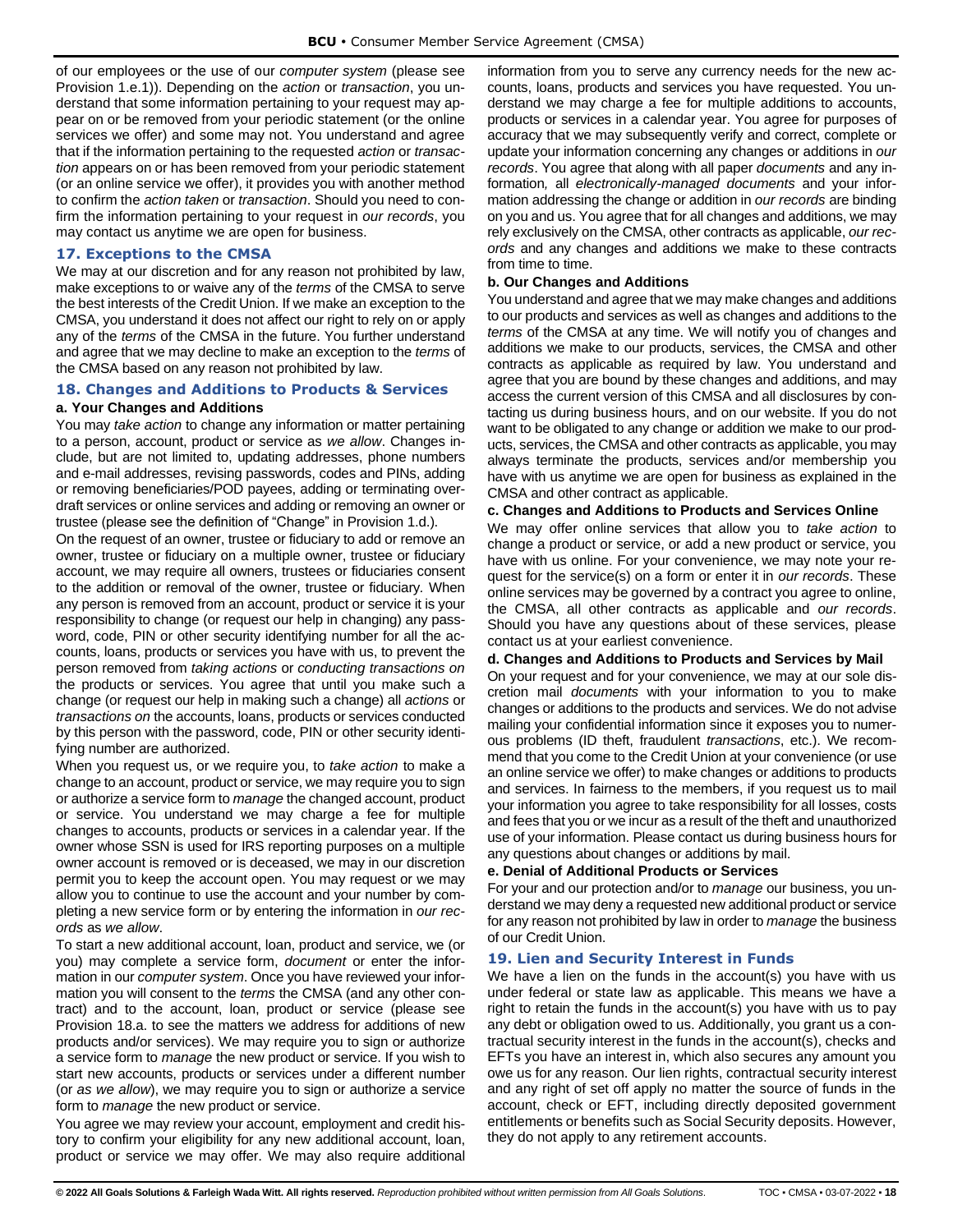At our discretion, we may apply the funds from an account, check or EFT you have any interest in to pay off your obligations to us without notice to you at any time. You agree that if you owe us money and either you or we have terminated an account, we may re-start the account to collect or obtain money owed to us, and may subsequently terminate the account again. You understand and agree that if you owe us money, our lien rights and security interest also apply to any funds, check or item you deposit to another owner's account. You also agree that if you (or anyone you allow to use the accounts, products or services with us) owe us money and we are uncertain whether our lien rights, security interest or right of set off apply to funds, we may hold the funds as explained in Provision 21.b. If we decide not to enforce our lien or contractual security interest at any time, our non-action is not a waiver of our right to enforce our lien or security interest at a later time. You agree that a security interest granted by or on behalf of any owner of an account will continue to secure that owner's obligation to us even after that owner dies.

## <span id="page-21-0"></span>**20. Full Payment Checks for Loans and Obligations**

If you are making a payment on a loan or other obligation you owe to us, please direct that payment as explained in the loan agreement or as we otherwise instruct. If you write**,** endorse or negotiate a check or any item to us that has a "full payment" legend or memo (such as "Paid in Full") or other language intended to indicate full satisfaction of any outstanding obligation, you must deliver the check or other item to the attention of the BCU Legal Counsel at 340 N. Milwaukee Ave., Vernon Hills, IL 60061. Otherwise, any payment you make is accepted with full reservation of our rights to recover any and all outstanding obligations or indebtedness you owe us.

## <span id="page-21-1"></span>**21. Third Party Actions and Uncertainty about Funds**

#### <span id="page-21-2"></span>**a. Third Party Legal Actions or Matters Concerning You**

If a person or organization notifies us of a legal action or other matter concerning you or the accounts, products and services you have with us, we may provide information and pay funds from an account in response to that legal action or matter. Alternatively, we may withhold information and hold funds in an account until the legal action or matter is resolved or we have completed any necessary due diligence. Examples of such actions and matters include, but are not limited to, a levy, garnishment, attachment, claim, court order, litigation, prosecution, investigation or other dispute. All legal actions or matters are subject to our lien rights and contractual security interest in the funds in an account. You understand and agree that we may charge you a research fee for research for any time spent by our employees (or associates) addressing any legal action or matter concerning you or the accounts, products, services you have with us.

#### <span id="page-21-3"></span>**b. Disputes or Uncertainty about Accounts and Funds**

If there is a dispute, or we are uncertain who is authorized to access an account or funds in our possession, you agree we may hold the funds, and suspend all *actions* and *transactions on* an account, products and services until all affected persons and organizations agree in writing what should be done with the account or funds, or until we receive appropriate notice or direction from a court or other legal authority instructing us what to do. You understand that a suspension of access to an account, products and services, or a hold on funds, is beneficial to you and us to assure that only an authorized person or organization may access the account or funds. Alternatively, at our discretion we may deposit the funds with a court and ask the court to resolve the dispute or uncertainty. In such instances, we may deduct our attorney fees and court costs from the funds to be deposited with the court. If we deposit the funds with a court, you agree the account may be terminated and that all persons and organizations will need to claim the funds by contacting the court.

## <span id="page-21-4"></span>**22. Your Obligations to Us**

If we incur any losses, liability or obligation (including reasonable attorney fees), or any other fees, charges, costs, interest, in connection with an account, loan, product or service we have provided you, or as a result of any *action*, *transaction*, error, dispute, uncertainty, membership or other matter concerning you or any obligated person, you agree that you are jointly and individually liable to us. This means you are responsible for the full repayment of such amounts. If another person is also responsible, we may attempt to collect from that person, but we have no obligation to do so. You understand that if you owe us money and use another owner's account at our Credit Union for a *transaction* and deposit your funds or a check in that account, the funds from the deposit or check are also subject to our lien rights, offset rights, and security interest. You agree we may contact you about any fees, charges, costs, interest, losses, liability or obligation (including reasonable attorney fees) that you owe to us at all addresses, phone numbers and e-mail addresses you have shared with us by any method of communication you have agreed to. You understand we may report any delinquent obligations you owe to us to account and credit reporting agencies. In some circumstances, federal law requires us to report a cancellation of indebtedness to the IRS even if we still retain the right to collect that debt. If we are required to report a cancellation of a debt to the IRS, we retain the right to collect that debt from you unless we have reached a settlement with you or we are barred by law from collecting the debt.

Additionally, you understand that in the event of your death, if you owe us money for any reason, funds held in the accounts you have with us or otherwise may be used to repay your obligations to us before any funds are released to any other person or organization. If either you or we commence legal proceedings to enforce or interpret any of the *terms* of the CMSA, the successful party is entitled to payment by the losing party for any reasonable attorney fees and costs, including those incurred on any appeal, bankruptcy proceeding and post-judgment action, unless otherwise limited or prohibited. You agree to indemnify, defend us against, and hold us harmless from any loss, damage, claim, liability or legal action (including reasonable attorney fees) arising from or related to membership, accounts, loans, products and services and your *actions* and *transactions on* them.

## <span id="page-21-5"></span>**23. Our Responsibility for Errors**

If we are responsible for an erroneous action or transaction, we may be liable to you for losses up to the amount of the action or transaction unless otherwise required by law, and subject to conditions and limitations set forth in this CMSA. We will not be liable for losses arising from: 1) insufficient funds to complete a transaction, 2) your negligence or the negligence of others, 3) your failure to follow any time limits, deadlines or amount limits as explained in the CMSA, your other contracts and loans with us as applicable, 4) circumstances beyond our control that prevent the performance of an action or transaction (such as natural or other emergencies or problems), 5) occasions where you or we have entered information about an account, loan, product, service, action, transaction or you in our records on your request that you could have reviewed, changed, corrected and/or terminated but failed to do so, or 6) any losses caused by your failure to follow any term of the CMSA, your other contracts or loans with us as applicable. Our conduct in *managing* all products, services, actions and transactions will constitute the use of ordinary care if such conduct is consistent with applicable law, Federal Reserve regulations and operating circulars, clearing house rules and general banking practices followed in the area in which we service our accounts. If we ever disburse an amount of funds greater than you request, you agree to assist us in recovering our funds, including participation in collection, litigation and prosecution. Finally, if you report that an action or transaction on an account, loan, product or service is erroneous or unauthorized, and we determine that the action or transaction was taken, conducted or assisted by your family member, friend or employee, we will investigate your use of ordinary care concerning the action or transaction. If we determine that you failed to use ordinary care concerning the action or transaction on the account, loan, product or service and loss is not covered by the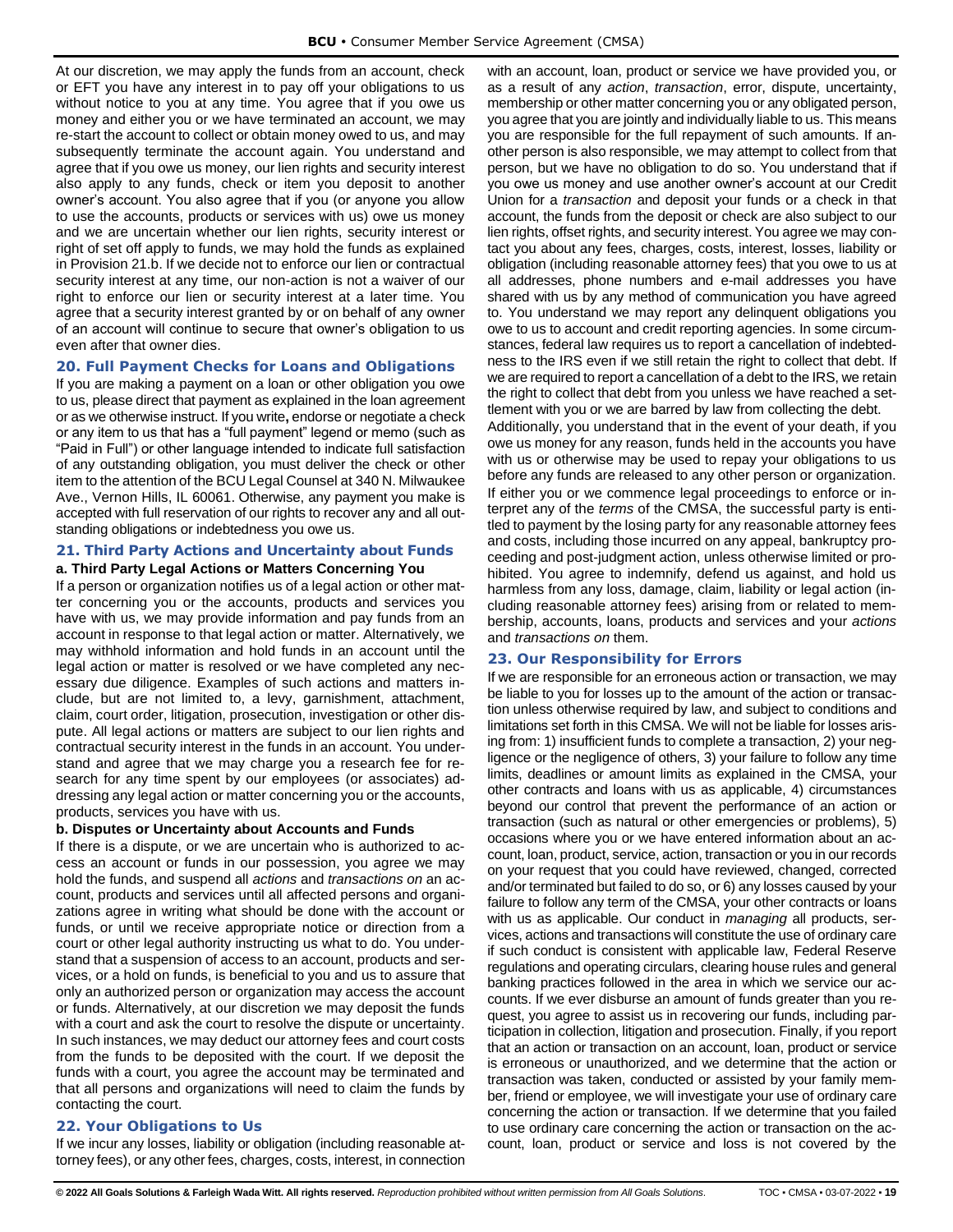Electronic Fund Transfer Act, you agree to take responsibility for recovering any loss.

#### <span id="page-22-0"></span>**24. Accounts Determined Dormant**

Should the balance in any of your accounts fall below the minimum balance we required and you have not *taken action or conducted transactions on* the account*,* we may consider the account to be dormant and charge an account dormancy fee as stated in the Product Feature, Truth-In-Savings and Service Charge and Fee disclosures.

#### <span id="page-22-1"></span>**25. Funds & Checks Presumed Unclaimed Property**

If there is no activity on an account, such as deposits and withdrawals, and we are unable to contact you for a specified period of time, state law considers the funds in the account "abandoned" and requires us send the funds to the state as unclaimed property. Once we have sent the funds to the state, the account will be terminated and you will need to reclaim the funds by contacting the appropriate state agency. Similarly, if our cashier's or teller's checks are outstanding and unpaid for a specified period of time, state law also considers them "abandoned," requiring us to send the funds to the state as unclaimed property. If anyone presents our check after the funds have been sent to the state as unclaimed property, he or she will need to seek payment by contacting the appropriate state agency.

## <span id="page-22-2"></span>**26. Termination of Accounts, Products & Services**

Any owner on an account, product or service may terminate the account(s), product, or service with us *by any method we allow*. When you request us, or we require you, to terminate an account, product or service, we may require you to sign or authorize a service form. Alternatively, on your request we may agree to *manage* the termination of products and services with the assistance of our employees or the use of our *computer system* (please see Provision 1.e.1)).

You agree that you are responsible for any *actions* or *transactions on* an account, loan, product or service until the account, loan, product or service is terminated. You also agree that if we pay any check or transfer on an account you have with us after the account is terminated, you will reimburse us for the amount of the check or transfer, including any fees and costs. If you ask us to change an existing account, product or service, you agree we may require you to terminate and start a new account, product, service and number. We may terminate accounts, products, services or your number with us at any time and, without notice for any reason allowed by law, including but not limited to, 1) the product or service has been discontinued, 2) a request to change a product or service, 3) we are unable to contact you, 4) failure to provide required documentation, information or ID, 5) failure to meet a minimum balance for thirty (30) days, 6) exceeding a limit or an amount set by us, 7) inactive or abandoned products or services, 8) failure to use products or services to justify membership, 9) any lost or stolen check, card or access device, 10) a breach of or unauthorized access to a product or service, 11) overuse of actions on our products or services, 12) business or compliance purposes, 13) to stop or prevent a loss, 14) potential lack of capacity or victim of undue influence, 15) failure to comply with any term of a contract, 16) funds held or offset per a security interest or lien, 17) account and/or funds held for a dispute or uncertainty, 18) unpaid check(s) or EFT(s) for insufficient funds or stop payment orders, 19) deposited item(s) charged back for nonpayment or a claim, 20) a garnishment, levy or similar legal claim or notice, 21) default on any obligation, 22) chronic dissatisfaction with us, 23) disparaging our reputation, 24) limited to a savings account and voting by mail, 25) ineligibility for membership, 26) membership terminated, 27) notification of death, 28) the owner for IRS reporting is removed or deceased, 29) causing us a loss, 30) not voluntarily repaying a loss, 31) anything unethical or unlawful concerning you or your or our business, 32) our belief that an action or transaction may be fraudulent, 33) any alteration, forgery or fraud concerning you or your or our business, 34) any falsification or misrepresentation concerning

you or your or our business, 35) any alleged crime concerning you or your or our business, 36) abuse of or threats to anyone associated with us, or 37) any other reason to manage the business of our Credit Union. We may terminate accounts, products, services or your number with us at any time and, without notice for any reason allowed by law, in order to *manage* the business of our Credit Union.

If we terminate an account, we may deposit the funds into another account you maintain with us, or mail you a check for the balance in the account at an address in *our records*. If we cannot locate you and it is allowed by law, we may remit the funds to a state as unclaimed property. You understand that once accounts, loans, products and services are terminated by you or us, all *actions* or *transactions* will be dishonored or otherwise rejected. You agree that any termination does not release any person or you from any fees, costs, losses, obligations or liabilities incurred on the account, loan, product or service under the CMSA or other contract you have with us as applicable.

## <span id="page-22-3"></span>**27. Termination of Your Membership with Us**

Membership at our Credit Union is a privilege granted to you by our members under State law. However, you may end your membership with the Credit Union at any time by providing us with written notice of your desire to end your membership, according to the terms of this CMSA. You understand that ending your membership does not release you of your responsibilities, obligations and liabilities to us under this CMSA.

**In the interest of protecting the assets of the Credit Union and maximizing dividends to members, the board of directors has adopted a policy that provides for expulsion of members who have caused a loss to the Credit Union or who have engaged in actions that put the Credit Union at risk of loss or liability. Expulsion may result, upon board action, for violation of the policy. Please contact the Credit Union to obtain a copy of the Expulsion Policy.**

## <span id="page-22-4"></span>**28. Decedents' Accounts, Products and Services**

## <span id="page-22-5"></span>**a. Disbursal of Funds to Representative or Claimant**

If you have a one owner account or multiple owner account and have not designated any beneficiaries/POD payees on the account, upon the death of the last surviving owner, the funds in the account may be claimed by the representative of your estate (or a claimant (such as a creditor or relative)) as explained in Provisions 4.a. and 4.b. You agree that any representative or claimant of your estate is bound by the terms of the CMSA. On an owner's death, we may require any representative of an owner's estate or other claimant to prove her or his authority and identity with documentation as the representative of the estate or claimant of the funds before we will release the funds held in any account. We may require a representative of an owner's estate or claimant to indemnify, defend us against and hold us harmless before we will release the funds. We may continue to honor all actions and transactions on an account, product or service until we receive a copy of an owner's death certificate (or for multiple accounts, copies of all owners' death certificates), along with proof of the representative's or claimant's authority as the representative or claimant of the estate. Every owner also understands that if we honor a claim made on the funds in an owner's accounts, we may do so by issuing our check payable to the deceased owner's estate.

#### <span id="page-22-6"></span>**b. Disbursal of Funds to Beneficiaries and POD Payees**

If you have a one owner account or multiple owner account and have designated any beneficiary/POD payee(s) on the account, on your death the beneficiary/POD payee(s) may claim the funds in the account as explained in Provisions 4.a. and 4.b. Before distributing funds from a deceased owner's account, we may require a certified copy of an owner's death certificate (or for multiple accounts, certified copies of all owners' death certificates). In addition, each beneficiary/POD payee may be required to provide us with her or his ID, SSN, birthdate, physical address and other identifying information or documentation as we require (such as a second form of ID, thumbprint or fingerprint, etc.).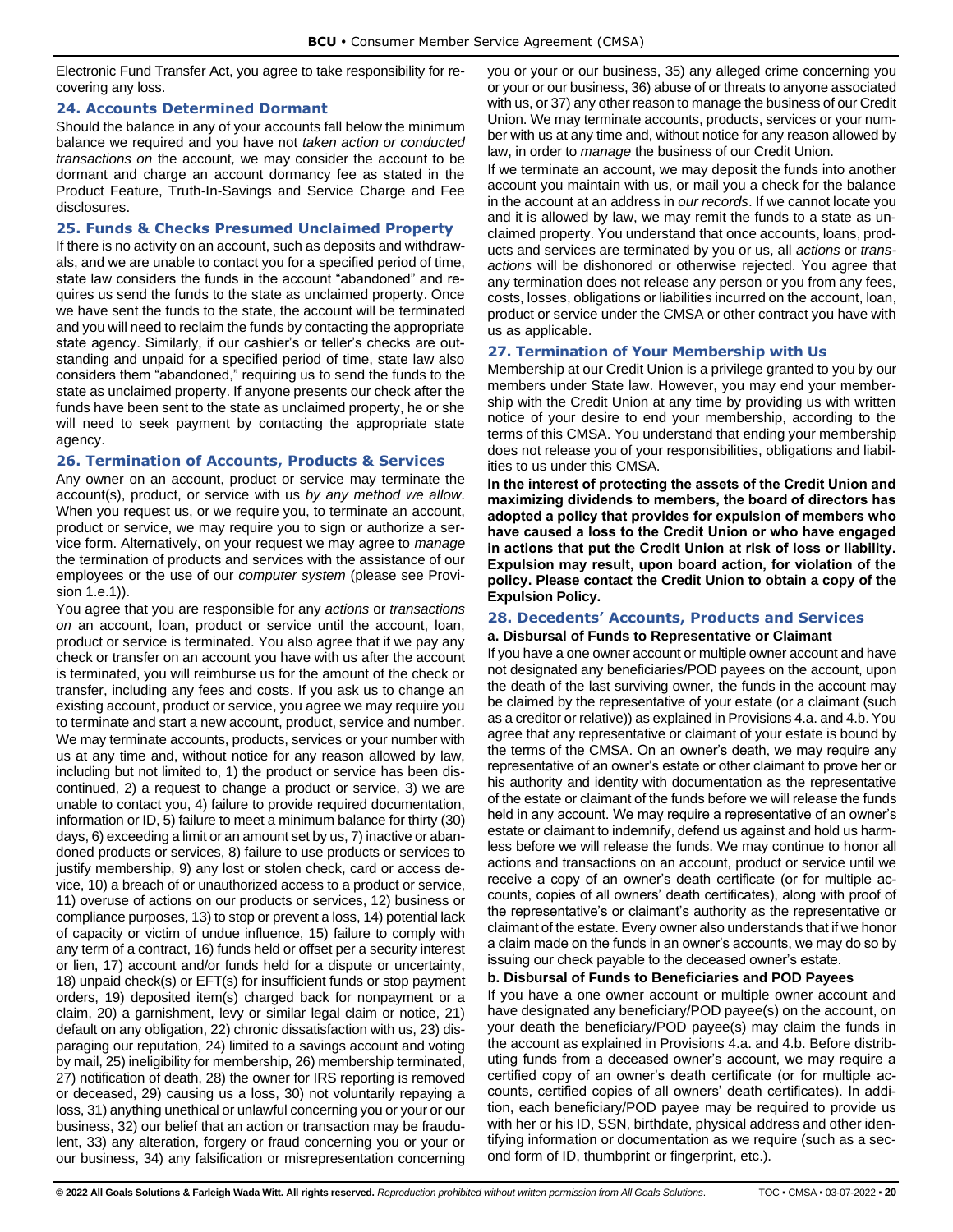Each beneficiary/POD payee also understands that if we honor a claim made by a beneficiary/POD payee or beneficiary's/POD payee's estate representative on the funds in an owner's accounts, we may do so by issuing our check payable to the beneficiary/POD payee or the beneficiary's/POD payee's estate. Finally, every owner and beneficiary/POD payee understands and agrees that if an owner or beneficiary/POD payee owes us money for any reason the funds held in any account or otherwise may be used to repay the obligation(s) to us before any funds are distributed to a beneficiary/POD payee or a beneficiary's/POD payee's estate.

#### <span id="page-23-0"></span>**c. Non-Authoritative Requests for Product Information**

You, as an owner, trustee or fiduciary, agree that it is your responsibility to communicate information about the accounts, loans, products and services you have with us to any person(s) you believe should have that information during your lifetime (whether she or he is a representative of your estate, beneficiary/POD payee, family member, significant other, friend, trustee, fiduciary or any other person). You understand we will not be able to provide information or access to any product or service to a person until he or she has first established his or her legal authority to access the information, product or service with us.

#### <span id="page-23-1"></span>**d. Our Actions on Notification**

For your and our protection, on notice of your death you agree we may suspend any product or service, begin the process of terminating products, services, number(s) and membership, collecting any outstanding obligations (if any), and preparing to disburse funds (if any) according to the CMSA.

## <span id="page-23-2"></span>**29. Waiver of Testamentary Account Distributions**

You understand and agree that it is your sole responsibility (and not our responsibility) to assure that the ownership and survivorship features of the accounts, products and services you have with us, as designated by you in *our records*, accurately reflect your personal, domestic, financial, business and estate planning needs. Matters you may want to consider include, but are not limited to, those created, changed or terminated by marriage, children, grandchildren, adoption, separation, divorce, remarriage, disability, retirement, death or as a result of any agency, power-of-attorney, guardianship, conservatorship, trusts, wills, businesses, corporations, partnership agreements, contracts, indebtedness, etc.

If permitted by applicable state law, you irrevocably waive your rights to make testamentary dispositions from any account, and do so with the understanding that the ownership and survivorship features of an account (such as "multiple ownership of an account with right of survivorship" and "beneficiary/POD payee" designations) control and supersede any inconsistent testamentary disposition. It is your responsibility to assure that the ownership and survivorship features of the accounts, products and services with us accurately reflect and take into consideration your personal, domestic, financial, business and estate planning needs. On your death we may rely exclusively on the CMSA and *our records* concerning all matters that affect the accounts, products and services you have with us.

## <span id="page-23-3"></span>**30. The CMSA & State and Federal Law**

Membership, accounts, products and services you have with us are primarily governed by the membership application, this CMSA, *our records* and/or any other contract with us as applicable. They are also governed by the applicable law of the state in which the branch or service center where you started the account in person is located. If you started the account by mail, phone, or our online services (as we offer), the accounts, products and services will be governed by the law of the State of Illinois. Finally, federal law and regulations, Federal Reserve operating circulars, and clearing house rules also govern our accounts, products, and services to the extent applicable. If any *term* of the CMSA conflicts with controlling law, that *term* will be nullified and stricken from the CMSA to the extent that it is inconsistent with the law and the law will govern. If any *term* of the CMSA is declared invalid, unenforceable, unconscionable or unlawful by a court, that *term* will not affect the validity of any other *terms* of the CMSA, which will continue in full force and effect.

#### <span id="page-23-4"></span>**31. Arbitration of Claims and Disputes**

## **PLEASE REVIEW THIS PROVISION CAREFULLY: IT AFFECTS YOUR LEGAL RIGHTS.**

#### **Arbitration of a dispute will result in the loss of any right to participate in a class action lawsuit related to the claim arbitrated. a. Arbitration Procedures**

<span id="page-23-5"></span>**1) Electing Arbitration.** Unless prohibited by law, or if you opt out as provided below, you or we may elect to arbitrate any claim or dispute between you and us arising from or related in any way to this CMSA or to any account, product, or service you have or have had with us. This arbitration provision applies regardless if the claim or dispute is based in contract, tort, or otherwise. If arbitration is elected, any claim or dispute will be resolved by individual (and not class-wide) binding arbitration instead of a lawsuit or other resolution in court. This arbitration provision does not apply to any individual action brought in small claims court (or your state court equivalent). Any arbitration hearing will be within 50 miles of your residence at the time the arbitration is commenced, unless otherwise mutually agreed.

**2) Arbitration Costs.** We will reimburse the amount of filing, case management, administration, and arbitrator fees you're required to pay. Notwithstanding the foregoing, we will not reimburse you for any fees if the arbitrators determine that your claim or dispute was frivolous or baseless. Each party will be responsible for its own fees, including attorneys' fees in any arbitration, except that the arbitrator is permitted to award attorneys' fees to the prevailing party under applicable law or agreement.

**3) Arbitrators and Arbitration Rules.** The party electing arbitration must choose between one of two organizations: the American Arbitration Association ("AAA"); or Judicial Arbitration and Mediation Services ("JAMS"). The rules and codes of procedure of the chosen organization in effect when arbitration is elected will apply. Arbitration will be conducted by a panel of three arbitrators. Each party will select an arbitrator within ten days of the filing of the arbitration, with such selected arbitrators selecting the third arbitrator within twenty days of their appointment who will serve as chair of the panel. The arbitrators are bound by the terms of this CMSA and each will be a retired judge or attorney with experience in financial institutions.

**4) Effect of Arbitration Award.** The arbitrators' decision and award will be final and binding on all parties, except for any right to appeal provided by the Federal Arbitration Act, and may be entered in any court, state or federal, having jurisdiction. Any relief available in a court of law can be awarded by the arbitrators.

#### <span id="page-23-6"></span>**b. Federal Arbitration Act**

This CMSA is considered a transaction in interstate commerce. As such, the Federal Arbitration Act (Title 9 of the U.S. Code) governs the interpretation and enforcement of this arbitration provision. Any issue concerning the validity or enforcement of this arbitration provision, or whether it applies to any specific claim or dispute will be determined by the arbitrators.

#### <span id="page-23-7"></span>**c. CLASS ACTION WAIVER**

**Unless prohibited by applicable law, arbitration will be solely brought in your individual capacity and be solely between you and us. Neither you nor we have the right to participate in a class action in court or arbitration, either as a class representative or class member. No arbitration between you and us may be joined or consolidated with any other arbitration. Under no circumstances shall there be any class action in arbitration.**

#### <span id="page-23-8"></span>**d. General**

**1) Severability; Survival.** Except as provided in the Class Action Waiver above, if any term of this arbitration provision is found unenforceable for any reason, it shall be severed and the remaining terms shall be enforced without regard to the invalid or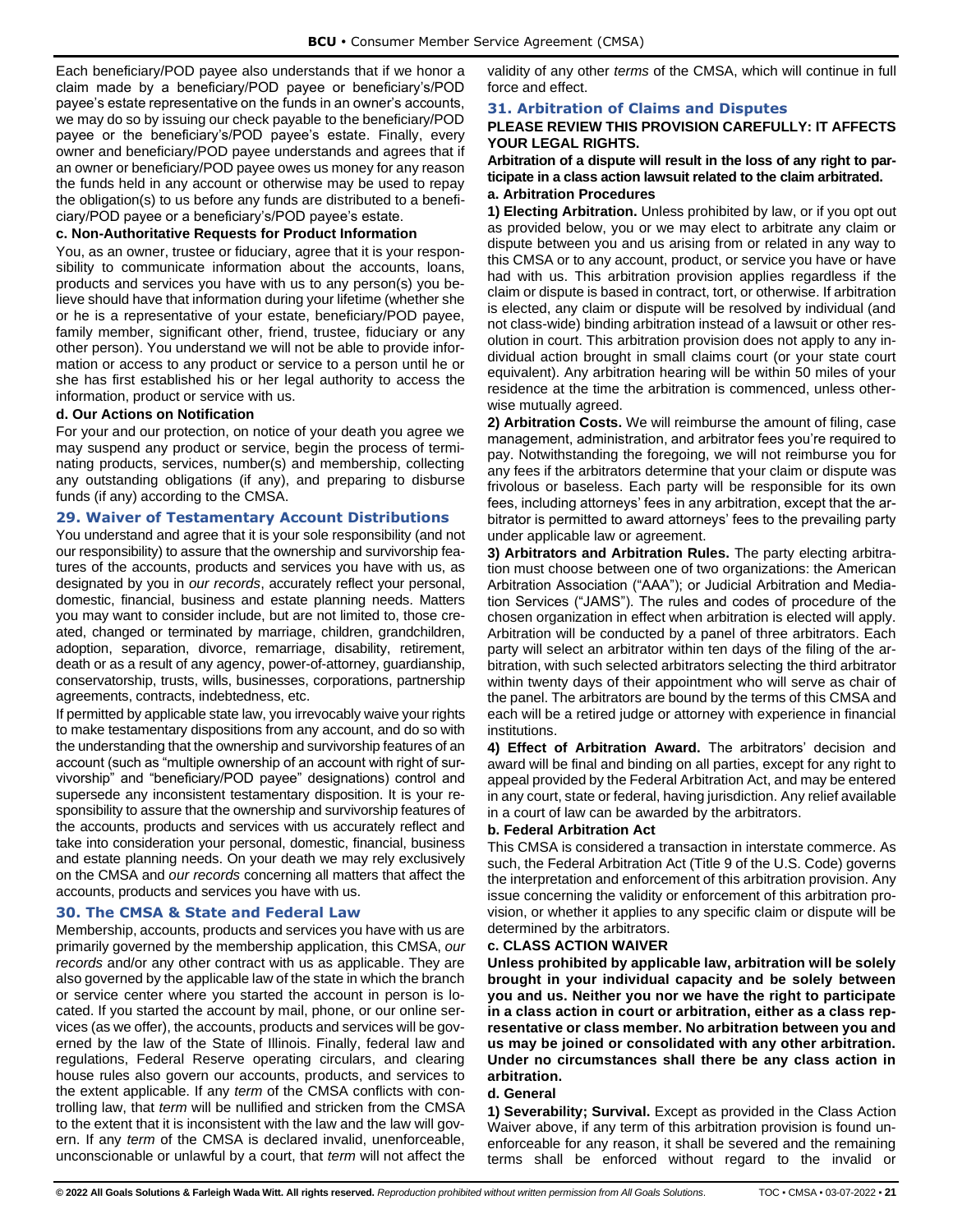unenforceable provisions. This arbitration provision shall survive termination of the CMSA.

**2) Available Relief.** This arbitration provision does not preclude you from informing any federal, state or local agency or entity of your dispute. Such agency or entity may be able to seek relief on your behalf. Nothing in this arbitration provision limits your or our right, whether before, during or after the pendency of any arbitration proceeding, to exercise any self-help remedies, such as setoff, or repossession and sale of collateral, or to obtain injunctive relief or interpleader relief. The exercise of these rights will not constitute a waiver of the right to submit any dispute to arbitration.

## <span id="page-24-0"></span>**e. RIGHT TO OPT OUT**

**YOU MAY OPT OUT OF THIS ARBITRATION PROVISION AND THE CLASS ACTION WAIVER BY CONTACTING US VIA THE MESSAGE CENTER IN ONLINE BANKING, CALLING US TOLL FREE AT 1-800-388-7000, OR SENDING A WRITTEN REQUEST TO US AT BCU, ATTN: LEGAL DEPARTMENT, 340 N. MILWAUKEE AVENUE, VERNON HILLS, ILLINOIS 60061 (WHICH MUST INCLUDE YOUR NAME, ADDRESS AND ACCOUNT NUMBER(S)). NOTICE MUST BE RECEIVED WITHIN SIXTY (60) DAYS AFTER THIS CMSA WAS DELIVERED OR OTHERWISE MADE AVAILABLE TO YOU. OPTING OUT OF ARBITRATION WILL NOT TERMINATE OR AFFECT ANY OTHER RIGHTS YOU OR WE HAVE UNDER THIS CMSA. IF YOU OPT OUT, YOU MUST OPT OUT OF ALL TERMS OF THIS ARBITRATION PROVISION. YOU MAY NOT OPT OUT OF ONLY CERTAIN TERMS**.

#### <span id="page-24-1"></span>**32. 3rd Party Website Links**

BCU websites may contain hyperlinks to other sites created and maintained by other organizations. When you click those links, you will be leaving the BCU website and viewing alternate web sites not operated by the Credit Union. BCU does not regularly review materials posted on these linked sites and is not responsible for the content on them. BCU does not represent either the third party or the member if the two enter into a transaction. Privacy and security policies may differ from those practiced by BCU. Any decision of web site visitors to view any of the linked web sites is at their own risk.

#### <span id="page-24-2"></span>**33. Account Maintenance/Change of Address**

BCU periodically receives updated member address information from the United States Postal Service National Change of Address (NCOA) database and other USPS databases to help us properly maintain and service the account. If BCU is notified of a change in a USPS database, the account will be updated to reflect the new information (either a new address or non-deliverability at the current address). You will begin to receive statements at your new address on the next statement processing cycle (either monthly or quarterly) after BCU receives notice of the change. Please contact BCU Member Relations immediately at 800-388-7000 in the event that you believe an error has occurred in the servicing of the account.

## <span id="page-24-3"></span>**Electronic Funds Transfer Disclosure**

This Electronic Funds Transfer Disclosure describes your and our rights and responsibilities concerning electronic fund transfers (EFTs). EFTs are electronically initiated transfers of money involving an account with us and multiple access options, including Online Banking, direct deposits, automated teller machines (ATMs), Visa Debit Card (Card), and Telephone Banking services.

## <span id="page-24-4"></span>**1. EFT Services**

## <span id="page-24-5"></span>**a. Automated Teller Machines**

You may use your Card and personal identification number (PIN) in ATMs of the Credit Union, Allpoint, Co-op, Alliance One, SUM, Star, ATH, and NYCE networks, and such other machines or facilities as the Credit Union may designate. At the present time, you may use your Card to:

- Make deposits to the checking and savings accounts you have with us.
- Withdraw cash from the checking and savings accounts.
- Transfer funds between the checking and savings accounts.
- Obtain information about the balance of the checking and savings accounts.

#### <span id="page-24-6"></span>**b. Direct Deposit**

On the instruction of (i) your employer, (ii) the Treasury Department, or (iii) other financial institutions, we will accept direct deposits by EFT of your paycheck or of federal recurring payments, such as Social Security. You may also receive preauthorized transfers from another member's account with the Credit Union.

#### <span id="page-24-7"></span>**c. Preauthorized Debits**

You may make direct withdrawals by EFT from the checking or regular savings account you have with us to a particular person or company, at least periodically, which you have arranged with that person or company, provided you have enough funds in the account with us to cover the payment.

#### <span id="page-24-8"></span>**d. Telephone Banking**

If we approve your application for telephone access to the accounts you have with us under the Telephone Banking service, you may use a telephone to access the account by calling toll-free at 800-944- 8143. You must use your PIN along with the account number to access the accounts. At the present time you may use Telephone Banking to:

- Transfer funds between the accounts you have with us.
- Make loan payments.
- Obtain information about the balance of the account(s).
- Obtain information about the last deposit to the account(s).
- Obtain information about the last deposit to your certificate account(s).
- Obtain information about cleared checks from the account(s).
- Obtain information about the last ten (10) transactions.

#### <span id="page-24-9"></span>**e. Online Banking**

If we approve your application for Online Banking, you may use a personal computer to access the accounts you have with us. The Online Banking service is subject to terms, conditions, and disclosures set forth in a separate agreement.

#### <span id="page-24-10"></span>**f. Mobile Banking**

Mobile Banking is a personal financial information management service that allows you to access account information, make payments to merchants who have previously consented to accept payments through our Online Banking Service and make such other financial transactions as set forth in the Online Banking Service Agreement using compatible and supported mobile phones and wireless devices ("Wireless Devices"). You agree and understand that the Mobile Banking Service may not be accessible or may have limited utility over some mobile telephone networks, such as while roaming. When you register for Mobile Banking, the designated accounts and bill payment payees linked to your account through Online Banking will be accessible through Mobile Banking.

For all mobile check deposits using Deposit Anywhere, you must endorse the back of the original paper check with your signature, account number, date, and write, "via Deposit Anywhere" in the endorsement area. If you fail to provide the endorsement, we may refuse the deposit and return it to you. You agree to indemnify the Credit Union from any liability or loss to the Credit Union arising from the payment of the original paper check without such required endorsement.

#### <span id="page-24-11"></span>**g. Visa Debit Card**

You may use your Visa Debit Card to purchase goods and services any place Visa is honored by participating merchants and merchants accepting the Card and PIN at point of sale (POS) terminals. Funds to cover your Card purchases will be deducted from the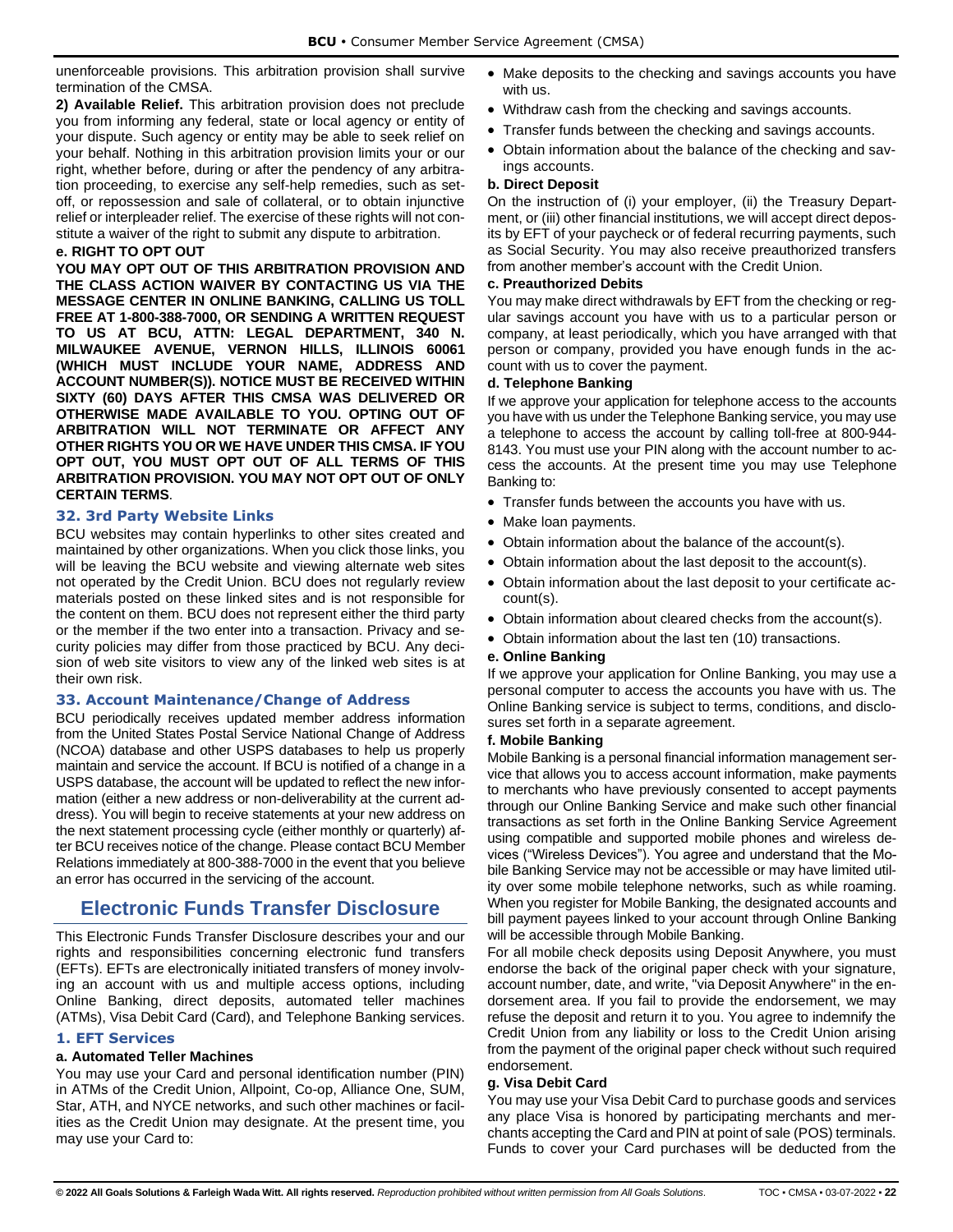checking account. If the balance in the account is not sufficient to pay the transaction amount, we may treat the transaction as an overdraft request pursuant to any overdraft protection plan, or we may terminate all services under the CMSA.

Some merchants may permit you to initiate debit and bill payment transactions with your card using either the Visa network or another network shown on your card. We will honor your debit transactions processed by any of these networks.

Depending on our authorization protocols and network availability, transactions processed over other networks may or may not require you to use your PIN to validate a transaction. Generally, you enter your card number or swipe your card and provide or enter a PIN. You may instead be asked to sign a receipt or payment authorization. Provisions applicable only to Visa transactions (such as Visa's zero liability protections) will not apply to non-Visa debit transactions and the liability rules for other EFTs in the section titled "Member Liability" will apply.

#### <span id="page-25-0"></span>**h. Electronic Check Transaction**

You may authorize a merchant or other payee to make a one-time electronic payment from the checking account using information from your check to pay for purchases, pay bills or pay other obligations ("Electronic Check Transactions"). You agree that your authorization for an electronic check transaction occurs when you initiate such a transaction after receiving any required notice regarding the merchant's right to process the transaction or payment, including any written sign provided by the merchant at the time of your transaction. All terms governing electronic funds transfer services will apply to Electronic Check Transactions, except the \$50 and \$500 limits of liability for unauthorized transactions in Section 4 (Member Liability) of this disclosure. You remain responsible for notifying us of any unauthorized electronic check transaction shown on your statement.

#### <span id="page-25-1"></span>**2. Service Limitations**

#### <span id="page-25-2"></span>**a. Automated Teller Machines**

**Withdrawals.** Cash withdrawals from ATMs are limited to nine (9) per day in combination with checking/savings account(s). You may withdraw up to \$1,210 with our debit card, with the exception of Go Checking which has a limit of up to \$510, in combination with checking/savings accounts (if there are sufficient funds in the account) per business day. For purposes of determining whether you have reached the daily limit, a day ends at midnight.

#### <span id="page-25-3"></span>**b. Telephone Banking**

Your accounts can be accessed under Telephone Banking via a touchtone telephone only. Not all push button phones are touchtone. Converters may be purchased for pulse and rotary dial phones. Telephone Banking will be available for your convenience seven (7) days per week. This service may be interrupted for a short time each day for data processing. If you call during this time you will hear a message directing you to call back. We may limit the number of certain types of withdrawals from some accounts, as described in the "Product Feature, Truth-in-Savings and Service Charge & Fee Disclosure." No transfer or withdrawal may exceed the funds available in an account with us. We reserve the right to refuse any transaction which would draw upon insufficient funds, exceed a credit limit, lower an account below a required balance or otherwise require us to increase our required reserve on the account.

#### <span id="page-25-4"></span>**c. Zelle Transactions**

For Zelle transactions, limits will be set at the time you use the service, will be disclosed to you prior to your use of the service, and are subject to separate terms and conditions.

#### **d. Mobile Banking**

You are fully responsible for understanding how to use Mobile Banking before you actually do so, and you must use Mobile Banking in accordance with any use or operational instructions posted on our web site. You are also responsible for your use of your Wireless Device and the Mobile Banking Service software provided to you. We will not be liable to you for any losses caused by your failure to properly use Mobile Banking, the Software or your Wireless Device. You may experience technical or other difficulties related to Mobile Banking that may result in loss of data, personalization settings or other Mobile Banking interruptions. We assume no responsibility for the timeliness, deletion, misdelivery or failure to store any user data, communications or personalization settings in connection with your use of Mobile Banking. We assume no responsibility for the operation, security, or functionality of any Wireless Device or mobile network that you utilize to access Mobile Banking. Financial information shown on Mobile Banking reflects the most recent account information available through Mobile Banking, and may not be current. You agree that we are not liable for delays in updating account information accessed through Mobile Banking. We are not responsible for any actions you take based on information accessed through the Mobile Banking app that is not current. If you need the most current account information, you agree to contact us directly.

#### <span id="page-25-5"></span>**e. Visa Debit Card**

There are limits on the number of Debit Card purchase transactions you may make based on available account balance, previous transactions, and maximum daily dollar limits.

Point of Sale (POS) transactions are subject to the following limitations:

- You may make no more than 40 purchases per day; and
- You may not exceed \$2,000 for PIN purchases and \$10,000 in signature purchases per day, excluding Go Checking account debit cards which may not exceed \$1,000 for PIN purchases and \$2,000 in signature purchases per day.

We reserve the right to refuse any transaction which would draw upon insufficient funds or require us to increase our required reserve on the account. We may set other limits on the amount of any transaction, and you will be notified of those limits. You are solely responsible for any disputes you may have with merchandise or services received using the Debit Card. We are not responsible for any damages, liability, or settlement resolution as a result of the misrepresentation of quality, price, or warranty of goods or services by a merchant.

The use of a Card and Account with us are subject to the following conditions:

**1) Ownership of Cards.** Any Card or other device that we supply to you is our property and must be immediately returned to us, or to any person whom we authorize to act as our agent, or to any person who is authorized to honor the Card, according to instructions. The Card may be repossessed at any time at our sole discretion without demand or notice. You cannot transfer the Card or Account to another person.

**2) Honoring the Card.** Neither we nor merchants authorized to honor the Card will be responsible for the failure or refusal to honor the Card or any other device we supply to you. If a merchant agrees to give you a refund or adjustment, you agree to accept a credit to the account with us in lieu of a cash refund. You may not use the Card for any illegal or unlawful transaction. We may refuse to authorize any transaction that we believe may be illegal or unlawful.

**3) Visa Account Updater Service.** The account you have with us is automatically enrolled in the Visa Account Updater Service (VAU). The service is provided as a benefit in order to facilitate uninterrupted processing of recurring charges you have authorized. Under the VAU service, if you have authorized a participating merchant to bill your Card for recurring payments, your new Card number and expiration date will automatically be sent to that merchant if we change your Card number (i.e. when replacing a lost or stolen Card). Card numbers are only supplied to merchants who participate in the VAU service. Because not all merchants participate in the VAU service, you should still notify each merchant when your Card number changes in order to permit recurring payments to continue to be charged to the account. You may opt out of the VAU service at any time by calling us at 800-388-7000.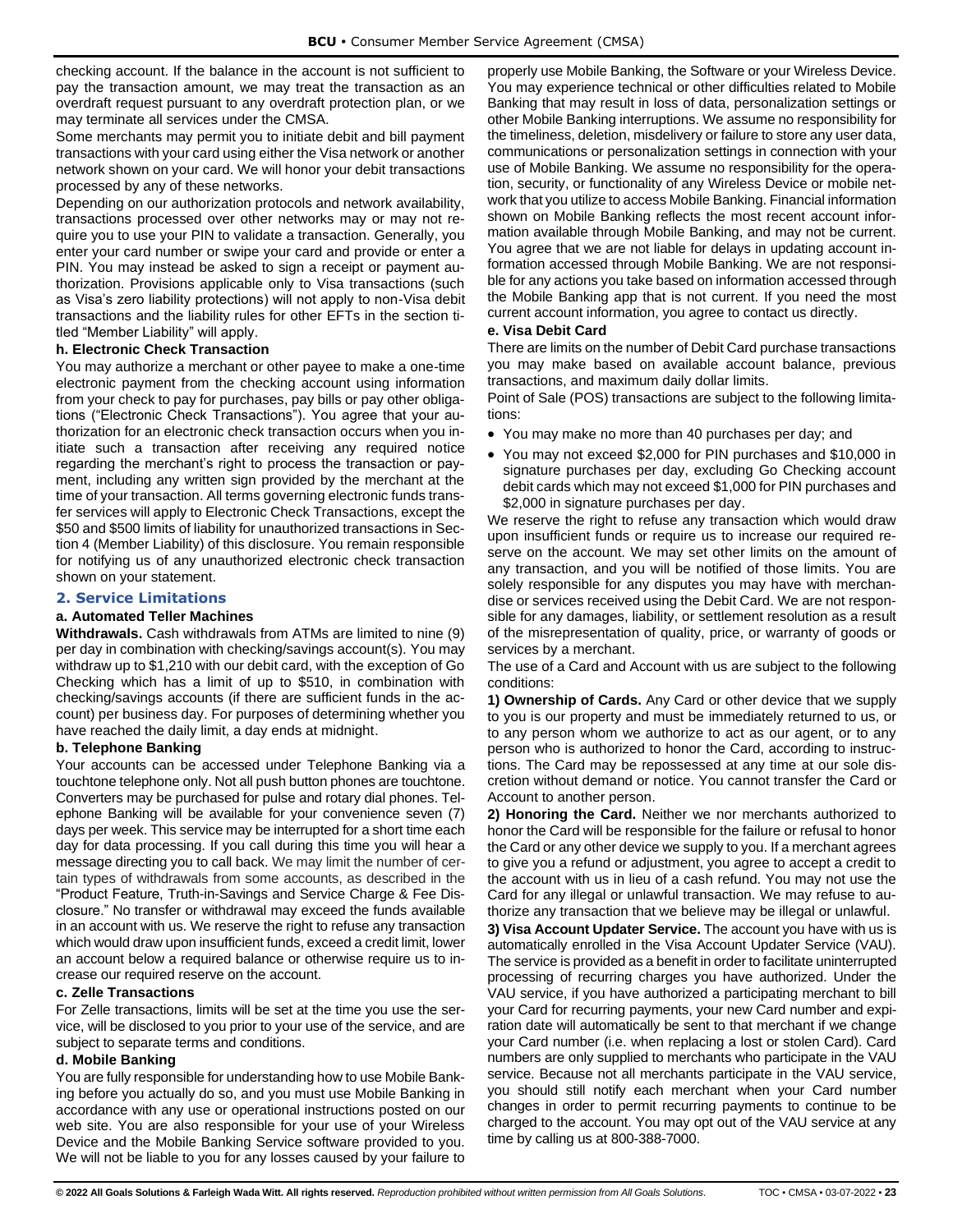**4) Currency Conversion; International Transaction Fee.** Purchases and withdrawals made in foreign countries will be billed to you in U.S. dollars. The currency conversion rate for international transactions, as established by Visa International, Inc., is a rate selected by Visa from the range of rates available in wholesale currency markets for the applicable central processing date, which may vary from the rate Visa itself receives, or the government-mandated rate in effect for the applicable central processing date. In addition, you will be charged an International Transaction Fee as set forth in the "Product Feature, Truth-in-Savings and Service Charge & Fee Disclosure" for any card transaction at a location in a foreign country or with a merchant located in a foreign country even if you initiate the transaction from within the United States.

## <span id="page-26-0"></span>**3. Security of Personal Identification Number**

The Personal Identification Number (PIN) is established for your security purposes. The PIN is confidential and should not be disclosed to third parties or recorded. You are responsible for safekeeping your PIN. You agree not to disclose or otherwise make your PIN available to anyone not authorized to sign on the accounts with us. If you authorize anyone to have or use your PIN, that authority will continue until you specifically revoke such authority by notifying us. You understand that person may use the online account access, online services or debit card to review all of your account information and make account transactions. Therefore, we are entitled to act on transaction instructions received using your PIN and you agree that the use of your PIN will have the same effect as your signature in authorizing transactions.

If you authorize anyone to use your PIN in any manner, that authority will be considered unlimited in amount and manner until you specifically revoke such authority by notifying us and changing your PIN immediately. You are responsible for any transactions made by such persons until you notify us that transactions and access by that person are no longer authorized and your PIN is changed. If you fail to maintain or change the security of these PINs and we suffer a loss, we may terminate your electronic fund transfer and account services immediately.

### <span id="page-26-1"></span>**4. Member Liability**

You are responsible for all transfers you authorize using your EFT services as explained in this disclosure, which is part of the CMSA. If you permit other persons to use an EFT service, Card or PIN, you are responsible for any transactions they authorize or conduct on any of the accounts you have with us. However, tell us at once if you believe anyone has used the account, Card or PIN and accessed the accounts with us without your authority, or if you believe an electronic fund transfer has been made without your permission using information from your check. Telephoning is the best way of keeping your possible losses down. For Visa Debit Card purchase transactions, if you notify us of your lost or stolen card, you will not be liable for any losses, provided you were not negligent or fraudulent in handling the Card and you provide us with a written statement regarding your unauthorized Card claim, otherwise the following liability limits will apply. For all other EFT transactions except Electronic Check Transactions, if you tell us within two (2) business days, you can lose no more than \$50 if someone accessed the account with us without your permission. If you do not tell us within two (2) business days after you learn of the unauthorized use of the account or EFT service, and we can prove that we could have stopped someone from accessing the account without your permission if you had told us, you could lose as much as \$500. In no event will you be liable for more than \$50 for unauthorized withdrawals from a line of credit account.

Also, if your statement shows EFTs that you did not make, tell us at once. If you do not tell us within sixty (60) days after the statement was mailed or accessible to you, you may not get back any money lost after the sixty (60) days if we can prove that we could have stopped someone from making the transfers if you had told us in time. If a good reason (such as a hospital stay) kept you from telling us, we will extend the time periods. If you believe that someone has used the Card or PIN without your permission or you have lost your Card, call us toll-free at 800-388-7000 or write: BCU, 340 N. Milwaukee Ave., Vernon Hill, IL 60061.

#### <span id="page-26-2"></span>**5. Business Days**

Our business days are Monday through Friday. Federal and local are not included.

## <span id="page-26-3"></span>**6. Fees for EFT Services**

There are certain fees for EFT services, as described on the Rate and Fee Disclosure. We reserve the right to impose fees at a future date after we give you notice of such changes as required by law. If you request a transfer or check withdrawal from your personal line of credit account, such transactions may be subject to fees under the terms and conditions of your loan agreement. If you use an ATM that is not operated by us, you may be charged an ATM surcharge by the ATM operator or an ATM network utilized for such a transaction. The ATM surcharge will be debited from the account with us if you elect to complete the transaction.

## <span id="page-26-4"></span>**7. Right to Receive Documentation**

#### <span id="page-26-5"></span>**a. Periodic Statements**

All EFT transactions will be recorded on your periodic statement. You will receive a statement at least once every quarter. If you have an EFT transaction, you will receive a statement monthly.

#### <span id="page-26-6"></span>**b. Preauthorized Credits**

If you have a direct deposit made to the account at least once every sixty (60) days from the same source and you do not receive a receipt (such as a pay stub), you can use our Telephone Banking Service or Online Banking or you can call us at 800-388-7000 to find out whether or not the deposit has been made.

#### <span id="page-26-7"></span>**c. Terminal Receipt**

You may get a receipt at the time you make any transaction of more than \$15 using an ATM, POS terminal or Visa Debit Card.

## <span id="page-26-8"></span>**8. Account Information Disclosure**

We will maintain the confidentiality and privacy of your information in accordance with our Privacy Notice. We will disclose information to third parties about the account or the transfers you make in the following circumstances:

- As necessary to complete transfers.
- To verify the existence of sufficient funds to cover specific transactions upon the request of a third party, such as a credit bureau or merchant.
- To comply with government agency or court orders.
- If you give us your written permission.

## <span id="page-26-9"></span>**9. Our Liability for Failure to Make Transactions**

If we do not complete a transfer to or from an account with us on time or in the correct amount according to the CMSA, we will be liable for your actual transaction loss or damage. Our sole responsibility for an error in a transfer will be to correct the error. You agree that neither we nor the service providers are responsible for any loss, property damage, or bodily injury, whether caused by the equipment, software, Credit Union, or by internet browser providers such as Microsoft (Microsoft Internet Explorer), Apple (Safari), Mozilla (Firefox), Google (Chrome) or by Internet access providers or by online service providers or by an agent or subcontractor for any of the foregoing. Nor will we or the service providers be responsible for any direct, indirect, special, or consequential economic or other damages arising in any way out of the installation, download, use, or maintenance of the equipment, software, online access services, or internet browser or access software. In this regard, although we have taken measures to provide security for communications from you to us via the Online Banking service and may have referred to such communication as "secured," we cannot and do not provide any warranty or guarantee of such security. In states that do not allow the exclusion or limitation of such damages, our liability is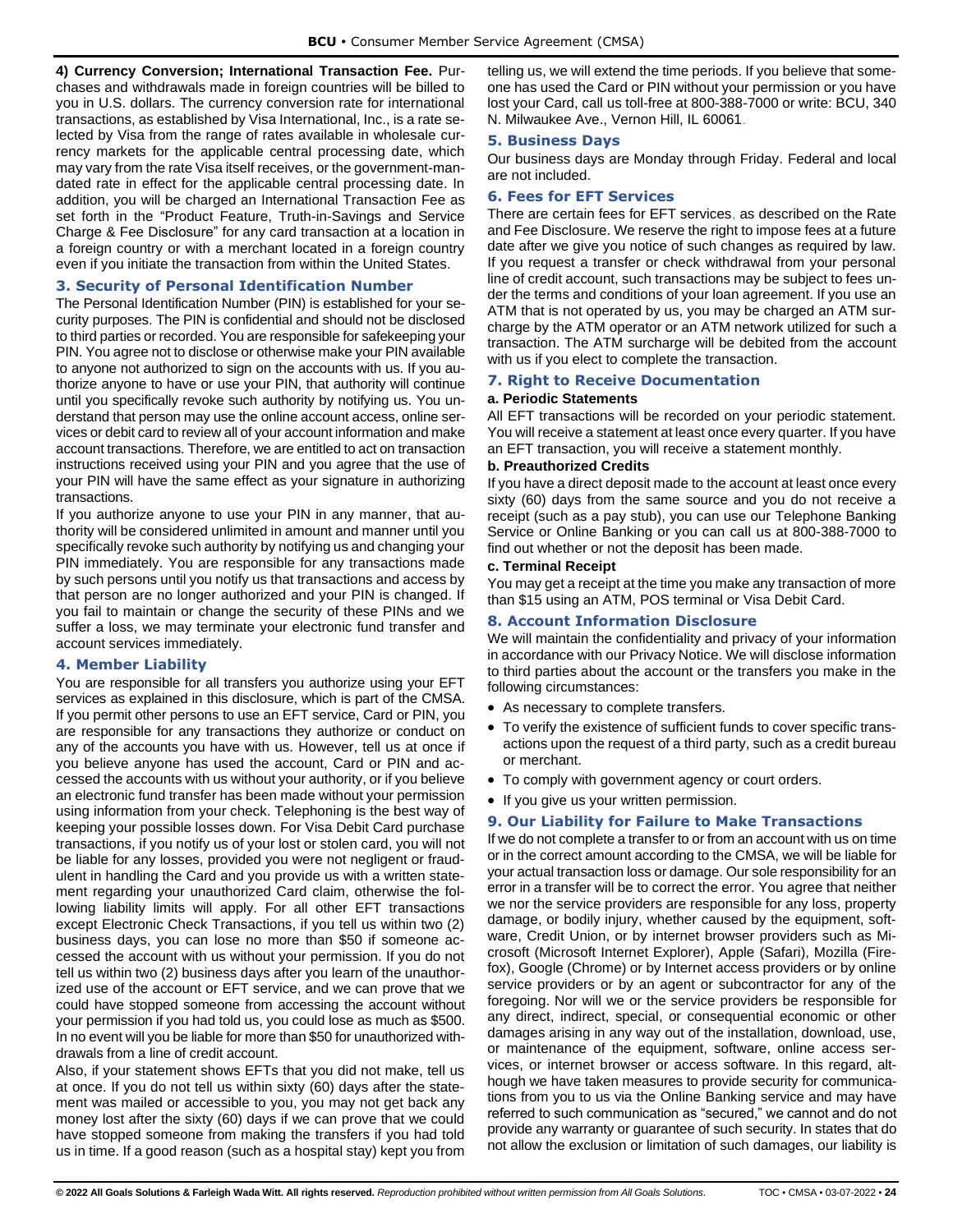limited to the extent permitted by applicable law. We will not be liable for the following:

- If, through no fault of ours, you do not have adequate funds in an account to complete a transaction, the account is closed or the transaction amount would exceed your credit limit on your line of credit.
- If you used the wrong identification code or you have not properly followed any applicable computer, Internet or Credit Union instructions for making transfers.
- If your computer fails or malfunctions or if our Online Banking system was not properly working and such a problem should have been apparent when you attempted such a transaction.
- If the ATM where you are making the transfer does not operate properly, does not have enough cash or you use a Card improperly.
- If circumstances beyond our control (such as fire, flood, telecommunication outages, postal strikes, equipment, or power failure) prevent the transaction.
- If the account with us is frozen because of a delinquent loan or is subject to a legal process or other claim.
- If the error was caused by a system beyond our control such as your Internet Service Provider, any computer virus, or problems related to software not provided by us.
- If you have not given us complete, correct, and current instructions so we can make a transfer.
- If the error was caused by any applicable ATM or payment system network. The ATM machine may retain a Card in certain instances, in which event you may contact us about its replacement.

We may establish other exceptions in addition to those listed above.

#### <span id="page-27-0"></span>**10. Termination of EFT Services**

You agree that we may terminate your use of any EFT services if you, or any authorized user of an account or PIN, breach any term of the CMSA, or if we have reason to believe that there has been an unauthorized use of a Card, account or identification code.

You or any other party to the account can terminate your use of any EFT services by notifying us in writing. Termination of service will be effective the first business day following receipt of your written notice. However, termination of EFT services will not affect the rights and responsibilities of the parties under the CMSA for transactions initiated before termination.

#### <span id="page-27-1"></span>**11. Preauthorized Electronic Fund Transfers**

#### <span id="page-27-2"></span>**a. Stop Payment Rights**

If you have arranged in advance to allow a third party to make regular EFTs from the account(s) with us for money you owe them, you may stop payment of these preauthorized transfers from the account. You must notify us verbally or in writing at any time up to three (3) business days before the scheduled date of a preauthorized transfer. We may require written confirmation of the stop payment order of any verbal notification.

#### <span id="page-27-3"></span>**b. Notice of Varying Amounts**

If regular payments may vary in amount, the person you are going to pay is required to tell you ten (10) days before each payment when it will be made and how much it will be. You may choose instead to get this notice only when the payment would differ by more than a certain amount from the previous payment or when the account would fall outside certain limits that you set.

#### <span id="page-27-4"></span>**c. Liability for Failures on Preauthorized Transfers**

If you order us to stop one of these payments three (3) business days or more before the transfer is scheduled, and we do not do so, we will be liable for your losses or damages.

## <span id="page-27-5"></span>**12. Notices**

We reserve the right to change the terms of our EFT services. We will mail or make accessible a notice to you at least twenty-one (21) days before the effective date of any change, as required by law. Use of any EFT service is subject to existing regulations governing the account with us and any future changes to those regulations.

## <span id="page-27-6"></span>**13. Statement Errors**

In case of errors or questions about EFTs, telephone us at 800- 388-7000 and send us a written notice. We must hear from you no later than sixty (60) days after we sent the first statement on which the problem appears. In your notice:

- Tell us your name and account number.
- Describe the transfer you are unsure about, and explain as clearly as you can why you believe it is an error or why you need more information.
- Tell us the dollar amount of the suspected error.

If you tell us verbally, we may require that you send us your feedback or question in writing within ten (10) business days. We will tell you the results of our investigation within ten (10) business days after we hear from you and will correct any error promptly. For errors related to transactions occurring within thirty (30) days after the first deposit to the account (new accounts), we will tell you the results of our investigation within twenty (20) business days. If we need more time, however, we may take up to forty-five (45) days to investigate your feedback or question (ninety (90) days for POS (point of sale) transaction errors, new account transaction errors, or errors involving transactions initiated outside the United States). If we decide to do this, we will recredit the account within ten (10) business days for the amount you think is in error, so that you will have the use of the money during the time it takes us to complete our investigation. If we ask you to put your feedback or question in writing and we do not receive it within ten (10) business days, we may not recredit the account.

If we decide after our investigation that an error did not occur, we will notify or mail to you an explanation of our findings within three (3) business days after the conclusion of our investigation. If you request, we will provide you copies of documents (to the extent possible without violating other members' rights to privacy) used in our conclusion that the error did not occur.

## <span id="page-27-7"></span>**14. ATM Safety Notice**

The following information is a list of safety precautions regarding the use of Automated Teller Machine (ATM) and night deposit facilities.

- Be aware of your surroundings, particularly at night.
- Consider having someone accompany you when the ATM or night deposit facility is used after dark.
- If another person is uncomfortably close to you at the time of your transaction, ask the person to step back before you complete your transaction.
- Refrain from displaying your cash at the ATM or night deposit facility. As soon as your transaction is complete, place your money in your purse or wallet. Count the cash later in the safety of your car or home.
- If you notice anything suspicious at the ATM or night deposit facility, consider using another ATM or night deposit facility or coming back later. If you are in the middle of a transaction and you notice something suspicious, cancel the transaction, take your card or deposit envelope, and leave.
- If you are followed after making a transaction, go to the nearest public area where people are located.
- Do not write your Personal Identification Number or code on your card.
- <span id="page-27-8"></span>• Report all crimes to law enforcement officials immediately.

## **Funds Availability Disclosure**

This policy applies to checking accounts. Deposits to other accounts may be subject to longer holds in our sole discretion.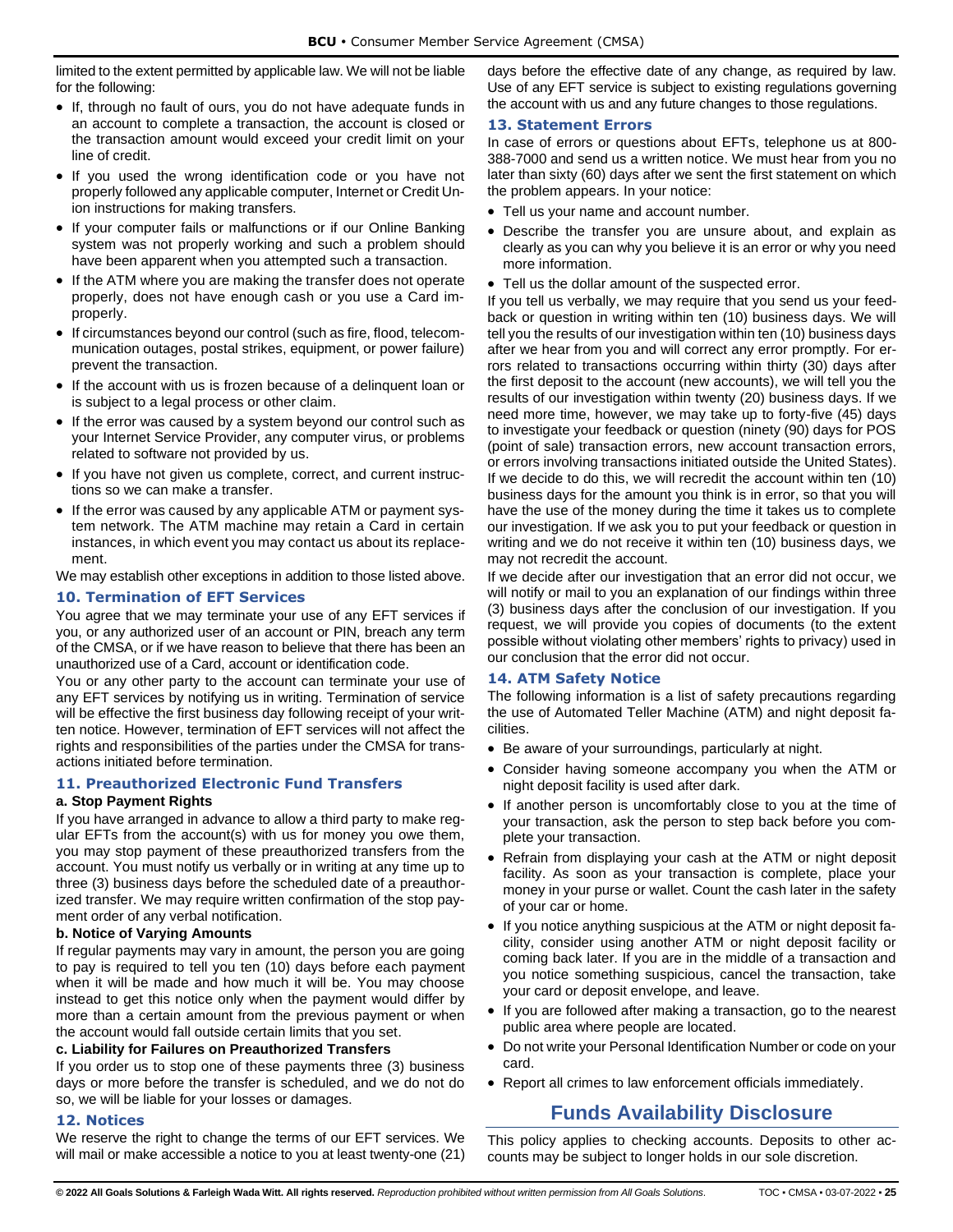## <span id="page-28-0"></span>**1. General Policy**

Our policy is to make funds from your deposits available to you on the first business day after we receive your deposit. Funds from cash or electronic deposits may be available immediately. Funds from deposits made at automated teller machines ("ATMs") will not be available until the second (2nd) business day after the day of your deposit, but the first \$225 from such deposits will be available on the first business day. Funds from deposits made at automated teller machines ("ATMs") we do not own or operate may not be available until the fifth (5th) business day after the day of your deposit, but the first \$225 from such deposits will be available on the first business day. ATMs that we own or operate are identifiable by our name displayed on the ATM. Funds from deposits made at Shared Branching locations, may not be available until the second (2nd) business day after the day of your deposit, but the first \$225 from such deposits will be available on the first business day after the day of the deposit. Once they are available, you can withdraw the funds in cash and we will use the funds to pay checks that you have written. For determining the availability of your deposits, every day is a business day, except Saturdays, Sundays, and Federal Holidays. If you make a deposit on or before 3:00 p.m. local time at the Credit Union Service Center (or ATM before on or before 1:00 p.m.), on a business day that we are open, we will consider that day to be the day of your deposit. However, if you make a deposit after our closing (or ATM after 1:00 p.m.) or on a day we are not open, we will consider that the deposit was made on the next business day we are open.

## <span id="page-28-1"></span>**2. Reservation of Right to Hold**

In some cases, we will not make all of the funds that you deposit by check available to you on the business day after we receive your deposit. Depending on the type of check that you deposit, funds may not be available until the second (2nd) business day after the day of your deposit. However, the first \$225 of your deposit will be available on the first (1st) business day. If we are not going to make all of the funds from your deposit available on the first (1st) business day, we will notify you at the time you make your deposit. We will also tell you when the funds will be available. If your deposit is not made directly to one of our employees, or if we decide to take this action after you have left the premises, we will mail you the notice by the day after we receive your deposit. If you will need the funds from a deposit right away, you should ask us when the funds will be available.

#### <span id="page-28-2"></span>**3. Holds on Other Funds**

If we cash a check for you that is drawn on another financial institution, we may withhold the availability of a corresponding amount of funds that are already in the account you have with us. Those funds will be available at the time funds from the check we cashed would have been available if you had deposited it. If we accept for deposit a check that is drawn on another financial institution, we may make funds from the deposit available for withdrawal immediately but delay your availability to withdraw a corresponding amount of funds that you have on deposit in another account with us. The funds in the other account would then not be available for withdrawal until the time periods that are described elsewhere in this disclosure for the type of check that you deposited.

## <span id="page-28-3"></span>**4. Longer Delays May Apply**

We may delay your ability to withdraw funds deposited by check into the account an additional number of days under certain circumstances. Federal law provides for exception to the federal funds availability schedules when:

- We believe a check you deposit will not be paid.
- You deposit checks totaling more than \$5,525 on any one day.
- You deposit a check that has been returned unpaid.
- You have overdrawn the account repeatedly in the last six (6) months.

• There is an emergency, such as failure of communications or computer equipment.

We will notify you if we delay your ability to withdraw funds for any of these reasons, and we will tell you when the funds will be available. They will generally be available no later than the seventh (7th) business day after the day of your deposit.

#### <span id="page-28-4"></span>**5. Special Rules for New Accounts**

The following rules may apply during the first thirty (30) days the account is open:

- **a.** Funds from electronic direct deposits will be available on the day we receive the deposit.
- **b.** Funds from deposits of wire transfers, and the first \$5,525 of a day's total deposits of cashier's, certified, teller's, traveler's, and federal, state, and local government checks will be available on the first (1st) business day after the day of the deposit if the deposit meets certain criteria (for example, the check must be payable to you). The excess over \$5,525 may not be available until the seventh (7th) business day after the day of your deposit.
- **c.** Funds from all other check deposits may not be available until the seventh (7th) business day after the day of your deposit. Only the first \$100 will be available on the next business day. The remaining funds may not be available until the seventh (7th) business day after the day of your deposit.

### <span id="page-28-5"></span>**6. Foreign Checks**

Checks drawn on financial institutions located outside the United States are not subject to these policies. Such checks must be specifically identified and processed. Generally, availability of funds from foreign check deposits will be delayed until we have collected the funds from the institutions on which they are drawn.

## <span id="page-28-6"></span>**Important Information for Opening a New Account**

To help the government fight the funding of terrorism and money laundering activities, the U.S.A. Patriot Act requires all financial institutions to obtain, verify, and record information that identifies each person who opens an account. What this means for you: when you open an account, we will ask for your name, physical address, date of birth, taxpayer identification number, and other information that will allow us to identify you. We may also ask to see your driver's license or other identifying documents. We will let you know what additional information is required.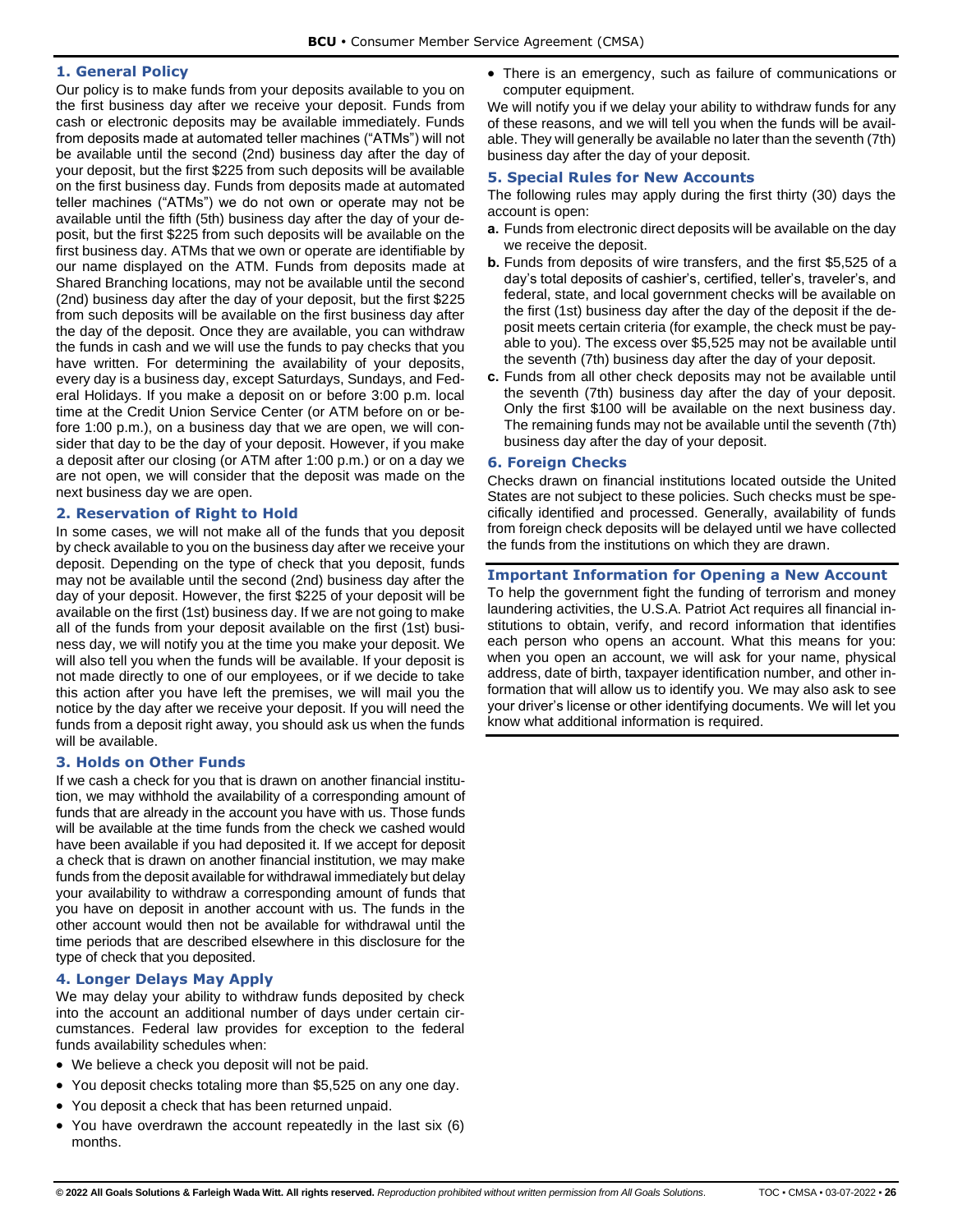# <span id="page-29-0"></span>**Privacy Notice**

| <b>FACTS</b> | <b>WHAT DOES BCU DO</b><br><b>WITH YOUR PERSONAL INFORMATION?</b>                                                                                                                                                                                                                                                         |
|--------------|---------------------------------------------------------------------------------------------------------------------------------------------------------------------------------------------------------------------------------------------------------------------------------------------------------------------------|
| Why?         | Financial companies choose how they share your personal information. Federal law gives<br>consumers the right to limit some but not all sharing. Federal law also requires us to tell you how<br>we collect, share, and protect your personal information. Please read this notice carefully to<br>understand what we do. |
| What?        | The types of personal information we collect and share depend on the accounts, products or<br>services you have with us. This information can include:<br>• Name, address, Social Security Number, and income<br>• Account balances and payment history<br>• Credit history and credit scores                             |
| How?         | All financial companies need to share members' personal information to run their everyday<br>business. In the section below, we list the reasons financial companies can share their<br>members' personal information; the reasons BCU chooses to share; and whether you can limit<br>this sharing.                       |

| Does BCU share? | Can you limit<br>this sharing? |
|-----------------|--------------------------------|
| Yes.            | No.                            |
| Yes             | No.                            |
| Yes             | No.                            |
| Yes             | No                             |
| Yes             | Yes                            |
| Yes             | <b>Yes</b>                     |
| No.             | We do not share                |
|                 |                                |

**To limit our sharing**  $\bullet$  Call toll-free at 800-388-7000, visit the credit union or mail in the form below.

**Please Note:** If you are a *new* member, we can begin sharing your information [30] days from the date we sent you this notice. When you are *no longer* our member, we continue to share your information as described in this notice. However, you can contact us at any time to limit our sharing.

**If you have questions, call us at toll-free at 800-388-7000 or visit us online at www.bcu.org.**

| <b>Mail-In Form</b>                                                                                          |                                                                                    |                                                                  |  |
|--------------------------------------------------------------------------------------------------------------|------------------------------------------------------------------------------------|------------------------------------------------------------------|--|
| If you are on a<br>multiple owner<br>account, your<br>choice(s) will apply<br>to everyone on the<br>account. | Do not share my personal information with your affiliates to jointly market to me. |                                                                  |  |
|                                                                                                              | Name                                                                               | Account No.                                                      |  |
|                                                                                                              | Address                                                                            |                                                                  |  |
|                                                                                                              | City, State, ZIP                                                                   |                                                                  |  |
|                                                                                                              |                                                                                    | Mail to: BCU, 340 North Milwaukee Avenue, Vernon Hills, IL 60061 |  |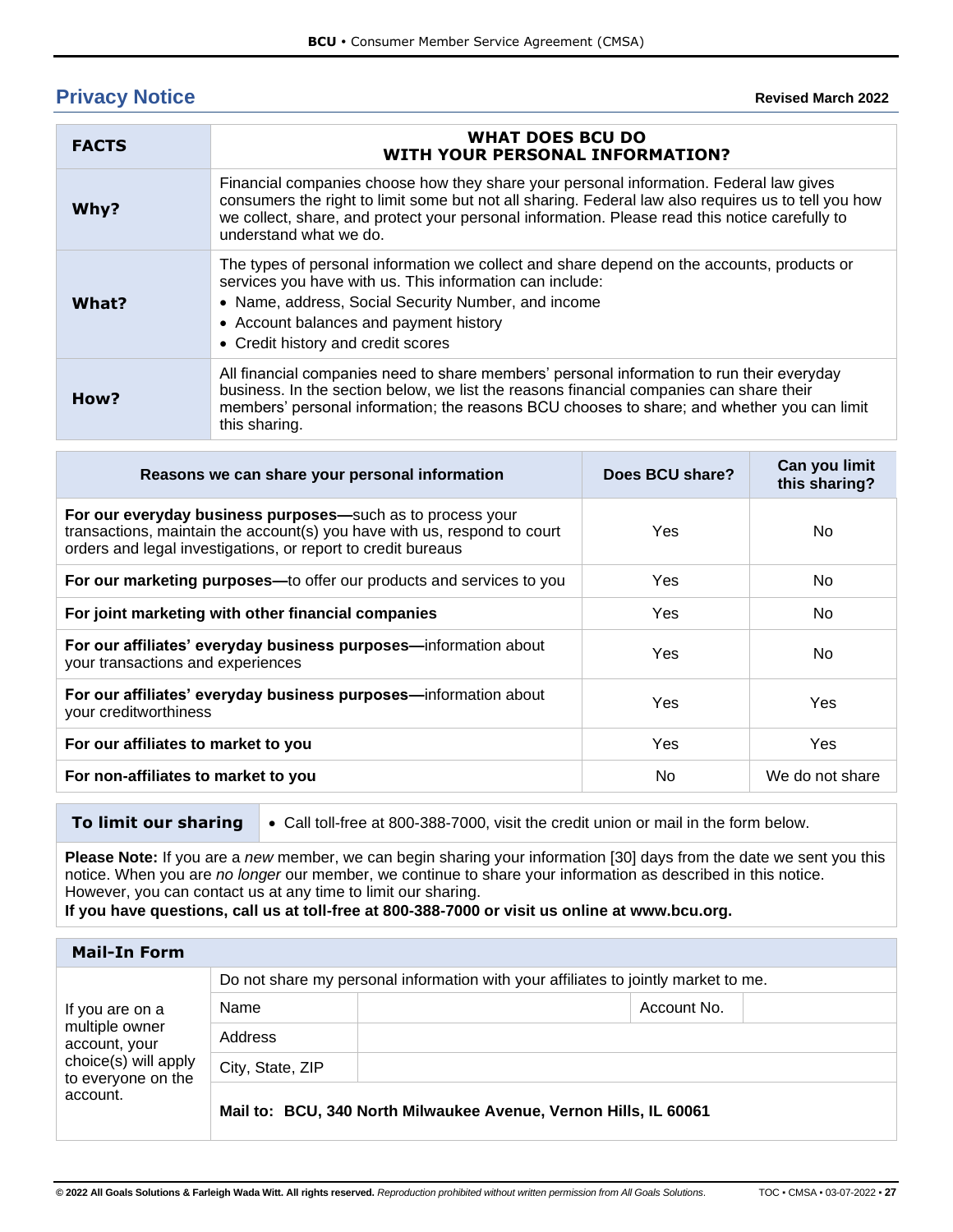| <b>Who We Are</b>             |      |
|-------------------------------|------|
| Who is providing this notice? | BCU. |

| <b>What We Do</b>                                                                        |                                                                                                                                                                                                                                                                                                                                                                                                        |
|------------------------------------------------------------------------------------------|--------------------------------------------------------------------------------------------------------------------------------------------------------------------------------------------------------------------------------------------------------------------------------------------------------------------------------------------------------------------------------------------------------|
| How does BCU protect my<br>personal information?                                         | To protect your personal information from unauthorized access and use, we use<br>security measures that comply with federal law. These measures include computer<br>safeguards, secured files and buildings, procedural safeguards and safe record<br>storage. We will continue to review and modify our security controls in the future to<br>deal with changes in products, services and technology. |
| How does BCU collect my<br>personal information?                                         | We collect your personal information, for example, when you<br>• open an account<br>• apply for a loan<br>• use your credit or debit card<br>• pay your bills<br>• make deposits to or withdrawals from the accounts you have with us<br>We also collect your personal information from others, including credit bureaus or<br>other companies.                                                        |
| Why can't I limit all sharing?                                                           | Federal law only gives you the right to limit:<br>• sharing for affiliates' everyday business purposes—information about your<br>creditworthiness<br>• affiliates from using your information to market to you<br>• sharing for non-affiliates to market to you<br>State laws and individual companies may give you additional rights to limit sharing.                                                |
| What happens when I limit<br>sharing for an account I hold<br>jointly with someone else? | Your choices will apply to everyone on the account you have with us.                                                                                                                                                                                                                                                                                                                                   |

| <b>Definitions</b>    |                                                                                                                                                                                                                                                                                                                                                    |  |
|-----------------------|----------------------------------------------------------------------------------------------------------------------------------------------------------------------------------------------------------------------------------------------------------------------------------------------------------------------------------------------------|--|
| <b>Affiliates</b>     | Companies related by common ownership or control.<br>They can be financial and nonfinancial companies.<br>• BCU has the affiliate, Wealth Advisors, LLC.                                                                                                                                                                                           |  |
| <b>Non-affiliates</b> | Companies not related by common ownership or control.<br>They can be financial and nonfinancial companies.<br>• BCU does not share with non-affiliates so that they can market to you.                                                                                                                                                             |  |
| Joint marketing       | A formal agreement between non-affiliated financial companies that together market<br>financial products or services to you.<br>• Our joint marketing partners include insurance companies, credit and debit card<br>companies, mortgage companies, investment and brokerage firms, and other types<br>of financial product and service companies. |  |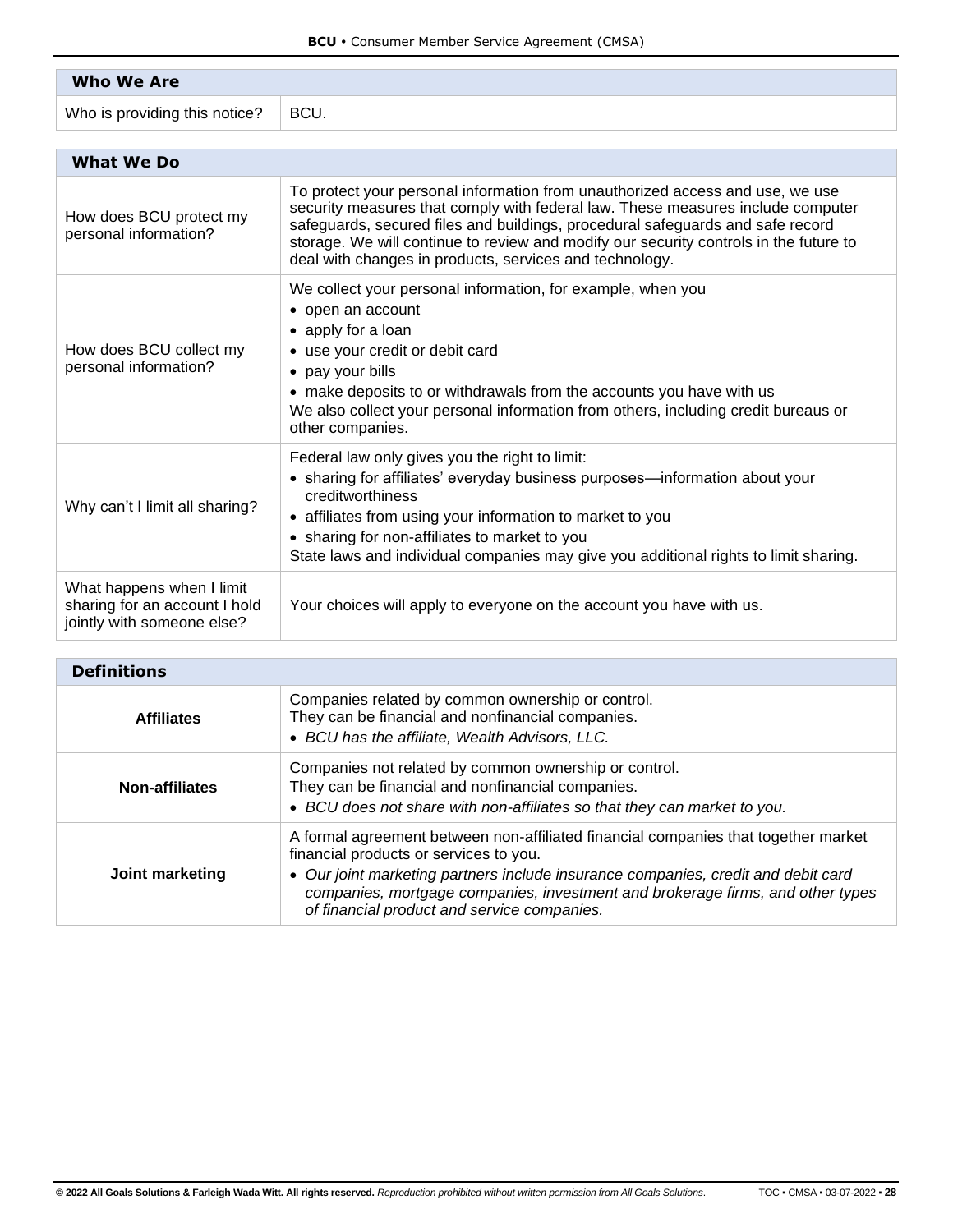# **Product Feature, Service Charge and Fee Disclosure**

<span id="page-31-0"></span>This Disclosure sets forth current conditions, fees, penalties and charges applicable to your Savings, Checking, and Certificate Accounts at BCU at this time. The Credit Union may offer other product features and fees or amend the product features and fees contained in this schedule from time to time. Each account holder agrees to the terms set forth on this Product Feature Disclosure and the Truth-in-Savings and Service Charge and Fee Disclosure that follow and acknowledges that these disclosures are part of the Deposit Account Agreement. The current rates for these accounts are found on the rate sheet that accompanies this Disclosure and on our Web site at www.bcu.org.

# **Product Feature Disclosures**

## <span id="page-31-2"></span><span id="page-31-1"></span>**Regular Savings**

| Minimum Opening Balance                         | \$1.00  |
|-------------------------------------------------|---------|
| ATM Excessive Withdrawal Fees                   | None    |
| Minimum Balance to Earn Annual Percentage Yield | None    |
| Dividends Compounded and Credited               | Monthly |
| Dividend Period                                 | Monthly |
| Monthly Requirements to Earn Dividends          | None    |

*Other Monthly Requirements/Conditions & Penalties*

Six (6) withdrawal transactions per month allowed. If you exceed the transfer or withdrawal limitations set forth above, the account may be subject to a \$3 excessive withdrawal fee for each transaction that exceeds the monthly six transaction limit and closure by BCU.\*

## <span id="page-31-3"></span>**Rainy Day Savings**

| Minimum Opening Balance                         | None    |
|-------------------------------------------------|---------|
| ATM Excessive Withdrawal Fees                   | N/A     |
| Minimum Balance to Earn Annual Percentage Yield | None    |
| Dividends Compounded and Credited               | Monthly |
| Dividend Period                                 | Monthly |
| Monthly Minimum Requirements to Farn Dividends  |         |

Monthly Minimum Requirements to Earn Dividends

\$25.00 deposit or account will earn the Regular Savings rate for that month.

## *Other Monthly Requirements/Conditions & Penalties*

This is a tiered, interest-bearing account based on qualifying activity and balance. To qualify for the stated APY, a monthly deposit must be made of at least \$25, not to exceed \$500. During the first month only, a member may deposit up to \$1,000. Deposit amounts exceeding the monthly maximum deposit will be transferred to the member's Regular Savings account. Balances for the first 12 consecutive qualifying months; beyond the first 12 months, but less than \$25,000; and above \$25,000 will earn different rates as posted. For months in which the minimum deposit requirement is not fulfilled, the Regular Savings rate will be paid. Rates are subject to change without notice. Two withdrawals are allowed per calendar year. Each additional withdrawal will result in a \$25 excessive withdrawal fee penalty which reduces earnings. Limit one account per individual.

## <span id="page-31-4"></span>**Loan Payment Savings**

| Minimum Opening Balance                         | None    |
|-------------------------------------------------|---------|
| <b>ATM Excessive Withdrawal Fees</b>            | N/A     |
| Minimum Balance to Earn Annual Percentage Yield | None    |
| Dividends Compounded and Credited               | Monthly |
| Dividend Period                                 | Monthly |
| Monthly Requirements to Earn Dividends          | None    |

*Other Monthly Requirements/Conditions & Penalties*

Up to six (6) withdrawals per month allowed. If you exceed the transfer or withdrawal limitations set forth above, the account may be subject to closure by the Credit Union.\* Account Withdrawals are limited to funds that exceed the amount of the next loan payment.

## <span id="page-31-5"></span>**Holiday Club**

| Minimum Opening Balance                         | None    |
|-------------------------------------------------|---------|
| <b>ATM Excessive Withdrawal Fees</b>            | N/A     |
| Minimum Balance to Earn Annual Percentage Yield | None    |
| Dividends Compounded and Credited               | Monthly |
| Dividend Period                                 | Monthly |
| Monthly Requirements to Earn Dividends          | None    |

## *Other Monthly Requirements/Conditions & Penalties*

Up to six (6) withdrawals per month allowed. If you exceed the transfer or withdrawal limitations set forth above, the account may be subject to closure by the Credit Union.\* The entire balance will be paid to you by check or transferred to another account you have with us on or after November 1 and the account will remain open. If any withdrawal is made from this account before the end of the club term, then the account will be closed and a \$15 penalty will be assessed. This fee will not apply if the withdrawal is made within the last two weeks of October.

## <span id="page-31-6"></span>**Miscellaneous Savings/Vacation Club**

| Minimum Opening Balance                         | None        |
|-------------------------------------------------|-------------|
| <b>ATM Excessive Withdrawal Fees</b>            | N/A         |
| Minimum Balance to Earn Annual Percentage Yield | None        |
| Dividends Compounded and Credited               | Monthly     |
| Dividend Period                                 | Monthly     |
| Monthly Requirements to Earn Dividends          | <b>None</b> |
|                                                 |             |

*Other Monthly Requirements/Conditions & Penalties*

Up to six (6) withdrawals per month allowed. If you exceed the transfer or withdrawal limitations set forth above, the account may be subject to closure by BCU.\*

## <span id="page-31-7"></span>**Go Checking**

| Minimum Opening Balance                         | None |
|-------------------------------------------------|------|
| <b>ATM Excessive Withdrawal Fees</b>            | None |
| Minimum Balance to Earn Annual Percentage Yield | N/A  |
| Dividends Compounded and Credited               | N/A  |
| Monthly Requirements to Earn Dividends          | N/A  |
|                                                 |      |

## <span id="page-31-8"></span>**Simply Checking**

| Minimum Opening Balance                         | None |
|-------------------------------------------------|------|
| ATM Excessive Withdrawal Fees                   | None |
| Minimum Balance to Earn Annual Percentage Yield | N/A  |
| Dividends Compounded and Credited               | N/A  |
| Dividend Period                                 | N/A  |
| Monthly Requirements to Earn Dividends          | N/A  |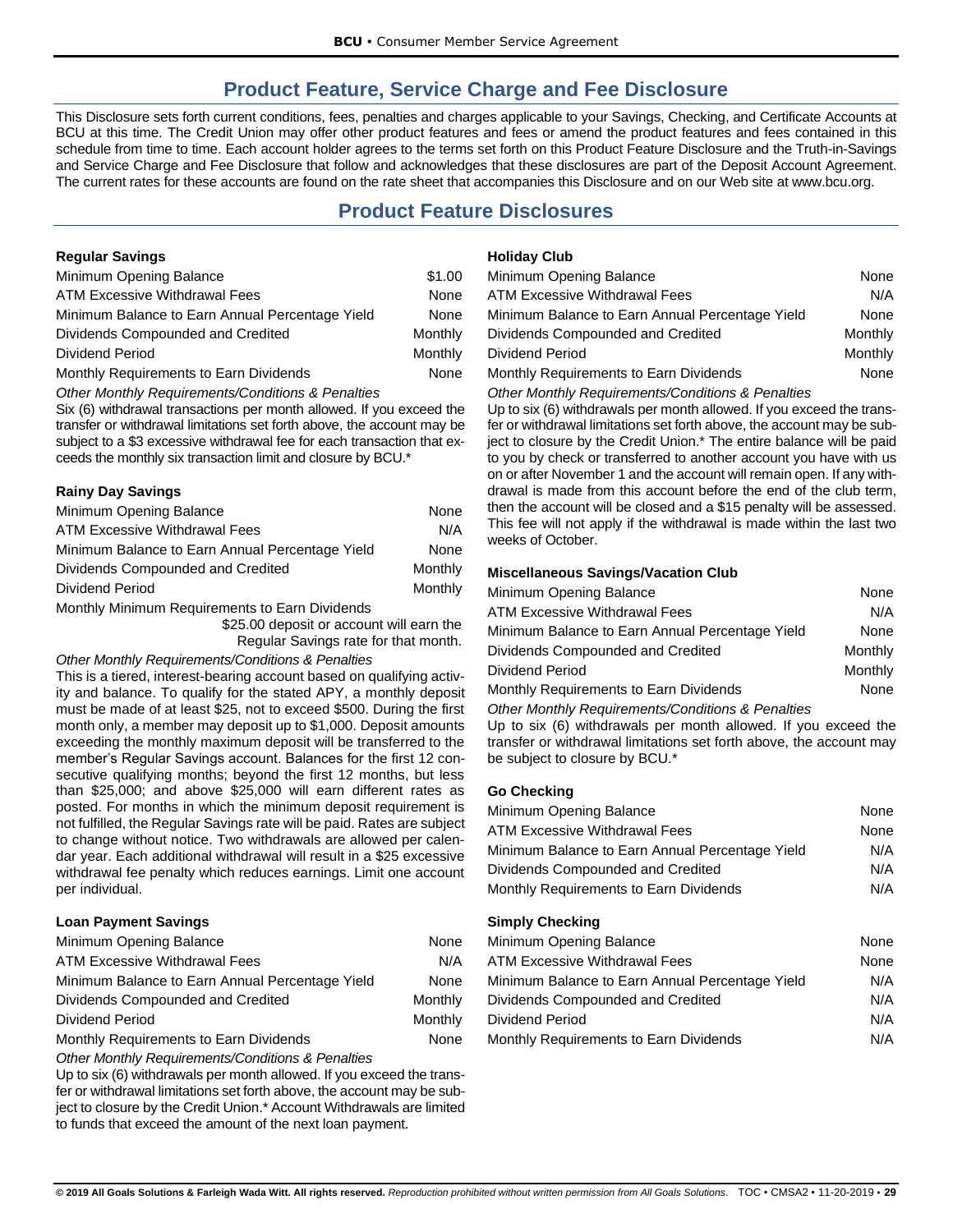<span id="page-32-0"></span>

| <b>PowerPlus Checking</b>                       |         |
|-------------------------------------------------|---------|
| Minimum Opening Balance                         | None    |
| <b>ATM Excessive Withdrawal Fees</b>            | None    |
| Minimum Balance to Earn Annual Percentage Yield | None    |
| Dividends Compounded and Credited               | Monthly |
| Dividend Period                                 | Monthly |

Monthly Requirements to Earn Dividends and unlimited non-BCU ATM fee reimbursements per month:

Monthly deposit of at least \$500 via direct deposit or Deposit Anywhere and a combination of fifteen (15) BCU debit card (PIN or signature-based), credit card purchase transaction or Online Bill Pay transactions that post during the month. Credit card transactions that post on the last day of the month will apply to the following month.

*Other Monthly Requirements/Conditions & Penalties.*

This is a tiered rate account. Balances up to \$15,000 will earn the stated higher rate and the portion of the balance over \$15,000 will earn the lower stated rate. Limited to one account per member. See rate sheet.

## <span id="page-32-1"></span>**Money Market**

| Minimum Opening Balance                         | None    |
|-------------------------------------------------|---------|
| <b>ATM Excessive Withdrawal Fees</b>            | N/A     |
| Minimum Balance to Earn Annual Percentage Yield | None    |
| Dividends Compounded and Credited               | Monthly |
| Dividend Period                                 | Monthly |
| Monthly Requirements to Earn Dividends          | None    |

*Other Monthly Requirements/Conditions & Penalties*

This is a tiered rate account. See rate sheet. Six (6) withdrawal transactions per month allowed. If you exceed the transfer or withdrawal limitations set forth above, the account may be subject to a \$3 excessive withdrawal fee for each transaction that exceeds the monthly six transaction limit and closure by BCU.\*

## <span id="page-32-2"></span>**IRA Money Market**

| Minimum Opening Balance                         | None    |
|-------------------------------------------------|---------|
| <b>ATM Excessive Withdrawal Fees</b>            | N/A     |
| Minimum Balance to Earn Annual Percentage Yield | None    |
| Dividends Compounded and Credited               | Monthly |
| Dividend Period                                 | Monthly |
| Monthly Requirements to Earn Dividends          | None    |

*Other Monthly Requirements/Conditions & Penalties*

Withdrawals or transfers to another account may be taxable depending on the nature of the distribution. Tax withholding may be required, subject to current IRA rules. Please consult your advisor on the tax implications of a distribution prior to making a withdrawal or transfer.

#### <span id="page-32-3"></span>**Certificate, Traditional and Roth IRA, Coverdell Educational Savings**

| <u>99191998 Educational Outfings</u>            |         |
|-------------------------------------------------|---------|
| Minimum Opening Balance                         | \$500   |
| <b>ATM Excessive Withdrawal Fees</b>            | N/A     |
| Minimum Balance to Earn Annual Percentage Yield | None    |
| Dividends Compounded and Credited               | Monthly |
| Dividend Period                                 | Monthly |
| Monthly Requirements to Earn Dividends          | None    |

*Other Monthly Requirements/Conditions & Penalties*

Multiple terms available. See rate sheet. Early withdrawal penalties apply. See 6.d. in Truth-in-Savings disclosures. For tax deferred accounts, withdrawals or transfers to another account may be taxable depending on the nature of the distribution. Tax withholding may be required, subject to current IRA rules. Please consult your advisor on the tax implications of a distribution prior to making a withdrawal or transfer.

## <span id="page-32-4"></span>**No Penalty CD**

| Minimum Opening Balance                                      | \$500   |
|--------------------------------------------------------------|---------|
| <b>ATM Excessive Withdrawal Fees</b>                         | N/A     |
| Minimum Balance to Earn Annual Percentage Yield              | None    |
| Dividends Compounded and Credited                            | Monthly |
| Dividend Period                                              | Monthly |
| Monthly Requirements to Earn Dividends                       | None    |
| <b>Other Monthly Requirements/Conditions &amp; Penalties</b> |         |

Multiple terms available. See rate sheet. The Annual Percentage Yield (APY) assumes that dividends will remain in the account until maturity. You may withdraw all your money including dividends earned, without any penalties, any time after the first six (6) days following the date you funded the account. Withdrawals are not permitted during the first 6 days following the date you fund the account.

## **For all accounts with transaction limitations:**

*\* The date we use to determine the number of transactions is the date a transaction is posted to (actually credited to or debited from) an account, rather than the date you initiate the transaction. If you exceed this limit, we may refuse or reverse the transaction, and we may impose a charge as specified in the listing of service charges provided below. If you repeatedly exceed this limit, we may terminate the account.*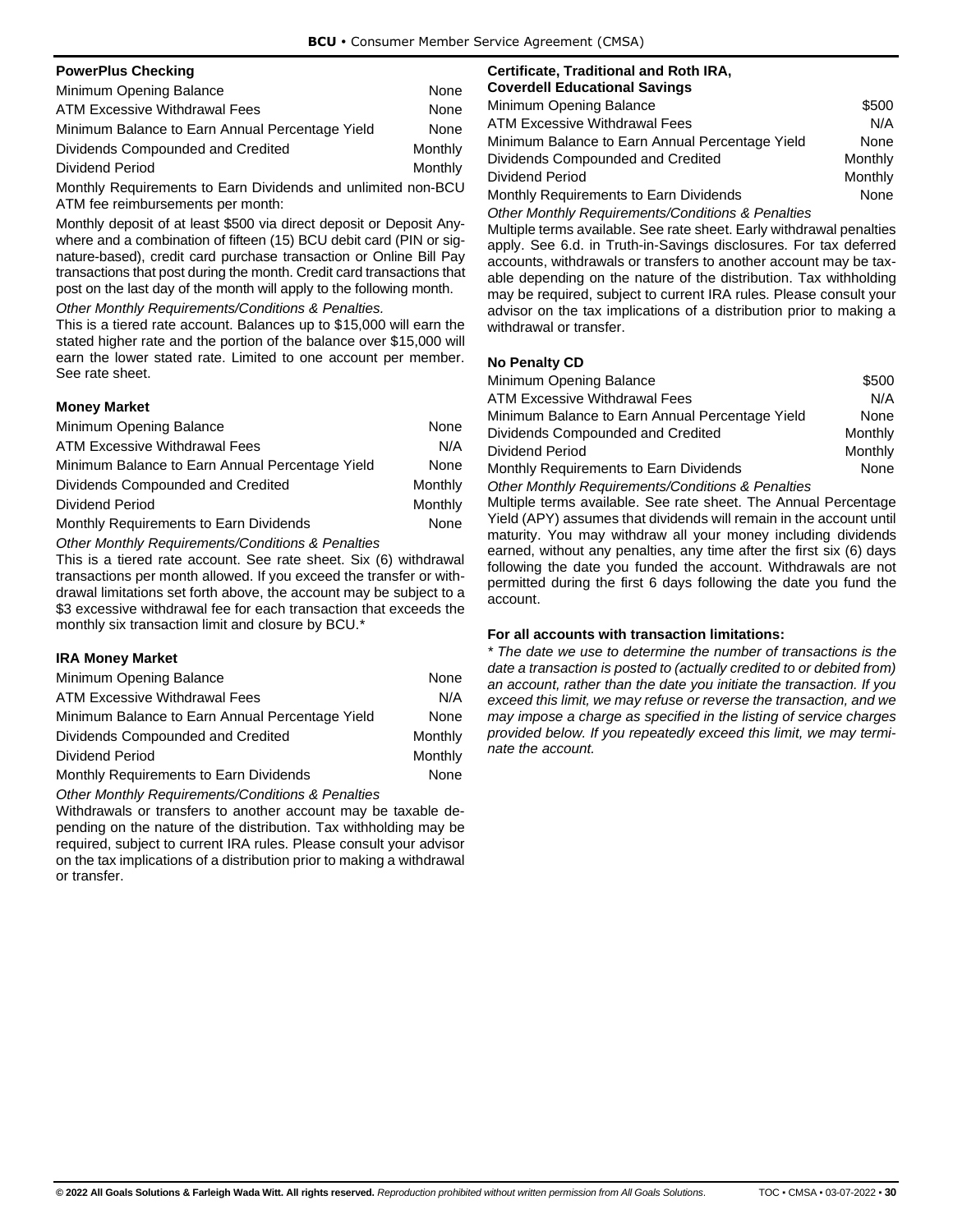# **Truth-in-Savings Disclosures**

<span id="page-33-0"></span>As explained in the CMSA, this Truth-in-Savings Disclosure applies to all the accounts we offer, except as specifically described below:

## <span id="page-33-1"></span>**1. Rate Information**

The current Dividend Rate and Annual Percentage Yield (APY) on the accounts you have with us are set forth on the rate sheets and Web site. For all accounts except certificates, the Dividend Rate and APY may change at any time as determined by us. Preferred Interest Checking and Money Market accounts are Tiered Rate Accounts. The Dividend Rate for a particular tier will apply to the entire account balance if the account balance is within the balance range for that tier. PowerPlus Checking and Rainy Day Savings are tiered rate accounts. The Dividend Rate and APY for a particular tier will apply only to the portion of the account balance within the specific tier. The Dividend Rates and APYs on the rate sheet or website are the prospective rates as of the effective date shown above. For Certificate Accounts, the Dividend Rate and APY are fixed and will be in effect for the term of the account. For Certificate accounts, the APY is based on an assumption that dividends will remain on deposit until maturity. A withdrawal of dividends will reduce earnings.

## <span id="page-33-2"></span>**2. Nature of Dividends**

Dividends are paid from current income and available earnings after required transfers to reserves at the end of a dividend period. The Dividend Rate and APY set forth on the rate sheet or website are the rates and yields for the last dividend period as set forth above.

## <span id="page-33-3"></span>**3. Compounding and Crediting**

Dividends will be compounded and credited as set forth above. For dividend bearing accounts, the Dividend Period begins on the first calendar day of the period and ends on the last calendar day of the period.

## <span id="page-33-4"></span>**4. Accrual of Dividends**

Dividends will begin to accrue on non-cash deposits (e.g., checks) on the day after you make the deposit to the account. If you close the account before accrued dividends are credited, accrued dividends will not be paid.

## <span id="page-33-5"></span>**5. Balance Information**

The minimum balance required to start each account and earn the stated APY is set forth in the rate sheet. If you do not maintain the minimum balance, you will not earn the stated APY. For Money Market and Certificate accounts, dividends are calculated by using the Daily Balance method, which applies a daily periodic rate to the balance in the account each day. For all other accounts, dividends are calculated by the Average Daily Balance method, which applies a period rate to the average balance in the account for the period. The average daily balance is calculated by adding the balance in the account for each day of the period and dividing that figure by the number of days in the period.

## <span id="page-33-6"></span>**6. Certificate Account Features**

## <span id="page-33-7"></span>**a. Rewards Rates**

To qualify for Rewards Rates two out of the three requirements must be met at the time of starting the certificate: 1) have an active checking account with direct deposit of \$500 per month into a BCU checking account, 2) have a total share balance of \$25,000 or 3) have a qualifying loan in good standing. Qualifying loans include mortgage, home equity, auto and credit card. Any BCU loan that is not in good standing will disqualify you from Rewards Rates. The No Penalty CD is not eligible for Rewards Rates.

## <span id="page-33-8"></span>**b. Account Limitations**

After you start the account, you may not make additional deposits to a Certificate Account.

### <span id="page-33-9"></span>**c. Maturity**

The Certificate Account you have with us will mature on the maturity date identified on your Account Receipt or Renewal Notice.

## <span id="page-33-10"></span>**d. Early Withdrawal Penalty**

For all certificate accounts except the No Penalty CD, we may impose a penalty if you withdraw any of the principal of the Certificate account before the maturity date. You may withdraw all funds including dividends from a No Penalty CD account without penalty any time after the sixth day following the date the account is funded.

**1) Amount of Penalty.** The amount of the penalty is 30 days dividends on the amount withdrawn if the account term is one year or less, 90 days dividends on the amount withdrawn if the account term is between one and two years, 180 days dividends on the amount withdrawn if the account term is between two and three years, and 270 days dividends on the amount withdrawn if the account term is greater than three years.

**2) How the Penalty Works.** The penalty is calculated as a forfeiture of part of the interest that has been or would be earned at the nominal interest rate on the account. It applies whether or not the interest has been earned. In other words, if the account has not yet earned enough interest or if the interest has already been paid, the penalty will be deducted from the principal.

**3) Exceptions to Early Withdrawal Penalties.** At our option, we may pay the account before maturity without imposing an early withdrawal penalty under the following circumstances: when an account owner dies or is determined legally incompetent by a court or other body of competent jurisdiction.

#### <span id="page-33-11"></span>**e. Renewal Policy**

Certificate accounts are automatically renewable accounts. Automatically renewable accounts will renew for another term upon maturity. You have a grace period of ten days after maturity in which to withdraw funds in the account without being charged an early withdrawal penalty.

#### <span id="page-33-12"></span>**f. Nontransferable/Nonnegotiable**

The account(s) you have with us is/are nontransferable and nonnegotiable. This means that an account and the funds in the account may not be pledged to secure any obligation of an owner, except obligations with the Credit Union.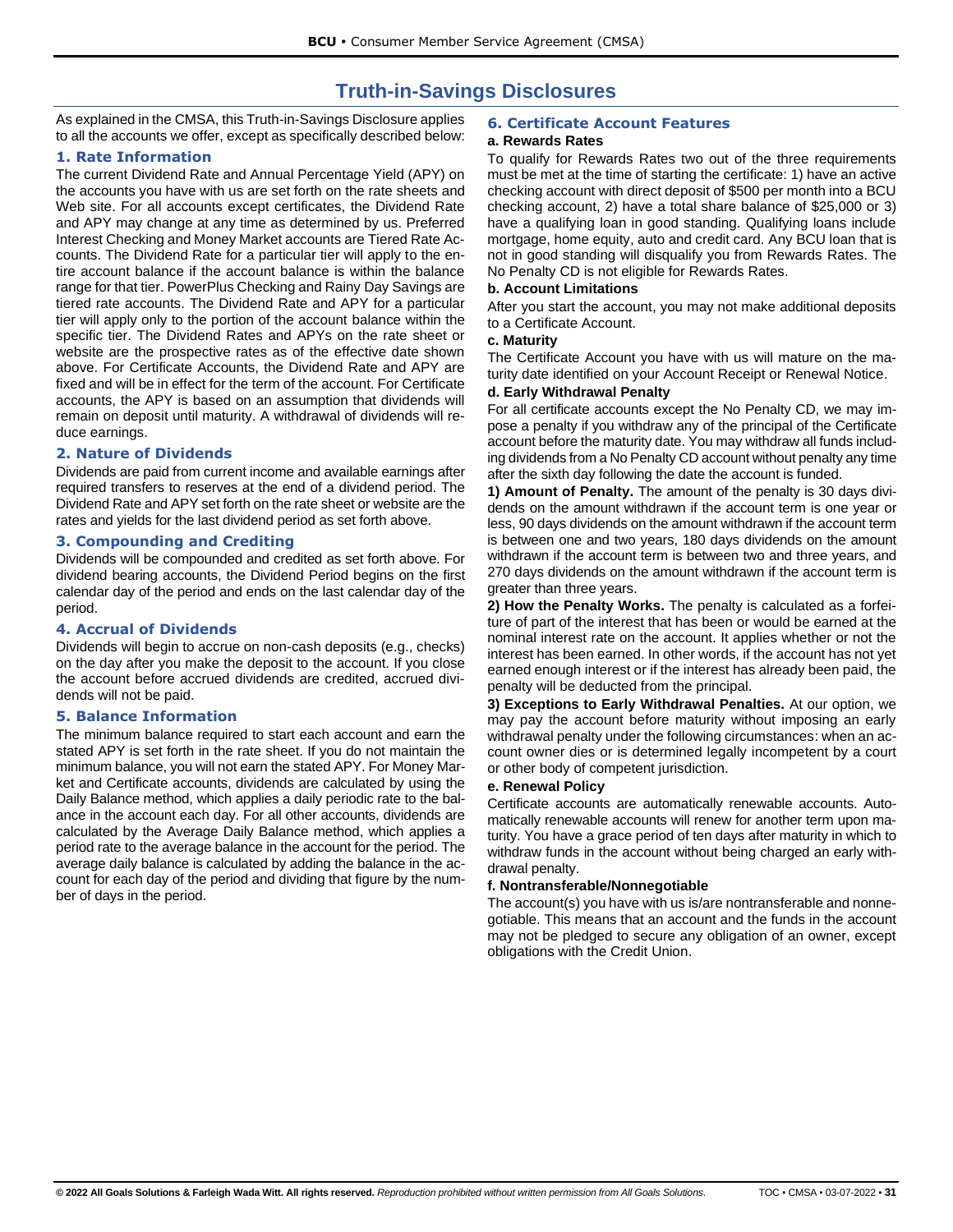# **Service Charge and Fee Schedule**

## <span id="page-34-0"></span>**GENERAL TRANSACTIONS ACCOUNT FEES**

| Replace Lost Debit / Credit Card PIN Fee \$5              |  |
|-----------------------------------------------------------|--|
|                                                           |  |
|                                                           |  |
| <b>Rush Credit Card Fee</b>                               |  |
| Deposited Checks and Other Items Returned Unpaid Fee \$15 |  |
|                                                           |  |
|                                                           |  |

*\*An NSF fee is charged each time an item is presented against insufficient funds. The payee (or the payee's institution) may represent a previously returned item. Each presentment against insufficient funds will result in a separate fee.*

Dormant Account Fee ..........................................................\$25

*The Dormant Account Fee is charged quarterly if there has been no member-initiated account transaction or correspondence with the Credit Union for twelve consecutive (12) months or more, and the total account balance is less than \$1,000. The account will be closed once the cumulative share balance reaches \$0.00. The Dormant Account Fee will not be charged for accounts with active mortgages or credit card loans; all other open loans, share certificates, IRAs, Investment Advisors accounts; or if the primary member is under 21 years old.*

| Savings and Money Market Account Excessive<br>Withdrawal Fee (For each withdrawal or transfer in |  |
|--------------------------------------------------------------------------------------------------|--|
|                                                                                                  |  |
| Holiday Club Account Early Withdrawal Fee \$15                                                   |  |
| Rainy Day Account Excessive/Early Withdrawal Fee \$25                                            |  |
|                                                                                                  |  |

## **GENERAL TRANSACTION SERVICE CHARGES**

| Courtesy Payment service charge<br>(each transaction that results in the available balance in the<br>account being negative by more than \$100/limit. 3 Courtesy<br>Payment fees per checking account, per day)\$29                                                               |
|-----------------------------------------------------------------------------------------------------------------------------------------------------------------------------------------------------------------------------------------------------------------------------------|
| Same Day and Next Day Online Bill Payments  \$15.00 each                                                                                                                                                                                                                          |
| Personalized BCU Travel Cards  \$3.50 per card                                                                                                                                                                                                                                    |
| Non-personalized BCU Travel Cards  \$2.50 per card                                                                                                                                                                                                                                |
|                                                                                                                                                                                                                                                                                   |
|                                                                                                                                                                                                                                                                                   |
|                                                                                                                                                                                                                                                                                   |
| Check Cashing If<br>no Compensating Balance \$1 per \$100 (min \$5)                                                                                                                                                                                                               |
| Counter Check Made Payable to a Third Party  \$3                                                                                                                                                                                                                                  |
|                                                                                                                                                                                                                                                                                   |
| Copy of Check (FREE through online banking)  \$2 per copy                                                                                                                                                                                                                         |
| Copy of Statement (FREE through online banking) \$2 each                                                                                                                                                                                                                          |
|                                                                                                                                                                                                                                                                                   |
|                                                                                                                                                                                                                                                                                   |
|                                                                                                                                                                                                                                                                                   |
|                                                                                                                                                                                                                                                                                   |
| Wire Transfer International (outgoing)  \$45                                                                                                                                                                                                                                      |
|                                                                                                                                                                                                                                                                                   |
| Western Union International Under \$500 (outgoing)  \$35                                                                                                                                                                                                                          |
| Western Union International Over \$500 (outgoing)  \$50                                                                                                                                                                                                                           |
| International Transaction Fee 1% of transaction amount<br>This fee applies to any debit card transaction made at a location in a<br>foreign country, or payable to a merchant located in a foreign country<br>even if you initiate the transaction from within the United States. |
|                                                                                                                                                                                                                                                                                   |
|                                                                                                                                                                                                                                                                                   |
|                                                                                                                                                                                                                                                                                   |